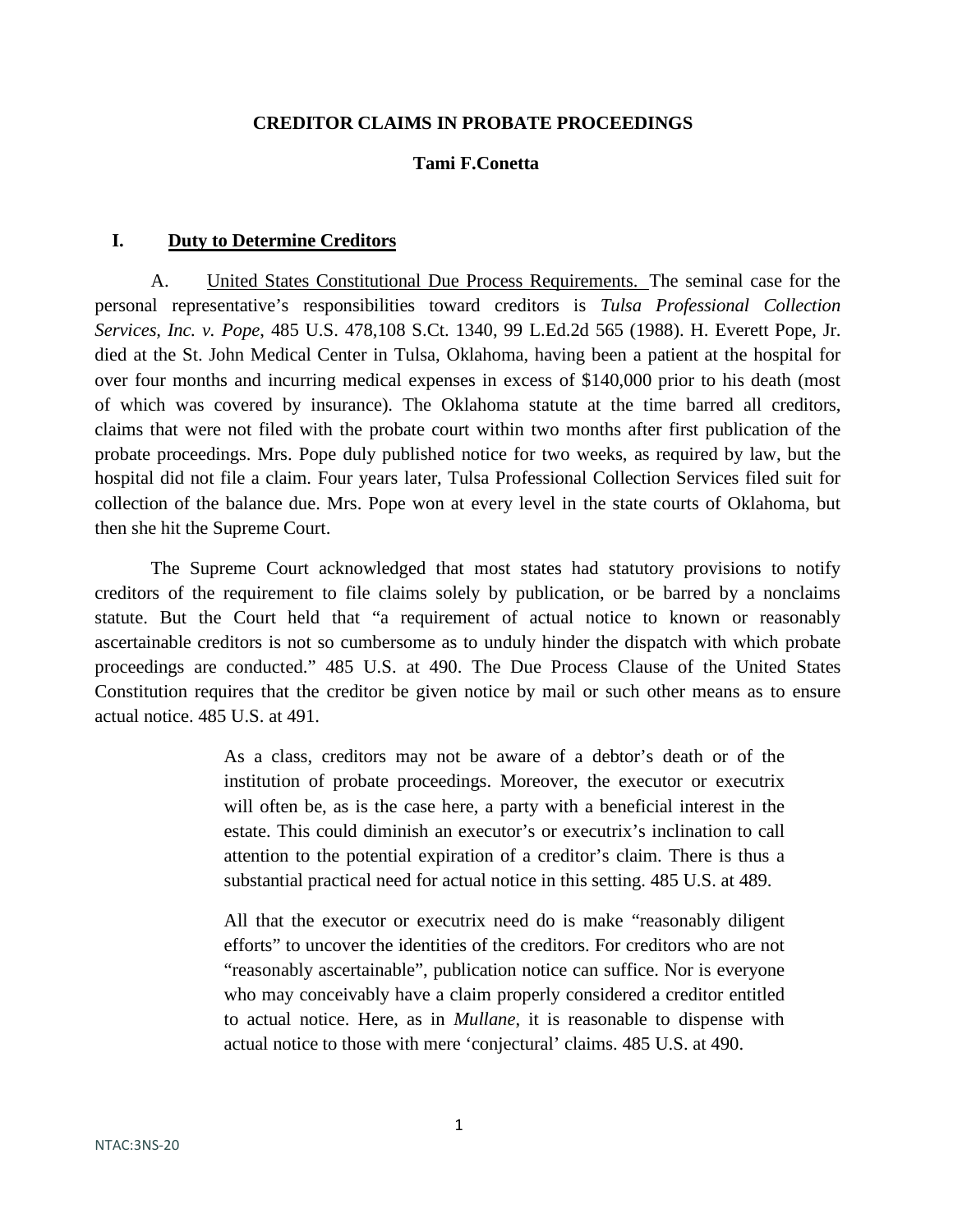After *Pope*, the Florida courts followed suit:

- Notice of probate proceedings only by publication to known creditors of the estate is constitutionally insufficient under Fourteenth Amendment. *Public Health Trust of Dade County v. Estate of Jara*, 526 So.2d 745 (Fla. 3d DCA 1988).
- Statute requiring that claims against estate be presented within three months of first publication of notice of administration violated due process and could not, alone, operate as bar to claim; actual notice had to be served on known or ascertainable creditors. *Thames v. Jackson*, 598 So.2d 121 (Fla. 1st DCA 1992).

# **II. Statute of Nonclaim.**

A. Claims Barred. Any claim filed more than two years after the decedent's date of death is barred under F.S. 733.710(1), whether or not the creditor was reasonably ascertainable, or whether the personal representative served the creditor with notice. The Florida Supreme Court affirmed the status of F.S. 733.710(1) as a jurisdictional statute of nonclaim in *May v. Illinois Nat. Ins. Co.*, 771 So.2d 1143 (Fla. 2000). As such, it trumps all other creditor claim provisions in the Probate Code and sets an absolute deadline by which any claim must be filed to be enforceable. The deadline cannot be waived or extended by the personal representative or the court. Shortly after the *May* decision, the Fourth District Court of Appeals ruled in *In re Estate of Fleming*, 786 So.2d 660 (Fla. 4th DCA 2001) that a former spouse was barred from filing an action against the former husband's estate since she had not filed a claim within two years after his death, even though she alleged that the personal representative fraudulently induced her to delay filing a claim. The court stated that "any question about whether any claim can be filed more than two years after the death of the decedent has been cleared up by the supreme court's decision in *May.*" (*id* at 661.)

B. Liens Not Barred. One should note the specific exception to the two-year bar for a lien created by a duly-recorded mortgage or security interest, or the lien of any person in possession of personal property, including the right to foreclose or enforce the mortgage or lien. F.S. 733.710(3). No similar protection is provided for an unsecured judgment creditor's lien according to *Hogan v. Howard*, 716 So.2d 286 (Fla. 2d DCA 1998). Accordingly, a judgment creditor must file a claim like all other creditors. Note also that the claim is not protected to the extent it exceeds the value of the collateral unless a timely claim is filed.

C. Direction in Will to Pay. A few reported cases address the question whether a specific direction in the will to pay either specific expenses, like funeral expenses, or general debts of the decedent, can override the 2-year bar. The courts have answered with a resounding "no." See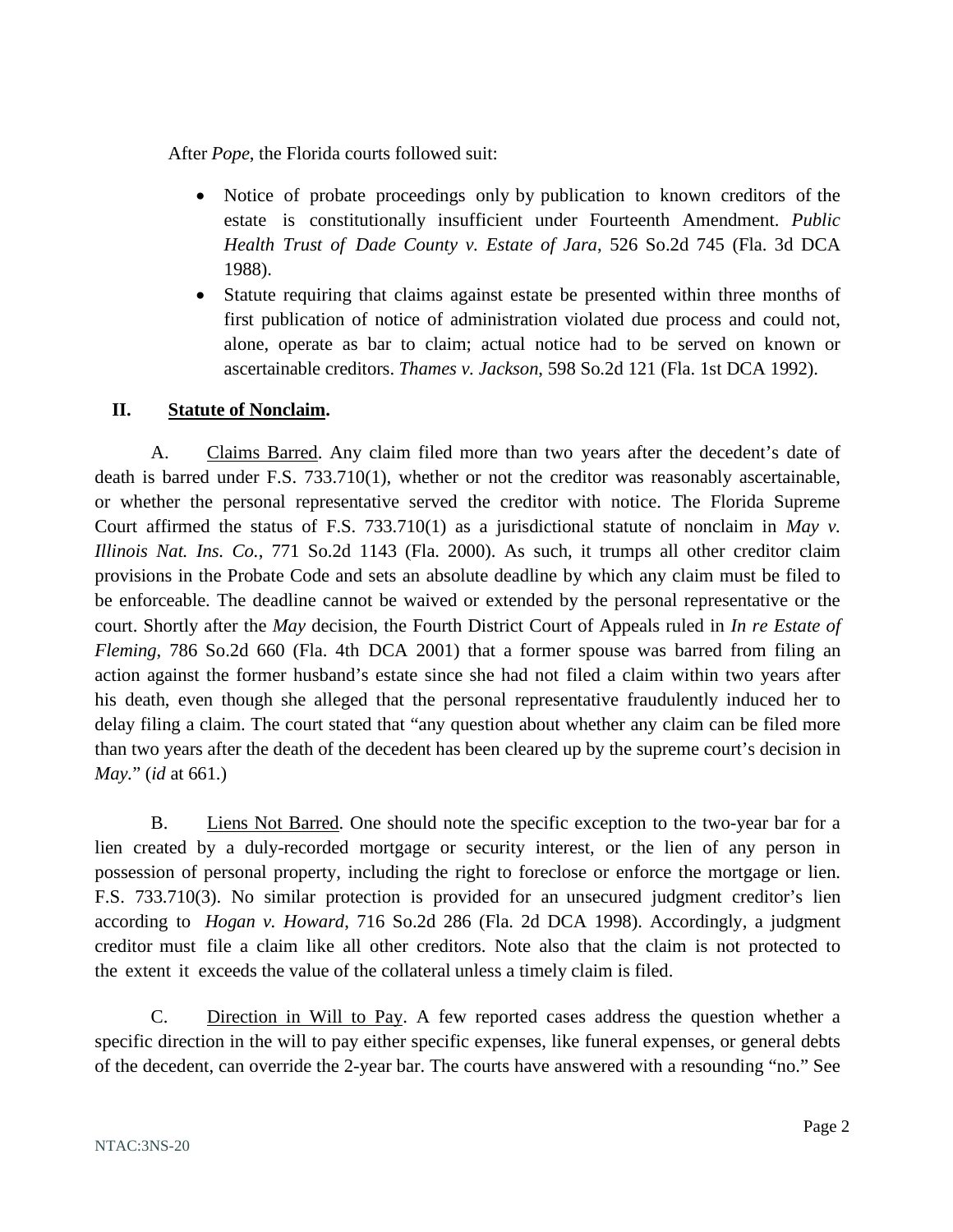*Marshall Lodge No. 39, A.F. AM. v. Woodson*, 139 Fla. 579, 190 So. 749 (1939) and *Bush v. Webb*, 939 So.2d 215, 216 (Fla. 1<sup>st</sup> DCA 2006) ("Were that not the case, each of the decedent's creditors could have simply relied on the will and filed claims against the estate long after her death, thereby forever subjecting the estate to uncertainty. Such a situation would conflict with the purpose behind section 733.710(1)."

## **III. Notice and Limitations Periods**

In response to the *Pope* decision, the Florida legislature amended the requirements in the Florida Probate Code to require a prompt and diligent search to determine the names and addresses of reasonably ascertainable creditors, as well as publication of notice to creditors who were not reasonably ascertainable. Florida law now also provides for two distinct limitations periods determined by whether a creditor is reasonably ascertainable.

A. F.S. 733.701 General Requirements. Unless creditors' claims are otherwise barred by F.S. 733.710 (discussed above), every personal representative must publish and serve notice to creditors under F.S. 733.2121. The form and service requirements for the Notice to Creditors are contained in Fla.Prob.R. 5.241, included in the Appendix.

- 1. Publication and Service. The personal representative shall *promptly* publish a notice to creditors and serve a copy of the notice on all creditors of the decedent who are reasonably ascertainable and, if required by law, on the Agency for Health Care Administration. Service of the notice shall be either by informal notice, or in the manner provided for service of formal notice at the option of the personal representative. Service on one creditor by a chosen method shall not preclude service on another creditor by another method.
- 2. Contents. The notice to creditors must contain the name of the decedent, the file number of the estate, the designation and address of the court, the name and address of the personal representative and of the personal representative's attorney, and the date of first publication of the notice to creditors. The notice must advise all creditors to file all claims against the estate with the court, within the time provided by law.
- 3. Method of Publication and Proof. Publication shall be made as required by law. Proof of publication must be filed with the court within 45 days after the date of first publication of the notice to creditors.
- 4. Statement Regarding Creditors. Within 4 months after the date of the first publication of notice to creditors, the personal representative must file a verified statement that diligent search has been made to ascertain the name and address of each person having a claim against the estate. The statement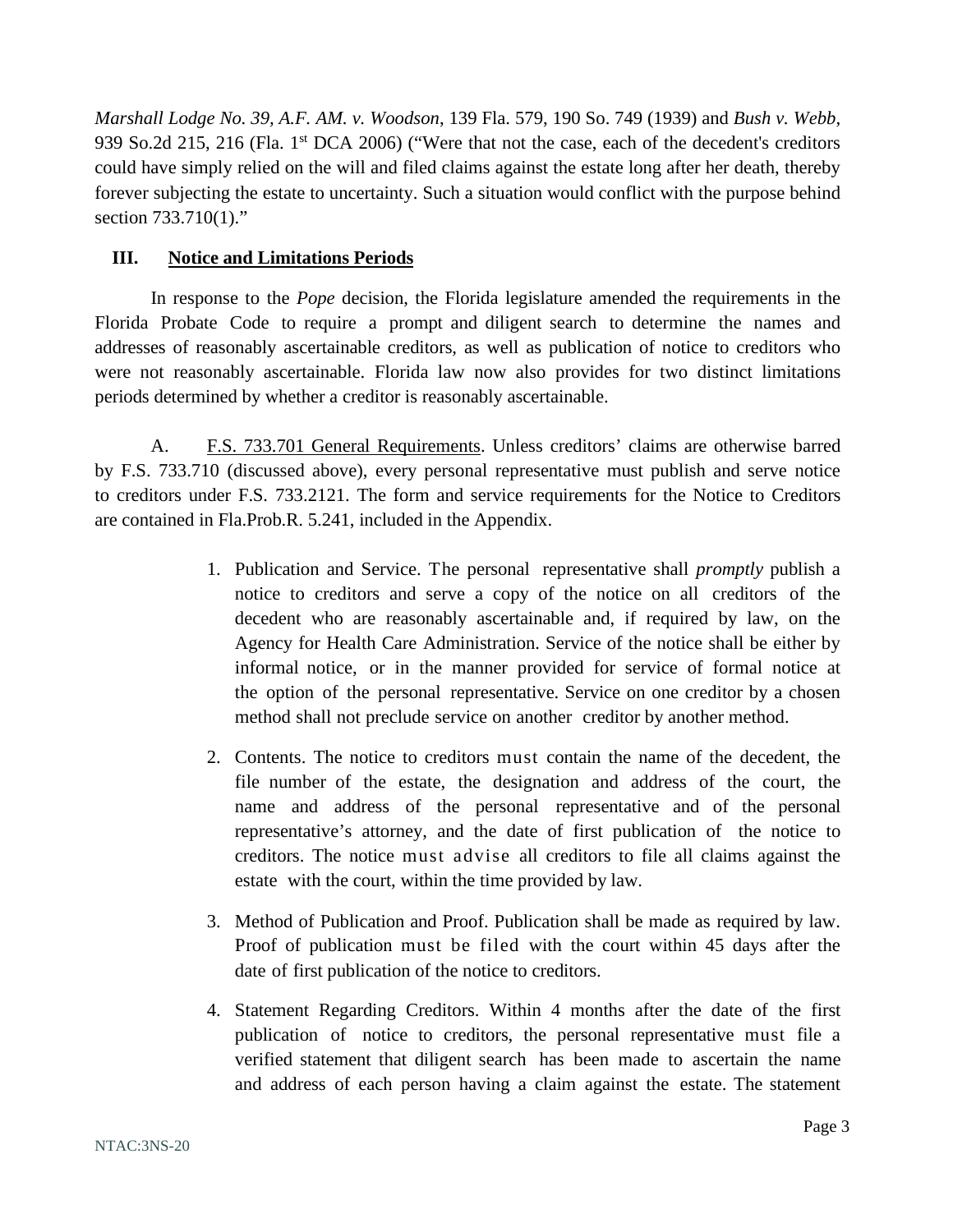must identify the name and address of each person at that time known to the personal representative who has or may have a claim against the estate, and whether such person was served with the notice to creditors or otherwise received actual notice. The statement need not include persons who have filed a timely claim or who were included in the personal representative's proof of claim.

5. Service with Death Certificate. If service of the notice on the Agency for Health Care Administration is required, it shall be accompanied by a death certificate.

B. Limitations on Presentation of Claims. The statute of limitations for creditors to file timely claims is triggered by whether they are reasonably ascertainable or not. If not, the Probate Code provides for notice by publication, and the claim must be filed within 3 months after the first date of publication. If the creditor is reasonably ascertainable, then the personal representative must serve notice on the creditor and the creditor's claim must then be filed within the later of 3 months from the first publication date, or 30 days after service of the notice. Any claims not filed within the specified time period are barred unless the court grants an extension of time to file the claim. F.S. 733.702

C. Notice by Publication. The personal representative shall promptly publish a notice to creditors... Publication shall be once a week for 2 consecutive weeks, in a newspaper published in the county where the estate is administered or, if there is no newspaper published in the county, in a newspaper of general circulation in that county. F.S. 733.2121 (1) and (2)

In *Richard v. Richard*, 193 So.3d 964 (Fla. 3d DCA 2016) the first publication of notice to creditors occurred one day before appointment of the two personal representatives. A creditor whose claim was filed after the 3 months date from initial publication challenged the validity of the published notice on the grounds that the personal representatives lacked authority at the time of publication. The trial court ruled that the published notice was not valid, and therefore, the creditor claim was not late. The appellate court reversed and relied on the "relation back" doctrine to ratify the sequence of events. The court concluded that the powers of a personal representative relate back in time to give the "acts" (the exercise of both powers and duties) prior to the appointment the same effect as those occurring after the appointment. The appellate court may have been influenced by the fact that the late-filing creditor was one of the personal representatives who signed and published the original notice.

The 3 month period for filing a claim is calculated to include the first day of the publication of the notice. In *Herman v. Bennett*, 278 So.3d 178 (Fla. 1st DCA 2019) the first publication of the notice to creditors occurred on January 4, 2018. On April 5, 2018, the decedent's sister filed a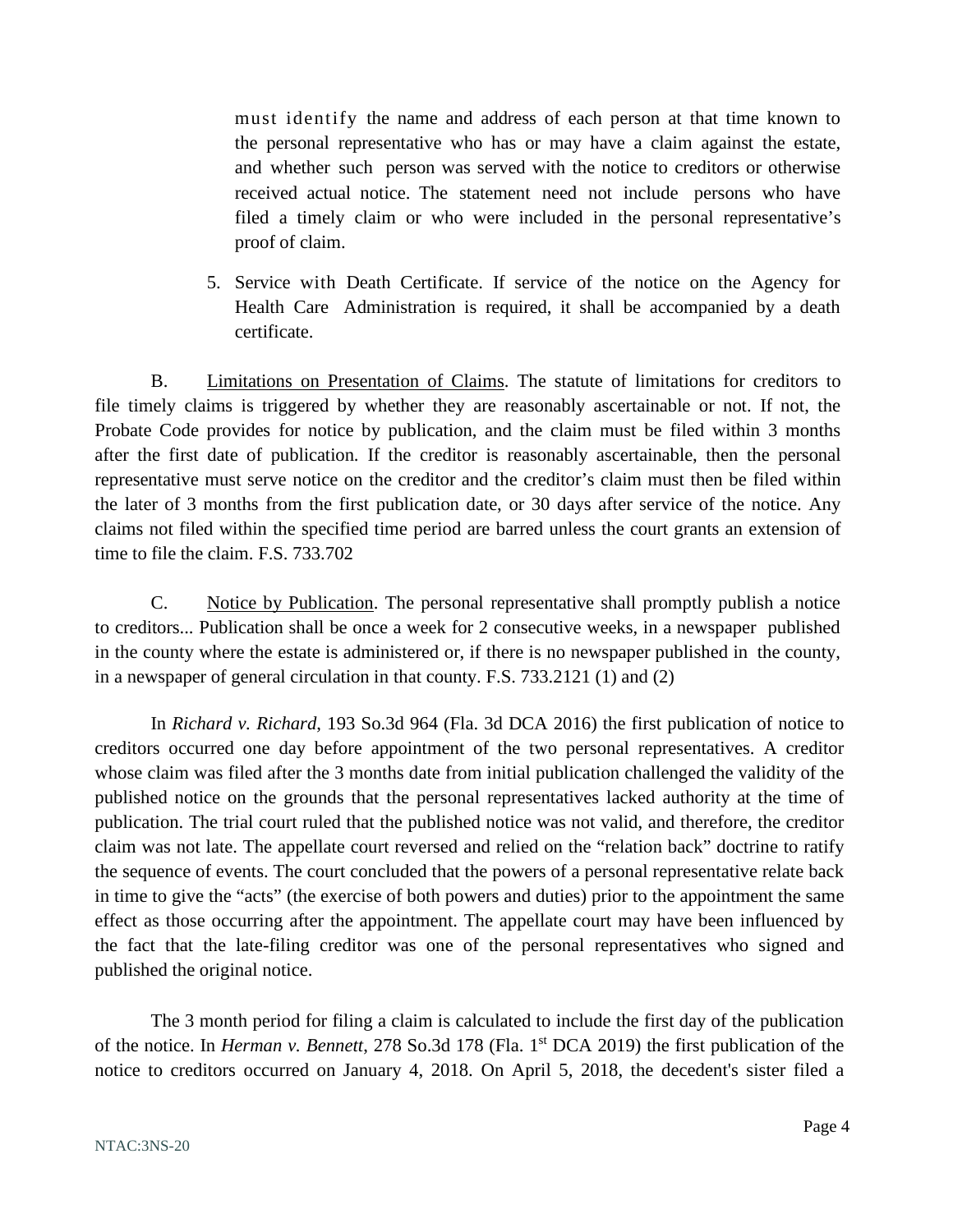statement of claim against the estate. The trial court found the language of F.S. §733.702(1) unclear as to whether the creditor's claim period begins to run on the first day of publication or the day after. The court looked to Florida Rule of Judicial Administration 2.514 for guidance and found that "the 3-month claims period began to run on January 5, 2018 and expired on April 5, 2018." Rule 2.514 provides in pertinent part that "in computing time periods specified in any . . . statute that does not specify a method of computing time,…[w]hen the period is stated in days or a longer unit of time … exclude the day of the event that triggers the period." Fla. R. Judicial Admin.  $2.514(a)(1)(A)$  (2017). The appellate court found the language "the date that is 3 months after the time of the first publication of the notice to creditors" to be clear and unambiguous.

D. Notice by Service on Reasonably Ascertainable Creditors. The personal representative must promptly make a diligent search to determine the names and addresses of creditors of the decedent who are reasonably ascertainable, even if the claims are unmatured, contingent, or unliquidated, and promptly serve a copy of the notice on those creditors. Impracticable and extended searches are not required. Service is not required on any creditor who has already filed a claim, whose claim has been paid in full, or whose claim is listed in a personal representative's timely filed proof of claim. F.S. 733.2121(3)(a) However, a decedent's creditors are entitled to notice even if they have actual knowledge that the estate is being probated. *Foster v. Cianci*, 773 So.2d 1181 (Fla. 2d DCA 2000).

E. Caveat by Creditor. Any creditor of a decedent may file a caveat with the court to receive notice when the letters of administration are issued. The clerk of court is tasked with notifying the creditor of the issuance of letters, as well as the name and address of the personal representative and the attorney for the personal representative. The creditor's caveat is treated very differently from the caveat of an interested person. It may only be filed after the decedent's death, the creditor is not entitled to formal notice of the petition for administration, and the burden is placed on the creditor to take further action to protect their interest. The requirements for filing a caveat and the contents are provided in F.S. 731.110 and Fla.Prob.R. 5.260.

F. Extension of Time to File Claim. When a creditor fails to file a claim within the limitations period, the creditor may seek an extension of time to file by petition to the probate court. An extension may be granted only upon grounds of fraud, estoppel, or insufficient notice of the claims period. The creditor may not pursue any action until an extension has been granted by the court. The personal representative, or any other interested person, can force the hand of a late filing creditor by serving a notice to the creditor that they must file a petition for an extension. The creditor then has only 30 days from the date of service of the notice to file a petition for extension, and failing to do so bars the claim. F.S. 733.702(3).

G. Reasonably Ascertainable Creditor Without Notice. When the personal representative does not serve notice on a reasonably ascertainable creditor, the limitations period in F.S. 733.702 does not begin to run as to that creditor. The creditor may file their claim any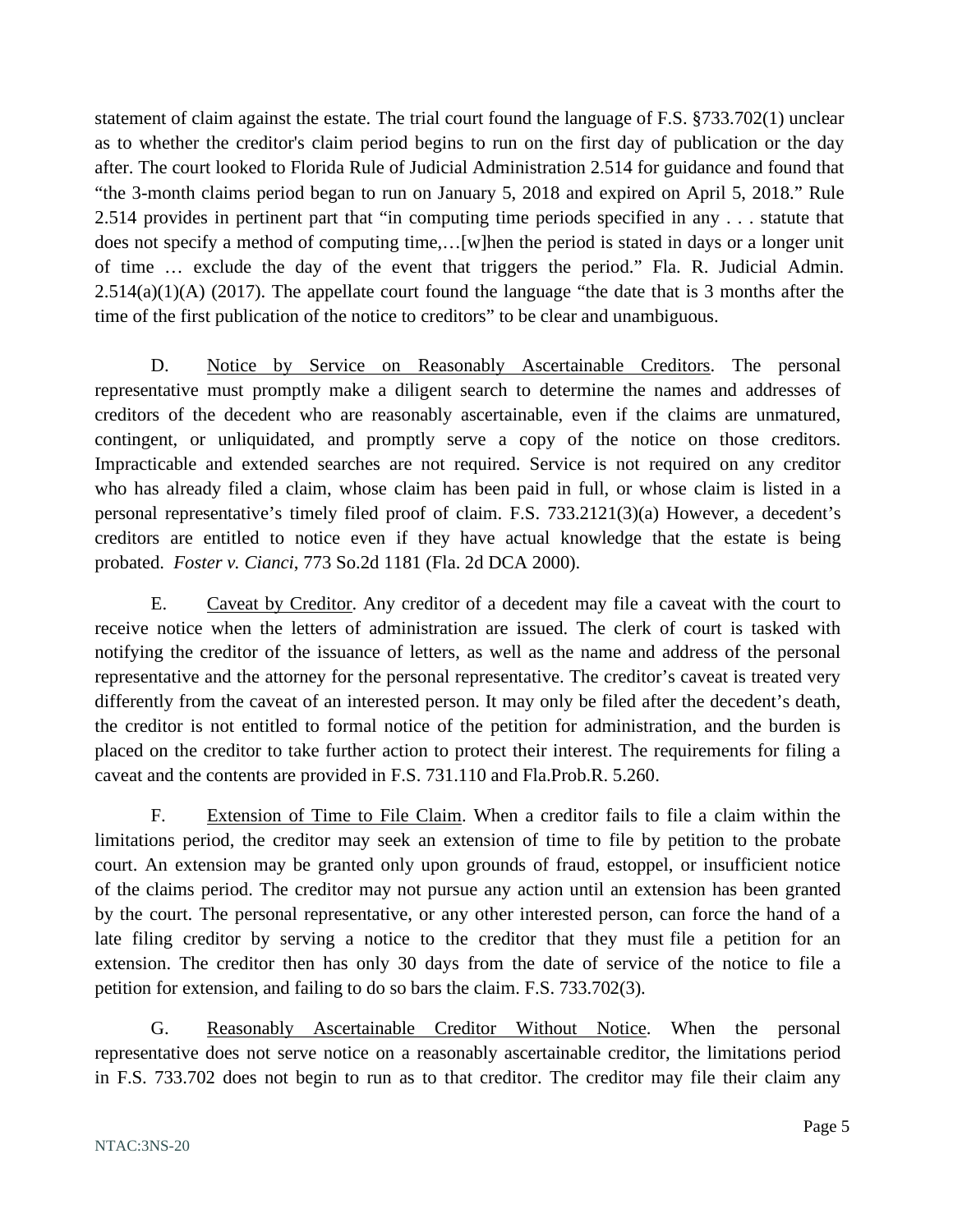time during the probate proceeding, up until 2 years after the decedent's death, when the nonclaim statute (discussed in Section II, above) serves as an absolute bar. Whether the reasonably ascertainable creditor who was not served with notice, and who files a claim beyond the 3 months publication period, must petition the court for an extension of time before doing so was an open issue until recently.

Florida's First, Second, Fourth and Fifth District Courts of Appeal each addressed the question. *See*, *Morgenthau v. Estate of Andzel*, 256 So.3d 628 (Fla. 1st DCA 2009); *Lubee v. Adams*, 77 So.3d 882 (Fla. 2d DCA 2012); *Golden v. Jones*, 126 So.3d 390 (Fla. 4th DCA 2013); and *Souder v. Malone*, 143 So.3d 486 (Fla. 5th DCA 2014). The Florida Supreme Court resolved the split among the circuits in favor of the creditor, ruling in *Jones v. Golden*, 176 So.3d 242 (Fla. 2015) that if a known or reasonably ascertainable creditor is not served with a notice, F.S. 733.702(1) does not govern the timeliness of the creditor's claim. As a result, it is not necessary for the creditor to seek an extension of time under F.S. 733.702(3) since that section only applies to claims that are untimely under F.S. 733.702(1). The Florida Supreme Court specifically overruled the *Morgenthau* and *Lubee* decisions and upheld the Fourth District's ruling in *Golden v. Jones*. The decision reaffirmed Florida's deference to known or reasonably ascertainable creditors.

# **IV. Known or Reasonably Ascertainable Creditors**

## A. Statutory creditors.

1. F.S. §733.2121(3)(d) **Agency for Health Care Administration** - "If a decedent at the time of death was 55 years of age or older, the personal representative shall promptly serve a copy of the notice to creditors and provide a copy of the death certificate on the Agency for Health Care Administration within 3 months after the first publication of the notice to creditors, unless the agency has already filed a statement of claim in the estate proceedings."

2. F.S. §733.2121(3)(e) **Department of Revenue** - If the personal representative has reason to believe that there are unpaid taxes owed to the Department of Revenue, the personal representative must serve a copy of the notice to creditors on the Department.

# B. Florida Case Law.

# 1. **Tort Liability**.

a. Tort action resulting from criminal conduct. Decedent committed suicide after being charged with criminal sexual activity with a child, D.G. The victim's attorneys alleged that the decedent had informed his children in writing prior to his death to expect D.G. to file a civil action. The case was remanded to the trial court for an evidentiary hearing on whether D.G. was a reasonably ascertainable creditor, or the personal representative had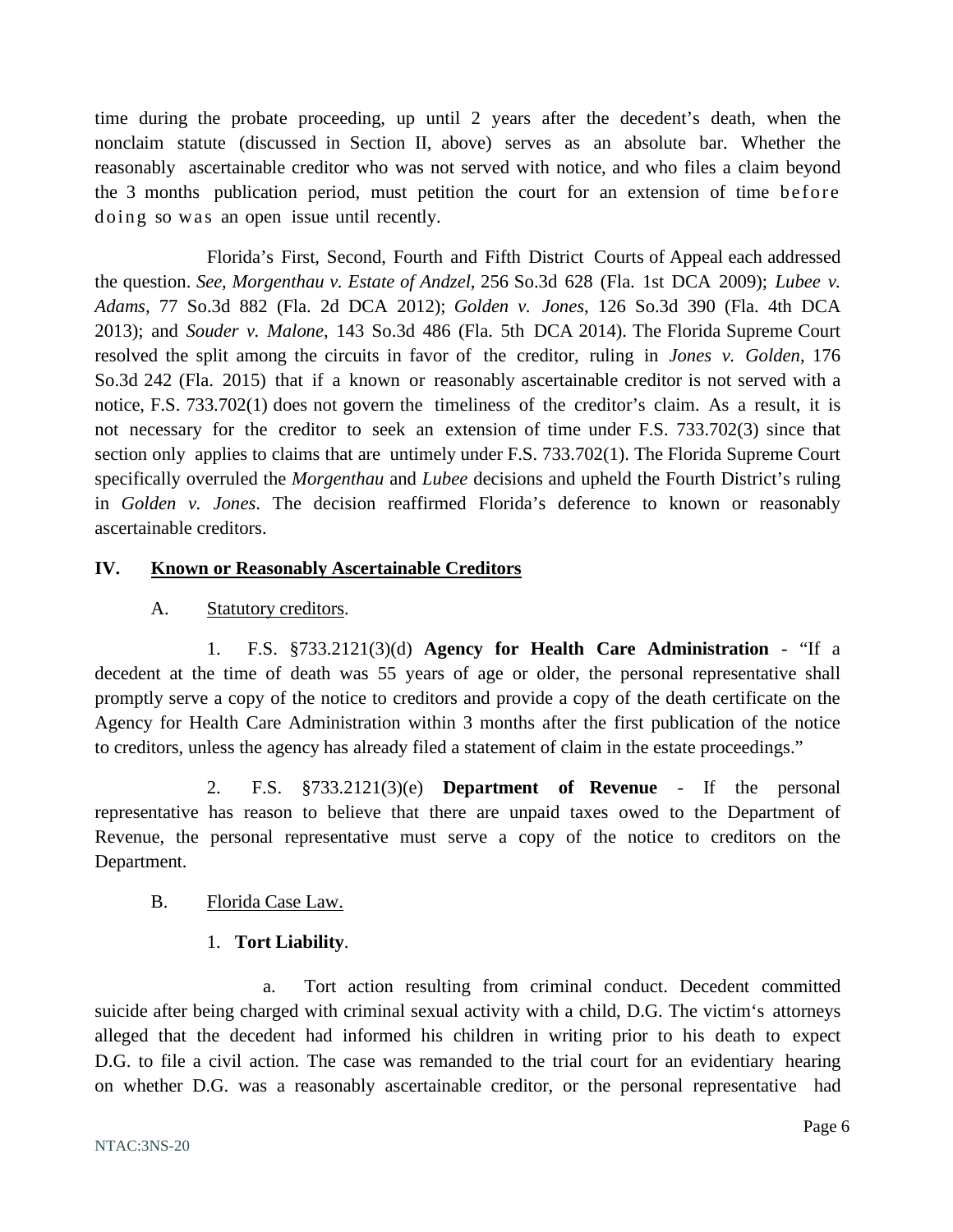actual knowledge of the victim's identity. *Faerber v. D.G*., 928 So.2d 517 (Fla. 2d DCA 2006).

b. Automobile negligence. Claimant was a reasonably ascertainable creditor based on tort litigation for automobile accident resulting in death of decedent and injury to claimant. Parties to litigation arising from known events that occurred prior to death are reasonably ascertainable creditors. *Longmire v. Estate of Rufin*. 909 So.2d 443 (Fla. 4th DCA 2005).

c. Premises liability. Claimant whose cause of action for injuries sustained while walking on a pier was not a contingent claimant (under prior version of statute) against the estate of the pier's owner, and thus, the personal representative of the estate, who had knowledge of the claim, was not relieved of responsibility under due process of giving actual notice of the necessity of filing her claim in the probate proceeding prior to the expiration of the estate claims period, even though the injured party was aware that the estate was being probated, and the personal representative had been substituted in as party defendant for the decedent in the tort action. *Foster v. Cianci,* 773 So. 2d 1181 (Fla. 2d DCA 2000).

d. Battery. Claimant was not a reasonably ascertainable creditor in a claim for civil damages where a criminal complaint had been filed for workplace battery, but no civil action had been filed by the claimant. The criminal complaint was filed weeks before the decedent's death and was dropped soon thereafter. As a mere conjectural creditor, she was not entitled to personal service of the notice to creditors, her petition was untimely, and her asserted claim was barred by F.S. 733.702(1). *Soriano v. Estate of Manes*, 177 So.3d 677, 681 (Fla. 2015). ("No affidavit or other evidence was presented to establish that Ms. Soriano or her counsel ever sent correspondence or otherwise notified Decedent, his counsel, or Ms. Manes that there was an actual or potential civil claim arising out of the pending criminal battery prosecution. The most that can be said is that Ms. Soriano was the victim of an alleged misdemeanor battery, and she had hired "personal counsel" who contacted Decedent's criminal defense attorney and advised that he was representing Ms. Soriano. The fact that Ms. Manes may have paid the retainer fee for Decedent's criminal defense is of no moment, as there is no evidence that Decedent's criminal defense counsel was ever made aware of any actual or potential civil claim by Ms. Soriano.")

2. **Partnership Debts**. Creditor of a general partnership was a reasonably ascertainable creditor of the deceased partner entitled to actual notice, not notice by publication. The deceased partner also personally guaranteed the loan, the death of the partner was a specific event of default under the loan documents, and the amount of guarantee was clearly defined. *Miller v. Estate of Baer*, 837 So. 2d 448 (Fla. 4th DCA 2002).

3. **Interest in Family Business**. Nephew who claimed he was entitled to shares in family business was reasonably ascertainable creditor, where personal representative (aunt) verbally acknowledged her awareness of his claim, and discussed it on several occasions with family members before and after she published notice of administration. *Simpson v. Estate of*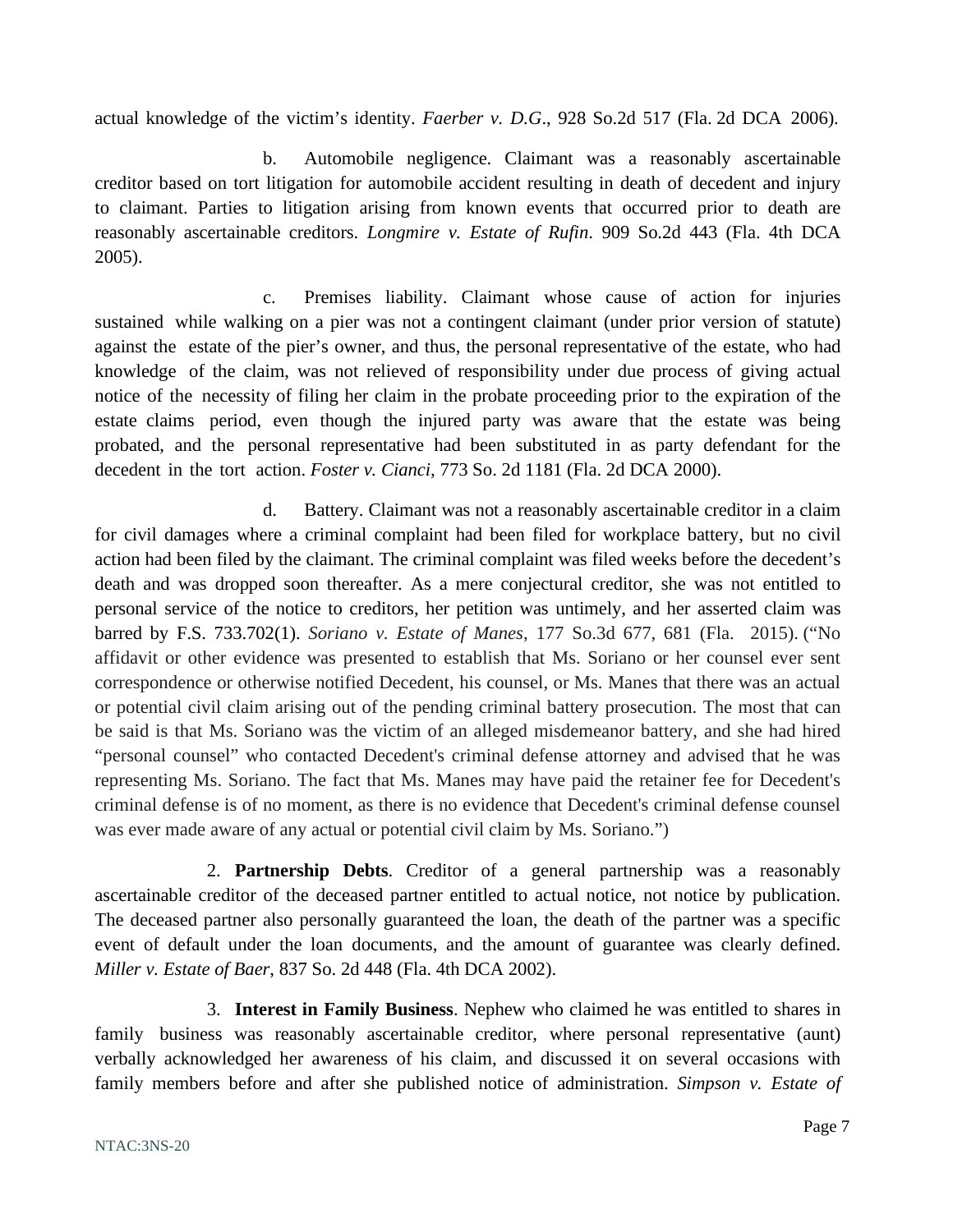*Simpson,* 922 So.2d 1027 (Fla. 5th DCA 2006). *See* also Finlaw v. Finlaw, 320 So.3d 844 (Fla. 2d DCA 2021) (restriction in the partnership agreement limited transfers at death to "child" and attempted devise to grandson properly challenged by a creditor claim filed by the son, supported by an independent action to construe the partnership agreement).

4. **Recurring Payments**. Creditor successfully argued that a review of the deceased's checks, bank statements, check stubs and/or check registers would have shown recurring payments on a quarterly basis for six years prior to death. Within the one year preceding his death on May 17, 2000, the deceased wrote four checks to the creditor, each for the same amount. As the attorney ad litem noted in his report, the words "Cadle Company II were legible on all the checks, except for the check just prior to death. The personal representative acknowledged that he did not look at any of the decedent's cancelled checks and that he reviewed only his checkbook for the year 2000, which only covered a period of about seventeen weeks before the decedent's death. *Strulowitz v. Cadle Company II. Inc.*, 839 So.2d 876 (Fla. 4th DCA 2003).

5. **Removal of Joint Owner from Account**. Decedent's act of transferring account from joint names, and removing spouse's name by depositing funds into new account in his individual name, divested her of her one-half interest in the property, and was an assertion of beneficial ownership by him that renders the trust exception inapplicable. Spouse was a creditor of the decedent as a result of the actions he took prior to his death, resulting in a claim against the estate that became barred when she failed to timely file (even though she was the personal representative). No grounds for extension of time to file claim. *Scott v. Reves,* 913 So.2d 13 (Fla. 2d DCA 2005). See also, *Velzy v. Estate of Miller,* 502 So.2d 1297 (Fla. 2d DCA 1987).

6. **Obligations to Former Spouse and Children**. Obligation to leave one-half of his estate to former wife and children by the terms of marital settlement agreement created a contingent claim against decedent's estate, which required filing of timely claim. *Spohr v. Berrvman,* 589 So.2d 225 (Fla. 1991). The *Spohr* case did not specifically address whether a former spouse was a reasonably ascertainable creditor because the former wife filed suit against the personal representative and a claim was never filed.

7. **Community Property**. Surviving spouse had an obligation to perfect her community property interest by filing a petition to determine community property under F.S. §732.223. The court ruled that a community property interest was a "claim" because the wife's community property interest was a liability of the decedent. The wife was required to file her claim according to F.S. § 733.702(1), and in any event within two years after the decedent's death under F.S. §733.710(1). The wife did neither. The court affirmed the trial court's finding that the wife's untimely claim was barred. It also specifically found that neither the common law trust exception (discussed later) nor the lien exception was applicable. *Johnson v. Townsend*, 259 So.3d 851 (Fla. 4th DCA 2018). Note that the appellate court certified the following question to the Florida Supreme Court as a question of great public importance: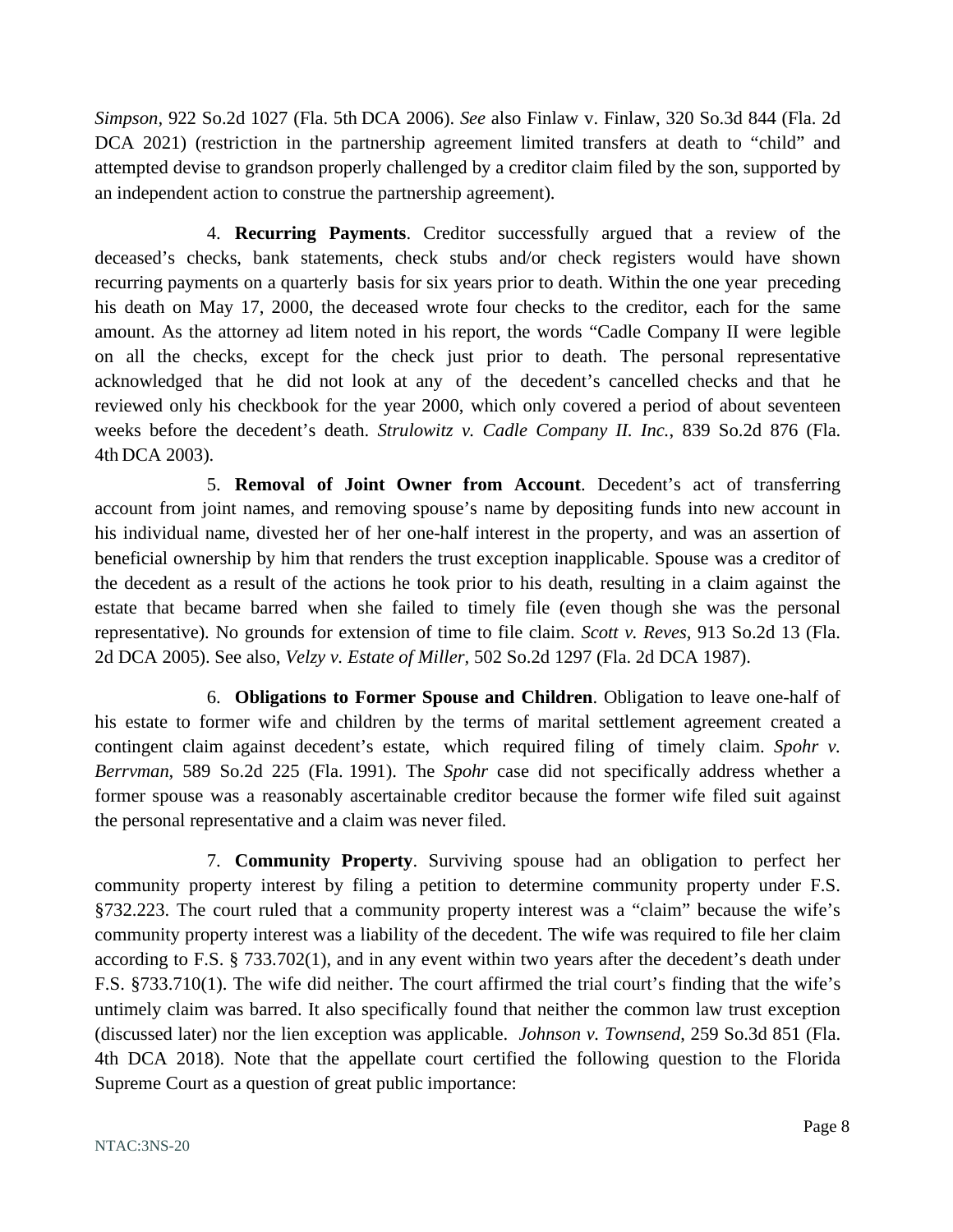*Whether a surviving spouse's vested community property rights are part of the deceased spouse's probate estate making them subject to the estate's claims procedures, or are fully owned by the surviving spouse and therefore not subject to the estate's claims procedure.*

8. **Mortgage payable**. When decedent leaves homestead real estate which is subject to mortgage, and mortgagee fails to file claim against decedent's estate within eight months from date of first publication of notice to creditors or thereafter, payment of mortgage debt may not be made out of other assets of the estate, but mortgagee will be limited to enforcement of the mortgage. *In re Comstock's Estate,* 143 Fla. 500, 197 So. 121 (Fla. 1940). See also, F.S. §733.702(4)(a) "Nothing in this section affects or prevents:... a proceeding to enforce any mortgage, security interest, or other lien on property of the decedent." and §733.710. (This case was also decided well before *Pope*, so there is no discussion of notice.) Mortgagees should be given actual notice since they are reasonably ascertainable (mortgage being recorded in the public records), so that the mortgagee has an opportunity to file a claim and preserve its right to pursue any deficiency against the estate.

9. **Pending Civil Litigation**. The claimant had filed a civil action against the decedent for unpaid rent prior to his death. The court found it was "undisputed that the personal representatives knew of the pending litigation against the deceased" which was the basis for actual knowledge of the claim against the estate. Accordingly, the claimant was reasonably ascertainable and entitled to actual notice. *In Re Estate of Ortolano*, 766 So.2d 330, 332 (Fla. 4th DCA 2000). See also, *Foster v. Cianci*, *supra* (similar facts based on civil claim for negligence); but compare to *Soriano v. Estate of Manes, supra* (potential civil claim not filed before death merely conjectural and not reasonably ascertainable under the circumstances).

10. **Contingent Claims**. A claim based on a five-year guaranty for structural defects arising out of the sale of residential property was a contingent claim because although the guaranty was in effect, there were no known defects at the time of decedent's death. Claimant was not a reasonably ascertainable creditor entitled to actual notice. *U.S. Trust Co. v. Haig,* 694 So.2d 769 (Fla. 4th DCA 1997). \*NOTE\* that this case was decided prior to the current version of §733.2121, which now requires notice to reasonably ascertainable creditors, even if their claims are "unmatured, contingent or unliquidated." Compare this to "conjectural" claims, discussed below.

11. **Decedent as surety on bond**. A claim against a decedent for breach of a bond on which he was a surety must be presented as required by statute of nonclaim. *American Surety Co. of New York v. Mullony*. 151 Fla. 151, 9 So.2d 355 (Fla. 1942). The principal on a surety bond would arguably be an ascertainable creditor.

12. **Charitable pledge**. In order for pledge to hospital to survive death of donor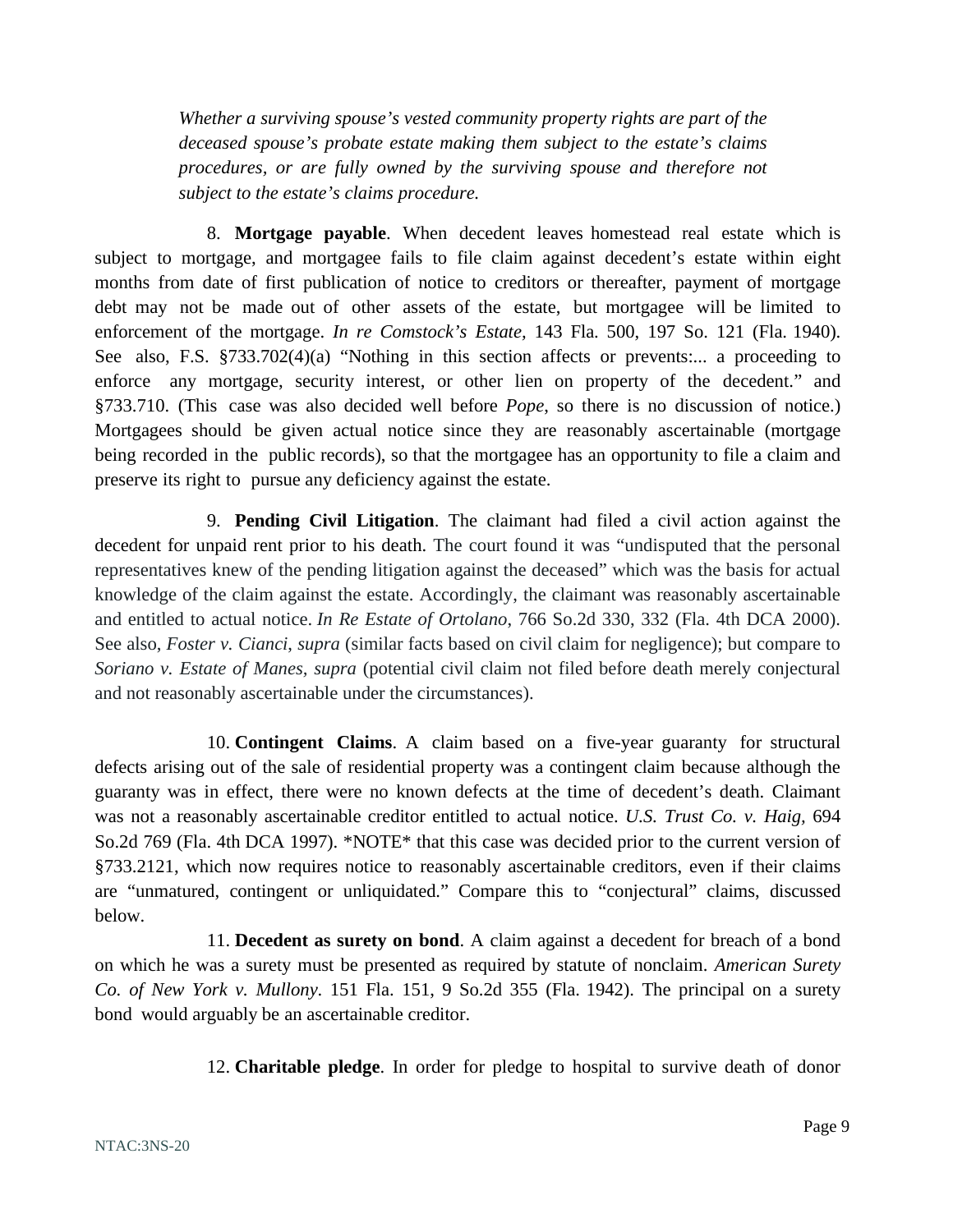and be considered valid claim against estate of pledgor, document stating conditions of pledge must recite with particularity the specific purpose for which funds are to be used, and donee must affirmatively show actual reliance of substantial character in furtherance of specified purpose set forth in pledge instrument. *Mount Sinai Hospital of Greater Miami, Inc. v. Jordan,* 290 So.2d 484 (Fla. 1974). Any church, school, or nonprofit organization to which the decedent made a charitable pledge that remains unpaid at death could be an ascertainable creditor, entitled to notice.

13. **Federal income taxes**. Here's a big "gotcha" for the unwary: Florida's probate claims procedure does not cut off the Internal Revenue Service. In *U.S. v. Stevenson,* 159 F. Supp. 2d 1371 (M.D. Fla. 2001), the IRS sought a judgment against the estate and the personal representative for the decedent's unpaid federal income tax liabilities. The personal representative objected on the basis that the claim was time-barred because the IRS did not file a claim within the 3 months set forth in F. S. § 733.702. The U. S. District Court for the Middle District of Florida held that F.S. § 733.702 does not bar the U.S. Government from seeking payment of unpaid taxes. Even the two-year nonclaim statute in F.S. §733.710 does not bar the IRS from pursuing an estate for the decedent's unpaid tax liabilities. *U.S. v. Summerlin*, 310 U.S. 414 (1990). The Bottom Line: the U.S. Government is not bound by state law in enforcing its rights.

In *U.S. v. Estate of Albert Chicorel*, 907 F.3d 896 (6th Cir. Oct. 25, 2018), the IRS sought to collect on an income tax assessment against the decedent that was more than 10 years old. US Code §6502(a)(1) provides a 10 year collection period in favor of the government, measured from the assessment date. The specific language reads: "Where the assessment of any tax imposed by this title has been made within the period of limitation properly applicable thereto, such tax may be collected by levy or by a proceeding in court, but only if the levy is made or the proceeding begun. . . (1) within 10 years after the assessment of the tax. . ." The estate sought to bar collection by arguing that the government had not timely filed a court proceeding. The government countered that it met the requirement by timely filing a claim in the probate proceedings within the 10 year period. The Sixth Circuit Court of Appeals agreed with the government, finding the claim to be equivalent to a proceeding because it results in significant legal consequences for the creditor and the estate under Michigan law. The court looked at factors such as whether the proof of claim serves merely to provide notice to the estate, if it works to toll state statutes of limitations, and if it will necessarily lead to a final disposition of the claim. The court also noted that Code  $\S 6502(a)(1)$ does not require a judgment within the 10 years, only a timely filing. Once the government has filed a proceeding (or a claim that was not objected to by the personal representative) within the ten-year period, it can bring an action to collect at any time, even after the ten-year period has expired.

C. When Must the Creditor be Reasonably Ascertainable? There are no Florida cases that address this particular question, but this interesting case from Iowa, which also cites similar cases from Kansas and Arkansas, says they must be ascertainable during the statutory publication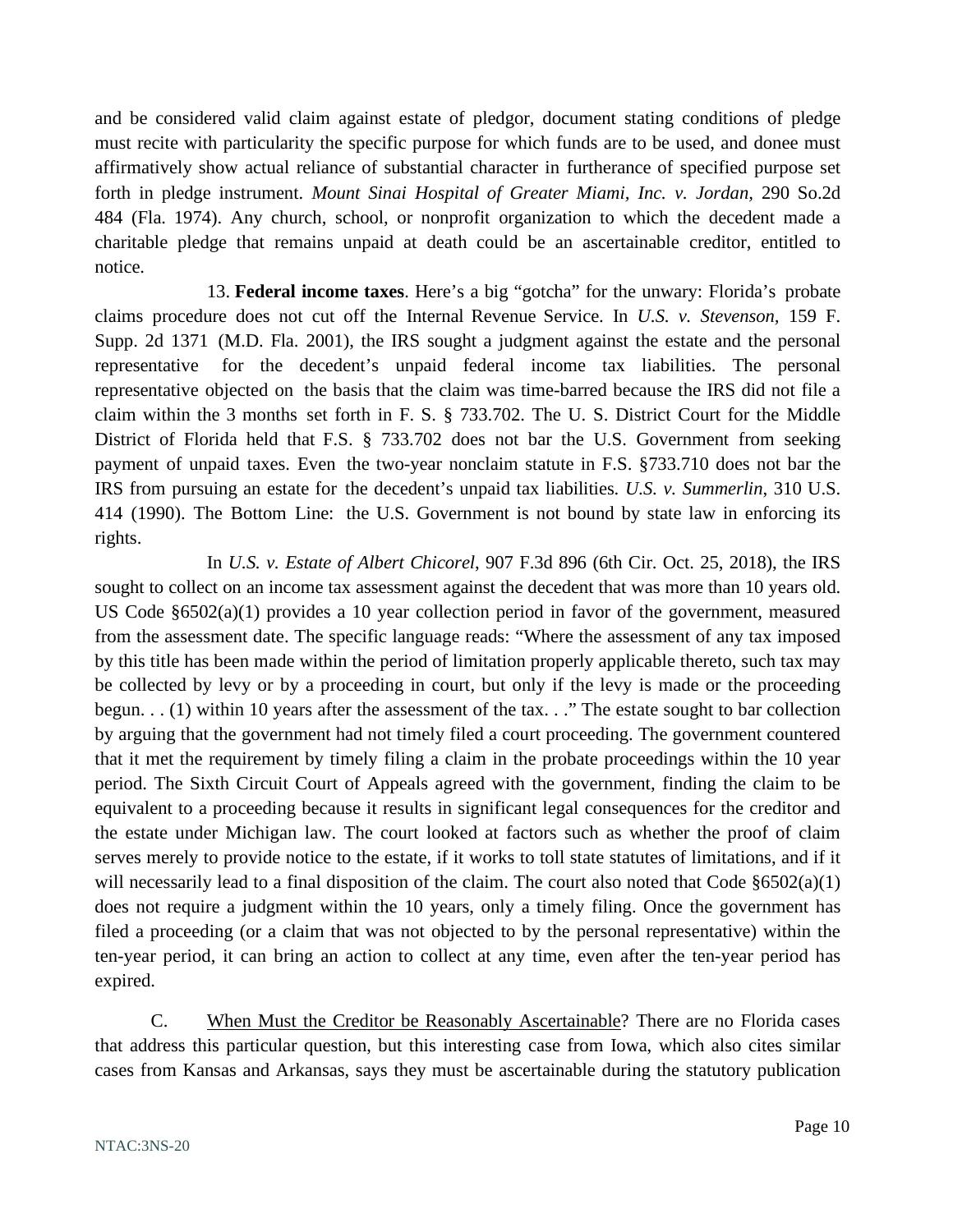claims period.

"When we consider the various and competing interests before us in light of the Pope analysis, we conclude that claimants are not constitutionally entitled to mailed notice when the Estate acquires actual knowledge or constructive notice of their claims after the four-month period in section 633.410 has elapsed. The claimant must be reasonably ascertainable during the claims period." *Wasker v. McDonald*, 711 N.W. 2d 732 (Iowa App. 2006).

Not discussed in the case, but what one must presume, is that the estate first met the threshold test of making reasonably diligent efforts to locate creditors, and that this particular creditor was not located by those efforts.

# D. What Are Reasonably Diligent Efforts?

1. Whether a personal representative has complied with due process notice obligations is a mixed question of fact and law. *In re Estate of Bryant,* 793 A.2d 487 (Ark. Ct App. 2002). Actual notice required to known creditors of general partnership was not satisfied by personal representative who was unaware that she had to "try to run down and track every person [to whom Bryant and Bryant] owed" money. Although the personal representative knew the partnership was heavily in debt, she relied on the surviving business partner to identify and pay the partnership creditors. The court noted that a simple inquiry of the surviving partner, or an examination of the financial records of the business, would have disclosed the creditors entitled to notice.

2. Committee Note from Fla.Prob.R. 5.241: 'The steps to be taken by a personal representative in conducting a diligent search for creditors depends, in large measure, on how familiar the personal representative is with the decedent's affairs. Therefore, the committee believes it is inappropriate to list particular steps to be taken in each estate, since the circumstances will vary from case to case."

The Committee note was revised in response to footnote 3 in *Strulowitz v. Cadle Company II, Inc.*, 839 So.2d 876 (Fla. 4th DCA 2003):

> "Additionally, the personal representative argues that there is no legal authority requiring him to review any check stubs at all, let alone those beyond seventeen weeks. In so arguing, the personal representative highlights a concern that makes his appeal problematic: the absence of any written rules or guidelines on specific steps that an estate administrator must take during the course of a diligent search. [FN3]

> FN3. In this regard, we think it would be helpful if the Probate Section of the Florida Bar Probate Rules Committee considered proposing or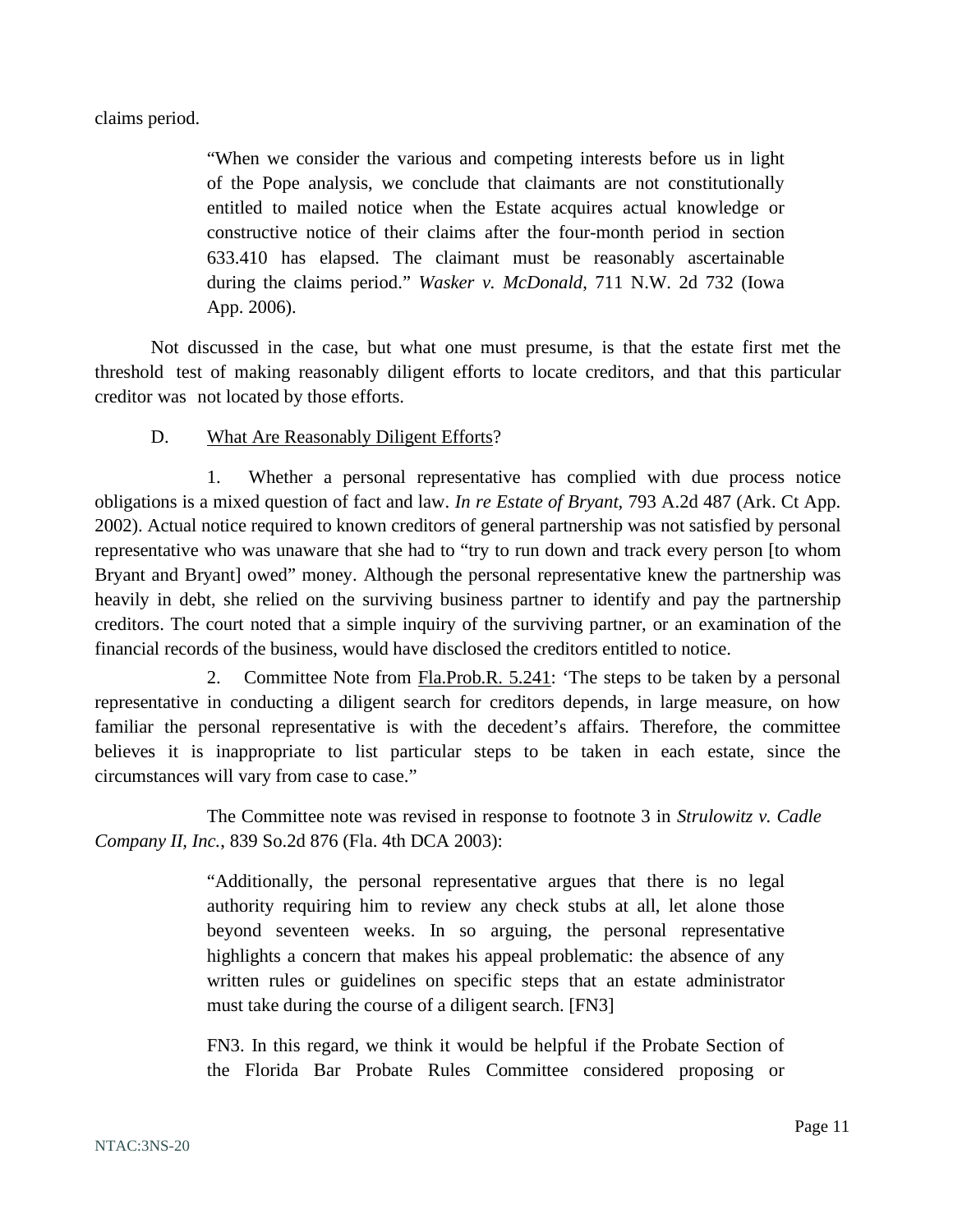extending existing rules to give estate administrators and trustees more direction in their diligent searches for creditors." 839 So.2d at 881.

The Florida Probate Rules Committee recognized that, in most instances, a personal representative has the disadvantage of not having personal knowledge of all of the decedent's personal and business affairs, and that there is virtually no limit on the types and sources or claims that may be asserted, or the sources from which knowledge may be gleaned. The Committee, in its discussions, expressed a concern that creating a "checklist" would allow personal representatives to excuse an insufficient search by claiming they had met the criteria provided by the rule.

3. The court in the *Soriano* case specifically noted the personal representative's actions taken to identify potential creditors.

> "Ms. Manes filed an affidavit, wherein she averred that she had conducted a diligent search and inquiry to determine the identities of the Decedent's creditors, and had served all those creditors whom she identified. Specifically, Ms. Manes averred in her affidavit that she:

> • Searched Decedent's personal and business records both at his business and at his home;

> • Extensively reviewed each and every document from Decedent's business in preparation for the sale of the business;

> • Extensively reviewed each and every document from his personal residence in preparation for the sale of the residence and the clearing of the contents of his residence;

> • Never discovered any documents regarding Ms. Soriano or regarding any claim or potential claim by Ms. Soriano;

> • Spoke with Decedent once a week on average, and Decedent never mentioned Ms. Soriano, or that he had been charged with any crime involving Ms. Soriano; and

> • Had never heard of Ms. Soriano until Ms. Manes was advised by the attorney for Decedent's estate that Ms. Soriano had filed a statement of claim.

*Soriano v. Estate of Manes*, *id* at 679. This affidavit provides a template, at least in this situation, for appropriate and diligent search that protected the estate and the personal representative.

4. Compare the lack of guidance in the Florida Probate Rules to statutory guidelines in other states that result in "safe harbors."

Indiana Code 29-1-7-7.5(b): "A personal representative is considered to have exercised reasonable diligence under subsection (a) if the personal representative: (1) conducts a review of the decedent's financial records that are reasonably available to the personal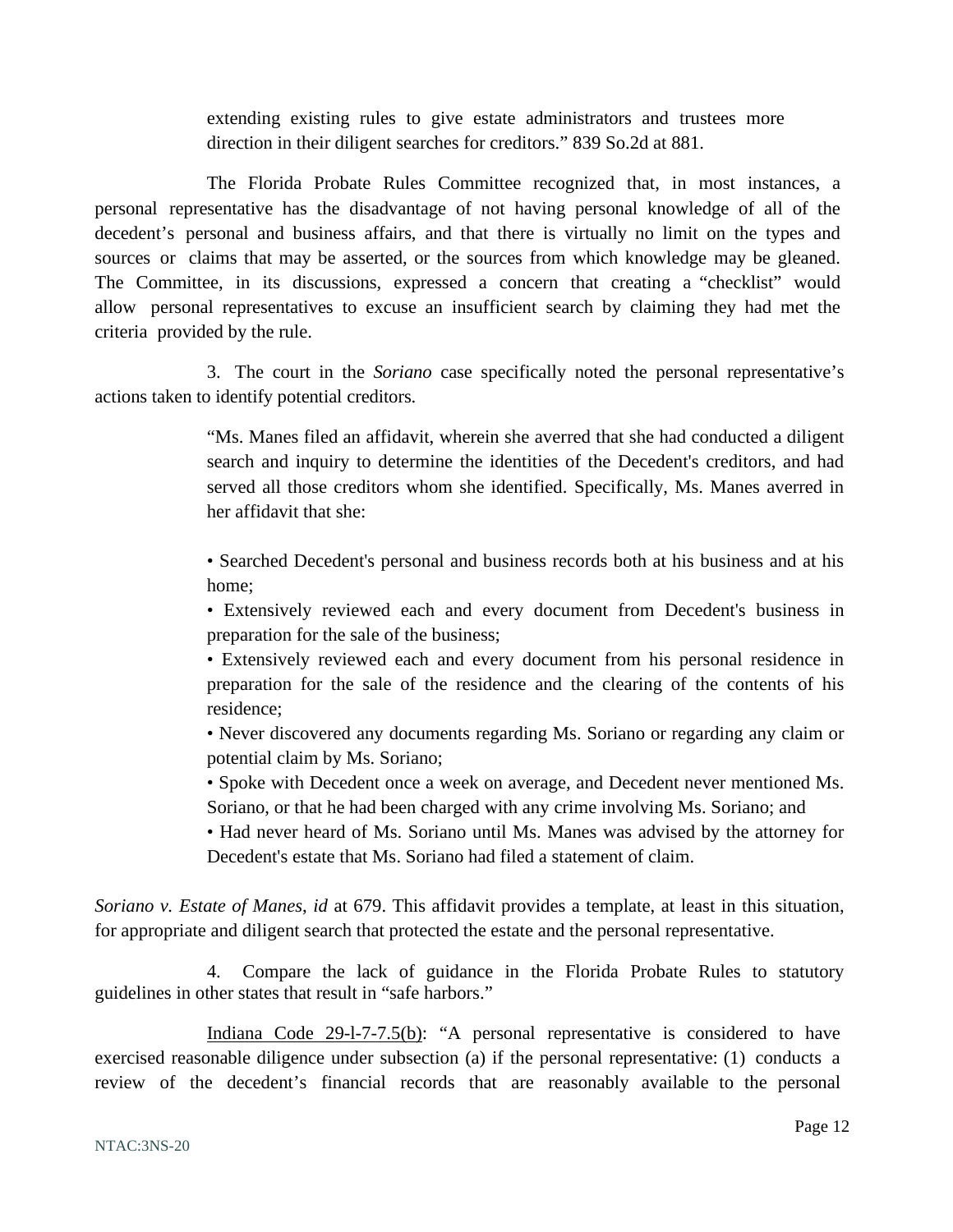representative; and (2) makes reasonable inquiries of the persons who are likely to have knowledge of the decedent's debts and are known to the personal representative. A personal representative who complies with the statutory requirements can then file an affidavit, or obtain a court order certifying compliance, which then creates a presumption that can only be rebutted by clear and convincing evidence.

Washington State uses a statutory creature termed a "notice agent" (RCW 11.42.040). The notice agent is "deemed to have exercised reasonable diligence upon conducting a reasonable review of the decedent's correspondence, including correspondence received after the date of death, and financial records, including personal financial statements, loan documents, checkbooks, bank statements, and income tax returns, that are in the possession of or reasonably available to the notice agent." Similar provisions for an affidavit or court order are available, likewise creating the rebuttable presumption of a diligent search that can be overcome only by "clear, cogent, and convincing evidence."

But do these "safe harbors" really provide any more protection? Or are they "false harbors?"

5. Impracticable and Extended Searches Are Not Required

a. The U.S. Supreme Court in *Pope* distinguished between those entitled to actual notice and those to whom notice by publication is sufficient. Citing *Mullane vs. Central Hanover Bank and Trust Company*, 339 U.S. 306, 70 S.Ct. 652, 94 L.Ed. 865 (1950), the Court stated:

> In addition, *Mullane* disavowed any intent to require "impracticable and extended searches ... in the name of due process" (citation omitted) as the Court indicated in *Mennonite* [*Mennonite Board of Missions v. Adams*, 462 U.S. 791, 103 S.Ct. 2706, 77 L.Ed.2d 180 (1983)] (citation added), all that the Executor or Executrix need do is make reasonably diligent efforts to uncover the identities of creditors. For creditors who are not reasonably ascertainable, publication notice can suffice. Nor is everyone who may conceivably have a claim properly considered a creditor entitled to actual notice. Here, as in *Mullane*, it is reasonable to dispense with actual notice to those with mere, conjectural, claims, (citation omitted)." *Pope*, 485 U.S. at 490, 108 S.Ct. at 1347-48.

In *Mullane*, the Supreme Court, in determining the extent of diligence required to discover creditors, stated:

> Nor do we consider it unreasonable for the State to dispense with more certain notice to those beneficiaries whose interests are either conjectural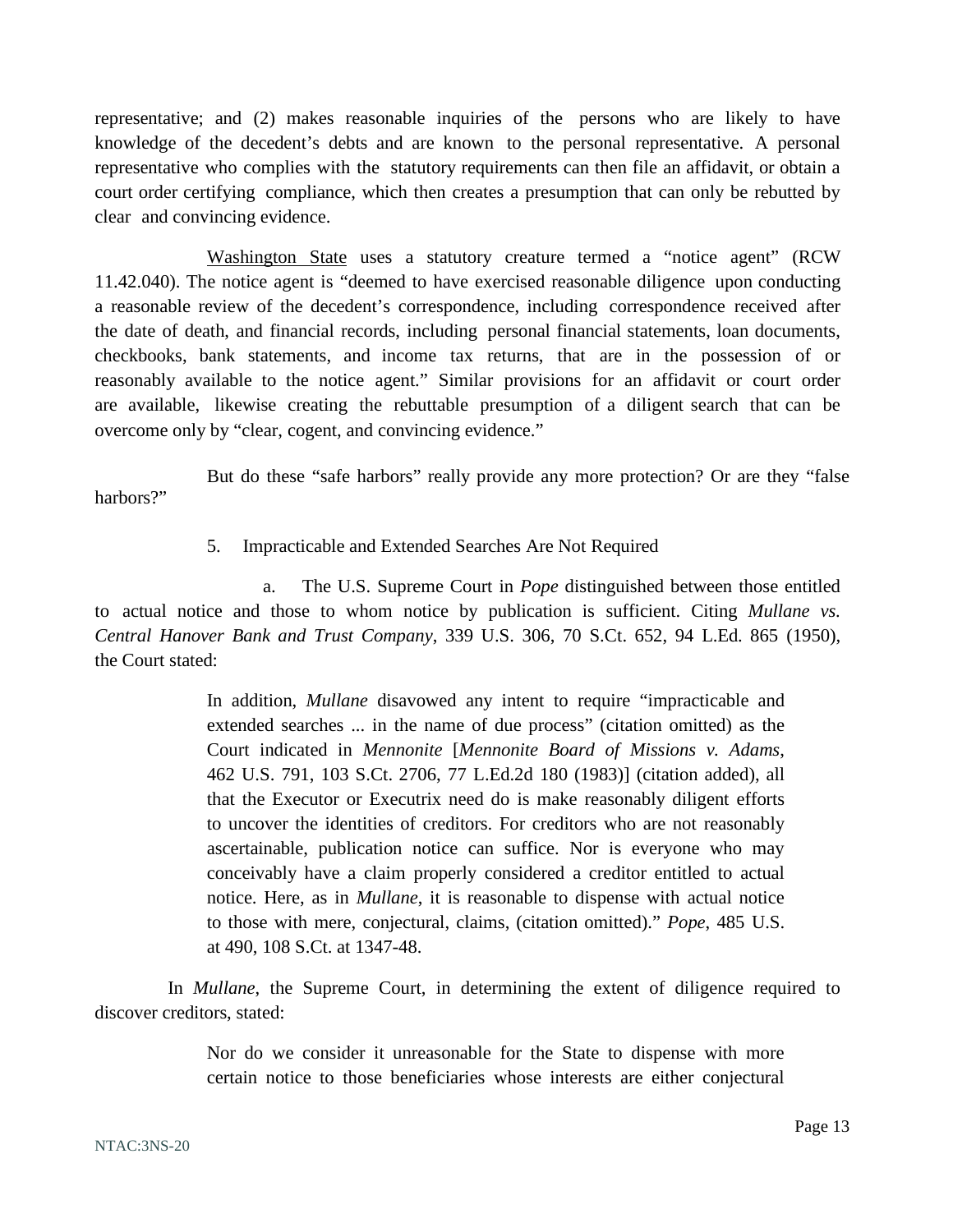or future or, although they could be discovered upon investigation, do not in due course of business come to knowledge of the common trustee. We recognize the practical difficulties and costs that would be attendant on frequent investigations into the status of great numbers of beneficiaries, many of whose interests in the common fund are so remote as to be ephemeral; and we have no doubt that such impracticable and extended searches are not required in the name of due process. 339 U.S., at 317, 70 S.Ct. at 659.

b. Florida's Interpretation. "This Court does not interpret *Pope* to require that a personal representative determine the identities of persons or entities with whom a decedent had business dealings or other transactions during a given number of years prior to death and to serve a Notice of Administration upon each one merely because such person might possibly have some uncommunicated dissatisfaction with the matter. As to those persons, notice by publication is sufficient to afford due process." *Jones v. Sun Bank/Miami, N.A*., 609 So.2d 98 (Fla. 3d DCA 1992). (Purchaser of gasoline station filed suit for environmental contamination four years after purchase, and claim in estate six months after claim bar date, not a reasonably ascertainable creditor.)

c. Must you notice every potential claimant? Not likely. See, *Carter v. Beck,* 598 So.2d 1390 (Ala. 1992), where the decedent was the sole proprietor of a tractor company and the claimant was injured as a result of alleged negligent modifications made to the tractor by decedent's company. Although finding that Carter was a reasonably ascertainable creditor as a result of an injury he sustained while operating the modified tractor, the Alabama Supreme Court declined to extend the administratix's legal duty to give actual notice to all of the decedent's previous customers who had purchased a modified tractor on the assumption that one or more of them might have a personal injury claim against the estate "Imposition of such a broad duty of ascertaining potential claimants would create an unreasonable burden on personal representatives and, thus, would be inconsistent with the intent of the legislature in providing for the 'speedy, safe, and definitive settlement of estates.'" 598 So.2d at 1391 n.2 (citing *Motley v. Battle*, 368 So.2d 20, 22 (Ala.1979))

E. Documenting Actions Taken To Determine Reasonably Ascertainable Creditors.

1. Have all of the decedent's mail forwarded to the attorney/personal representative for review.

2. Provide a standard checklist for general guidance to personal representatives - not all actions will be required in every situation (see Exhibit).

3. Keep copies of checkbooks, bank statements, and personal papers reviewed.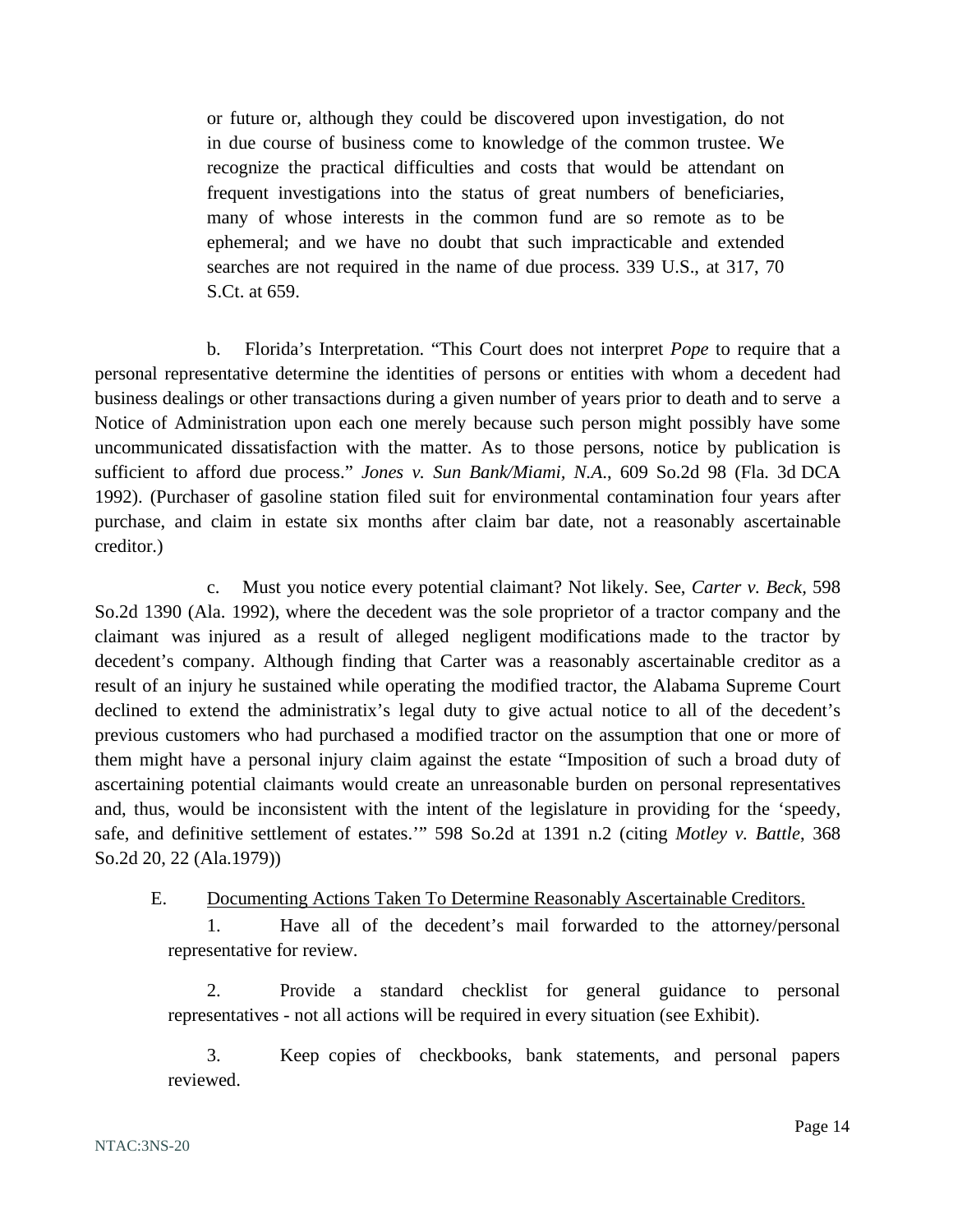4. Keep notes of conversations with family, friends, and business associates.

5. Save results of online searches for the file - Official Records, UCC searches, corporate/partnership entity searches.

## F. Proof of Service.

1. Method of Service. Fla.Prob.R. 5.241 provides: "Service of the notice shall be either in the manner provided for informal notice, or in the manner provided for service of formal notice at the option of the personal representative. Service on one creditor by a chosen method shall not preclude service on another creditor by another method." The Supreme Court says in Pope: "We have repeatedly recognized that mail service is an inexpensive and efficient mechanism that is reasonably calculated to provide actual notice. See, e.g., *Mennonite*, 462 U.S., at 799, 800, 103 S.Ct., at 2711, 2712; *Greene v. Lindsey*, 456 U.S. 444, 455, 102 S.Ct. 1874,1880, 72 L.Ed.2d 249 (1982)." 485 U.S. at 490.

2. Costs of Service. Personal representative of estate was entitled to reimbursement of the cost of sending registered mail notices to decedent's creditors, even if there was no statutory mandate for the use of registered mail; no objection was made to personal representative's claim for this cost, and probate rules required service of notice to creditors and authorized personal representative to choose the form of notice, including any form of mail requiring a signed receipt. *Baumann v. Estate of Blum*, 898 So.2d 1106 (Fla. 2d DCA 2005).

3. Filing Proof of Service

a. If served in the manner provided for formal notice. Fla.Prob.R. 5.040(a) Service of formal notice pursuant to subdivision  $(a)(3)(A)$ , or in the manner provided for service of formal notice, is complete on receipt of the notice. Proof of service is by verified statement of the person giving the notice which must include the signed receipt or other evidence satisfactory to the court that delivery was made to the addressee or the addressee's agent. Fla.Prob.R. 5.040(5) If service of process is made pursuant to Florida law, proof of service shall be made as provided therein. (See chapters 48 and 49, Florida Statutes)

b. If served by informal notice. Fla.Prob.R. 5.041 provides that if formal service is not used, pleadings or other documents filed in the probate can be served on interested persons as set forth in Florida Rule of Judicial Administration 2.516. Subsection (f) provides for proof of service when any attorney certifies in substance: "I certify that the foregoing document has been furnished to (here insert name or names, addresses used for service, and mailing addresses) by (e-mail) (delivery) (mail) (fax) on ..... (date) …..Attorney." The certificate is prima facie proof of service in compliance with R.J.A. 2.516.

## **V. Procedural Considerations in Filing and Payment of Claim**

A. Form of Claim. Pursuant to F.S. 733.703, a creditor must file a written claim with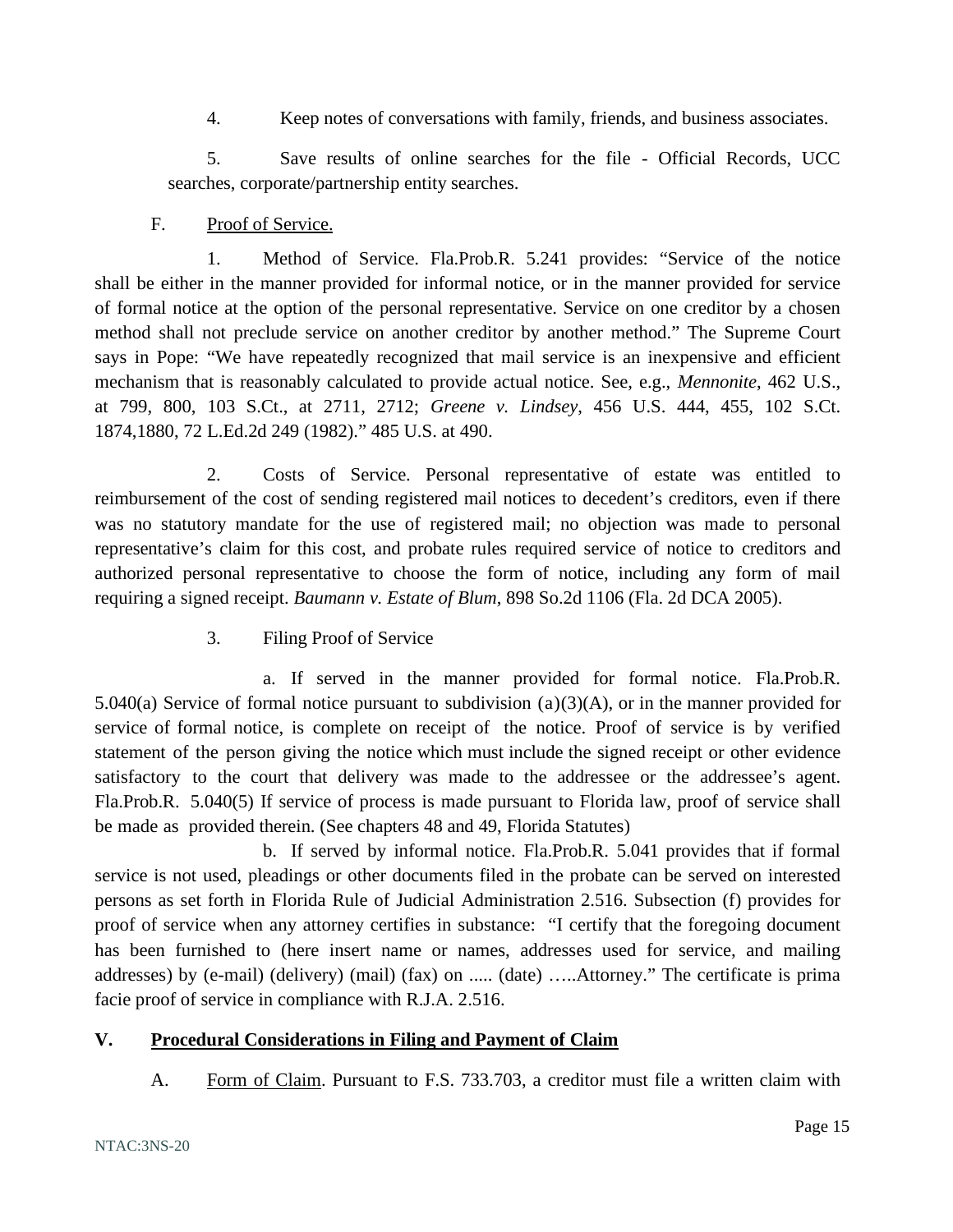the court. The requirements for what information must be included in the Statement of Claim are set forth in Fla.Prob.R. 5.490. A creditor's statement of claim must be verified and filed with the clerk and must include:

(1) the basis for the claim;

(2) the amount claimed;

(3) the name and address of the creditor;

(4) the security for the claim, if any; and

(5) whether the claim is currently due or involves an uncertainty and, if not due, then the due date and, if contingent or unliquidated, the nature of the uncertainty.

If a bona fide attempt to file a claim is made but the claim is defective as to form, the court may permit the amendment of the claim at any time. F.S. §733.704

Note that the statute only requires a "written statement of the claim" be filed in the probate court. The Probate Rule provides the minimum content, but nowhere is there a requirement as to what form the claim must take. In the *May* case (*supra*), the court found that the substance of a claim against an estate was set forth in detail in documents filed within the probate proceeding even though not labeled as a "statement of claim." Similarly in *In re: Estate of Walter J. Koshuba*, 993 So.2d 983 (Fla. 2d DCA 2007), the court found that a petition for administration and appointment of a guardian ad litem filed by a creditor of the decedent was sufficient to place interested persons on notice of his claim. While the documents filed in the probate proceeding by the creditor were defective as to form, they sufficiently stated the character and extent of his claim. *See also*, 18 Fla. Jur.2d Decedents' Property §647 (1997) (stating that a "statement of claim need not be in any particular form, and it is sufficient if it states the character and amount of the claim").

B. E-Filing Requirement. Florida implemented mandatory e-filing on April 1, 2013 for all documents in civil cases, including probate. "Documents" required to be e-filed include pleadings, motions, petitions, memoranda, briefs, notices, exhibits, declarations, affidavits, orders, judgments, decrees, writs, opinions, and any paper or writing submitted to a court unless the filing falls under one of the exceptions in Fla. R. Jud. Admin. 2.525(d). A statement of claim (which qualifies as a "document") is not filed unless it is electronically submitted or falls within one of the exceptions to electronic filing.

Since filing can only be accomplished through electronic means (in the absence of a Rule 2.525 exception), the clerk of court is not required to accept paper filings and any such filing will be disregarded. In the case of *United Bank v. Estate of Frazee*, 197 So.3d 1190 (Fla. 4th DCA 2016), the bank's attorney mailed two statements of claim which were received by the clerk's office one day before the expiration of the applicable claim period. After the claims period had expired, the clerk's office notified the bank counsel that claims must be submitted electronically.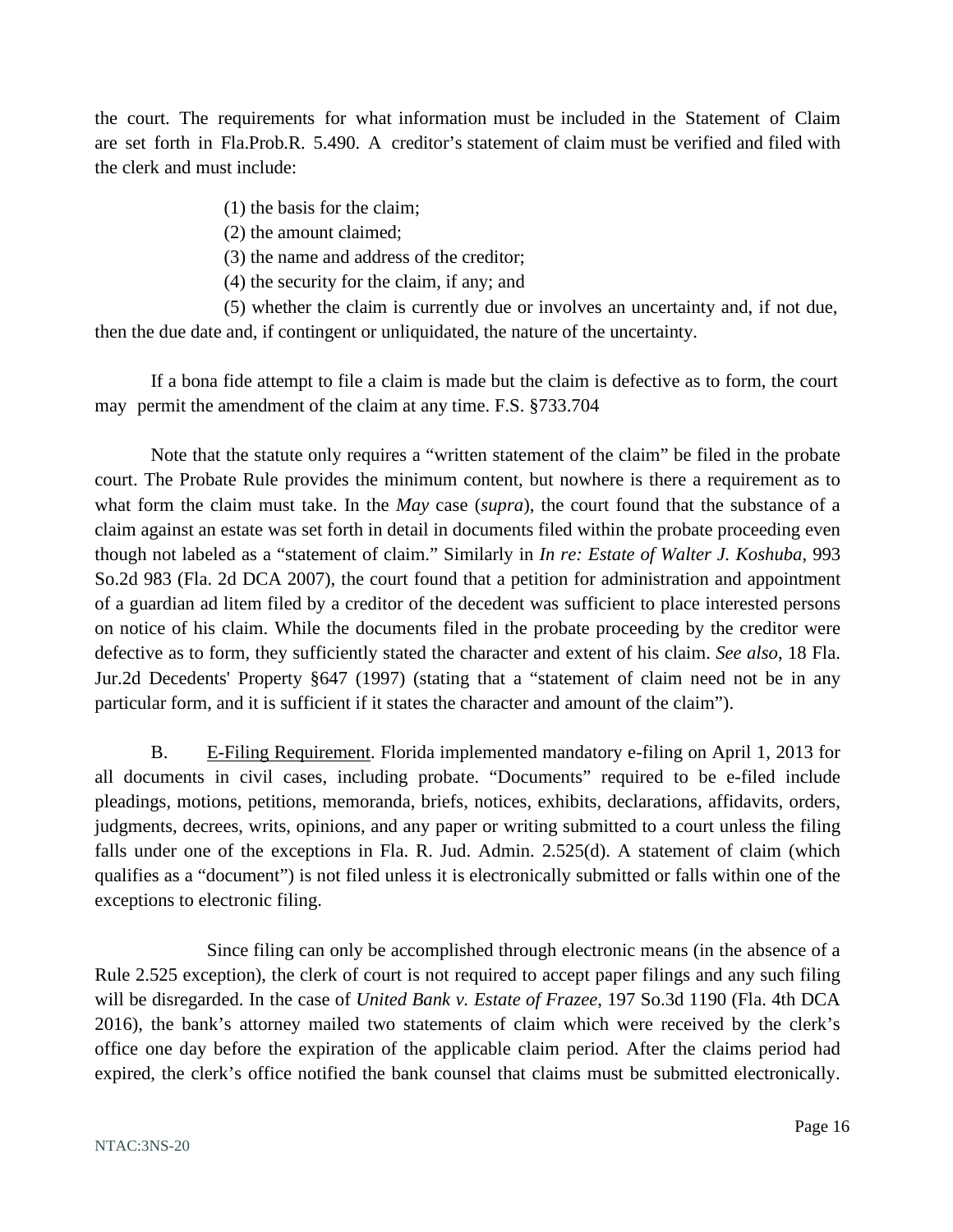Counsel subsequently submitted the claims by e-filing. The trial court determined that the claims were not timely filed because electronic filing was mandatory and none of the exceptions applied.

C. When Claim Not Required. Note that the notice and service requirements are applicable to creditors of the decedent, and not general expenses of administration or post-death liabilities. As noted by the Florida Supreme Court in *Spohr v. Berryman,* 589 So.2d 225 (Fla. 1991):

> "We believe that the reference in the statute to claims arising before the death of the decedent is intended to make clear that it is unnecessary to file a statement of claim in order to prosecute an action against the estate that is predicated upon events that take place after the decedent's death. See, e.g., *In re Estate of Kulow*, 439 So.2d 280 (Fla. 2d DCA 1983) (claim for money mistakenly paid to personal representative after the decedent's death)."

See also, *Swenszkowski v. Compton*, 662 So.2d 722, 723 (Fla. 1 DCA 1995) (also citing *In re Estate of Kulow*, 439 So.2d 280, 282 (Fla. 2d DCA 1983)); *Langford v. Ferrera*, 823 So.2d 795, 797 (Fla. 1st DCA 2001) (stating that claims for post-death expenditures "are not subject to the probate code's statutes of nonclaim").

1. Statutory Exceptions.

a. The holder of a mortgage, security interest, or other lien on property of the decedent need not file a claim to protect or enforce their security. F.S. 733.702(4)(a). However, if the mortgagee or lienholder wants to pursue a deficiency judgment or other compensation in excess of the value of the security, they must file a claim to protect their rights.

b. A claim need not be filed to proceed against the decedent's casualty insurance policy unless the creditor seeks to recover more than the policy limits. F.S. 733.702(4)(b)

c. A claim is also not required for a cross-claim or counter-claim against an estate. F.S.  $733.702(4)(c)$ . However, the cross/counter-claimant's recovery is limited to the amount the estate recovers in the same action. A claim must be filed to protect recovery of a cross or counter claim judgment in excess of that amount.

2. Judicially Recognized Exceptions. The courts have recognized exceptions in addition to the ones specified in the Probate Code.

a. The "trust exception" applies to actions to enforce a trust relationship where the decedent held property for the benefit of another. The reasoning is that the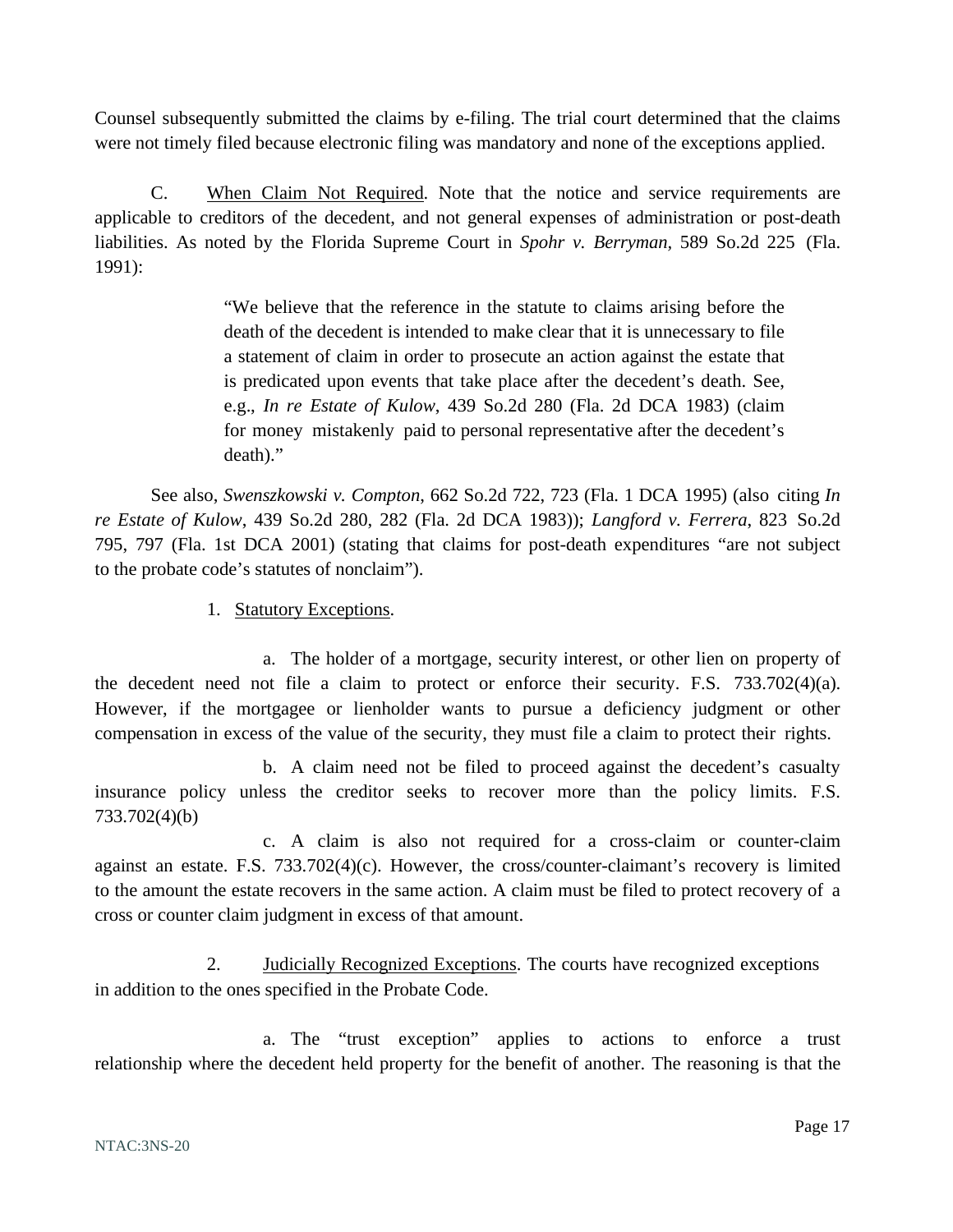property is not a part of the decedent's estate. In addition to being excepted from the filing requirements, the trust exception also avoids application of the 2 year statute of nonclaim. While there are a line of cases that discuss the trust exception, it is best explained in *Velzy v. Estate of Miller*, 501 So.2d 1297 (Fla. 2d DCA 1987).

b. A claim against the recipient of life insurance proceeds does not require the filing of a claim because the proceeds are not part of the decedent's estate. *Gartley v. Gartley*, 622 So.2d 77 (Fla. 2d DCA 1993). This of course, would not hold true for proceeds paid to the estate, in which case a claim should be filed. See, also, *Morey v. Everbank*, 93 So.3d 482 (Fla. 1st DCA 2012) where life insurance proceeds payable to the insured's revocable trust were determined to be available for payment of the insured decedent's creditors. This is discussed further in Section VII. E, below.

c. The court in *Prescott v. Stanley*, 710 So.2d 674 (Fla. 5th DCA 1998), held the filing requirements inapplicable to a suit against the personal representative who, while acting as agent under a power of attorney, changed the beneficiary designation from the creditor to the estate of the decedent. While the estate received the annuity proceeds, the court found that the cause of action and potential recovery was against the personal representative individually, and not the estate.

D. Lawsuit Not a Substitute for a Claim. The Supreme Court in *Spohr v. Berryman* also addressed the question of whether a lawsuit filed against the personal representative was an adequate substitute for filing a statement of claim. While allowed under previous versions of Florida probate law, the court confirmed that it is no longer allowed after the adoption of the "new" Florida Probate Code in 1974. *Spohr*, at 229.

E. Claim Required with Pending Litigation. In *Goldstein v. Braswell*, 987 So.2d 123 (Fla. 3d DCA 2008), ex-spouses were engaged in extended litigation and the former wife obtained a monetary judgment against the former husband. She filed suit to levy on assets owned by him when he died during the proceedings. The trial court entered an order of execution outside of the probate proceeding. The appellate court recognized that it was necessary for the former wife to pursue her claim as a general creditor of the estate and that the trial court's actions had preempted the rights of other creditors in those assets.

F. Personal Representative 's Proof of Claim . The personal representative is authorized to file claims on behalf of creditors the personal representative intends to pay. Special rules are provided for the filing and objection to the Proof of Claim in Fla.Prob.R. 5.498 and 5.499.

G. Claim When Estate Closed or Not Opened for Administration. Filing a claim can be especially vexing to a creditor when the estate has not been opened or it has been opened and closed before the creditor was aware of the death. There are a number of procedural options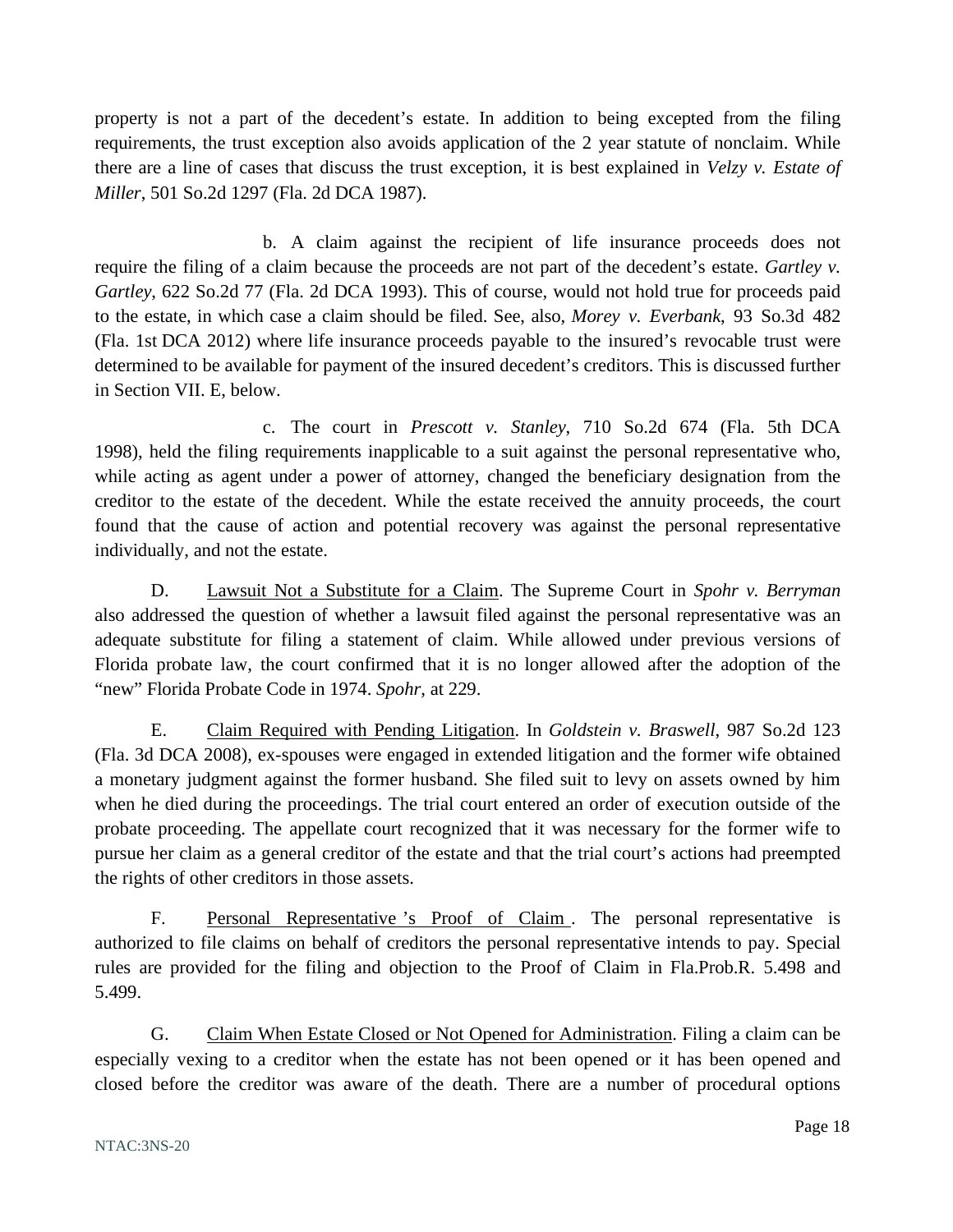available to the creditor.

1. Creditor's Caveat. If the creditor is aware that the debtor is deceased, but an estate has not yet been opened, the creditor may file a caveat with the court to receive notice then the letter of administration are issued, as discussed in Section III. E, above. The creditor only receives notice that the letters of administration have been issued. The creditor does not receive notice of the petition for administration, thus it is important that the creditor monitor the file and be prepared to take further action to protect their interest, especially if the 2-year nonclaim bar is approaching. The requirements for filing a caveat and the contents are provided in F.S. 731.110 and Fla.Prob.R. 5.260.

2. Petition for Administration by Creditor. Any interested person is entitled to file a petition for administration. F.S. 733.202 Such an action by a creditor entails additional complexity and should be reviewed closely before proceeding to ensure that the effort is worth the reward. If a will has been filed then the creditor could seek to have it admitted to probate and have the named personal representative appointed to perform their responsibilities. The creditor will have to expend the filing fees and make a reasonable effort to obtain the required information, as well as locate the personal representative and beneficiaries named in the will for purposes of notice. The named personal representative may decline to serve, necessitating the appointment of an alternate, or even a curator until a personal representative is in office. If no will has been filed, the creditor will need to seek an intestate administration, further complicating the proceedings, The requirements for the petition for administration and the contents are provided in Fla.Prob.R. 5.200.

3. Petition to Re-Open Estate. If the estate has been closed, and the claim is not yet barred by the statute of nonclaim, the creditor may be able to petition to have the estate reopened for subsequent administration under F.S. 733.903, which is usually used for laterdiscovered assets. Absent additional assets, this option presents considerable complexity as the assets of the estate have been either sold or distributed to the beneficiaries, or possibly other creditors.

In accordance with F.S. 731.1035 and Fla.Prob.R. 5.170, the rules of civil procedure are applicable in probate proceedings. Florida Rule of Civil Procedure 1.540 provides various reasons for relief from a final order. The most likely rationale would be in Rule 1.540(b)(3), relating to fraud, misrepresentation, or other misconduct of the personal representative. See *Liechty v. Hall*, 687 So.2d 64 (Fla. 5th DCA 1997)(fraud is recognized as a justification for reopening an estate, even after an order of discharge has been entered), and cases cited therein. But a contrary perspective is expressed by the Fourth District Court of Appeals. "If rule 1.540(b), which contains numerous grounds in addition to fraud on the court, could be used to reopen closed estates in which there had been no adversary proceedings, …there would be no finality in the administration of estates." *In re Estate of Clibbon*, 735 So.2d 487 (Fla. 4<sup>th</sup> DCA 1998) (includes an excellent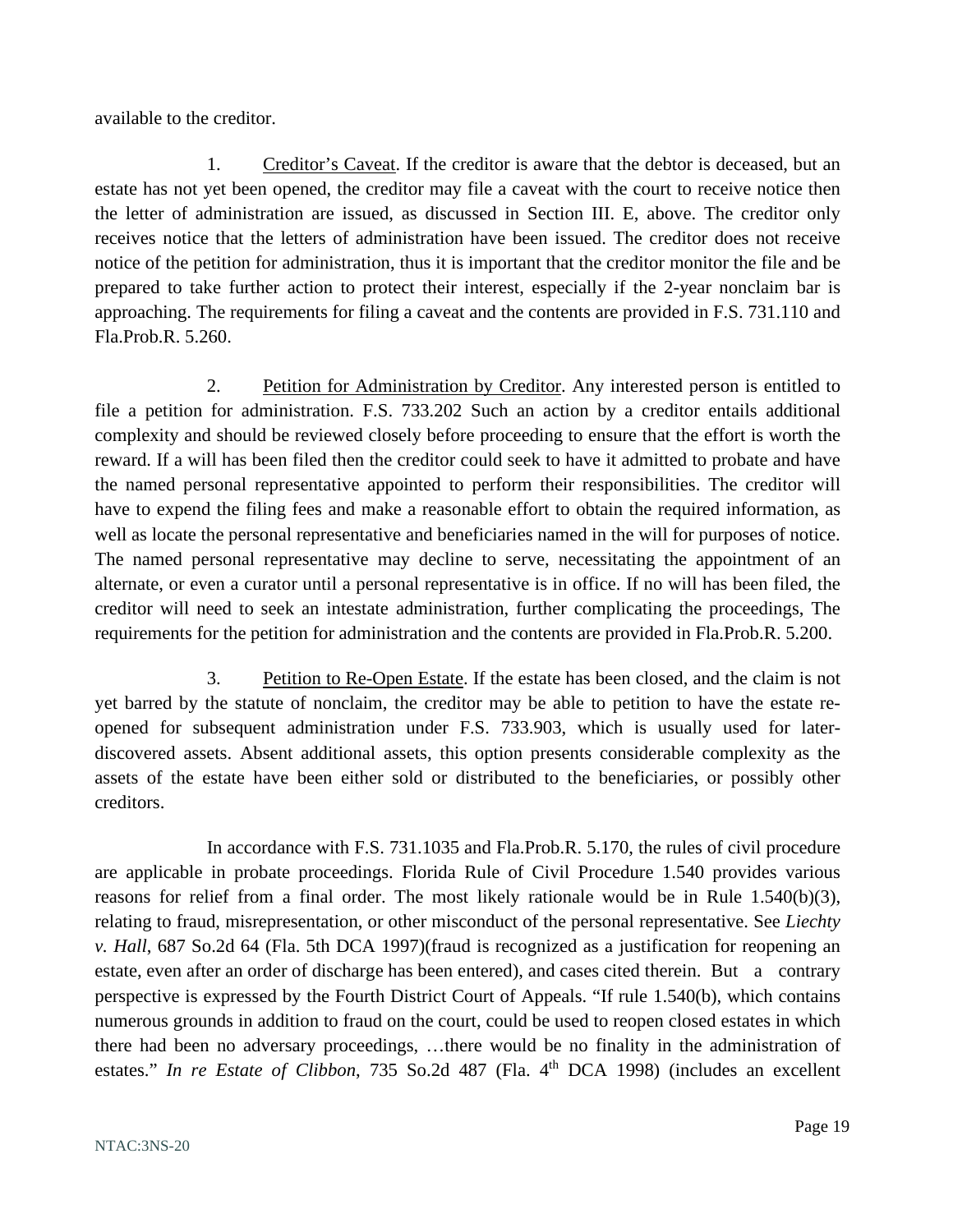discussion of the conflict among the various appellate courts in this regard.) See, also, *Steele v. Brown*, 197 So.3d 106 (Fla. 1<sup>st</sup> DCA 2016).

H. Objections to Claims. F.S. 733.705 and Fla.Prob.R. 5.496 set forth the requirements for properly objecting to a claim. Objections to claims must be in writing and filed with the clerk, as well as served on the creditor. The personal representative or a beneficiary may object to a claim. If the beneficiary objects, then the personal representative must also be served with a copy of the objection. The objection must be filed on or before the expiration of 4 months from the first publication of notice to creditors or within 30 days from the timely filing or amendment of the claim, whichever occurs later. If the person filing the claim does not serve it on the creditor as required, the objection is deemed abandoned. For good cause, the court may extend the time for filing or serving an objection to any claim. Objection to a claim continues even if an amended claim is filed, unless the objection is withdrawn.

One should also note the special rules under F.S. 733.705(4) for objecting to items listed on the personal representative's Proof of Claim, which vary depending on whether the item has been paid or not.

I. Motion to Strike. A motion to strike a filed claim may also be appropriate where the claim is untimely or otherwise fails to meet the requirements to perfect their claim. Neither the probate code, nor the rules, mention a motion to strike as an option, but it exists nonetheless. See *Simpson v. Estate of Simpson*, 922 So. 2d 1027, 1029 (Fla. 5th DCA 2006); and *Bell v. Harris*, 366 So. 2d 765, 767 (Fla. 1<sup>st</sup> DCA 1978). The Second Circuit Court of Appeals addressed the issue of when a motion to strike is within the purview of the probate court in *Northern Trust Company v. Abbott*, 313 So.3d 792 (Fla. 2d DCA 2021). After the claim was filed in the estate, both an objection to the claim and a motion to strike were filed. The motion to strike was on the basis that (i) the claim was not timely filed, (ii) the claim failed to state sufficient facts alleging a valid claim against the estate, and (iii) the claimant was not a creditor of the estate. As a result of the objection, the creditor filed an independent action. The claimant took the position that the probate court's jurisdiction over the claim was negated on her filing of the independent action. The court confirmed that the facial sufficiency and timeliness of a claim are solely within the purview of the probate court:

A motion to strike tests the facial sufficiency of the statement of claim, whereas the objection—which requires the claimant to file an independent action—relates to the validity or merits of a facially sufficient claim. See *Simpson*, 922 So. 2d at 1029 (noting the probate court should have ended its inquiry after determining whether the claimant was a reasonably ascertainable creditor and erred in proceeding to determine the validity of the claimant's claim, stating "the merits of [the claimant's] claim should have been determined in an independent action"); *Bell*, 366 So. 2d at 767 ("The personal representative's objection to the sufficiency of the [s]tatement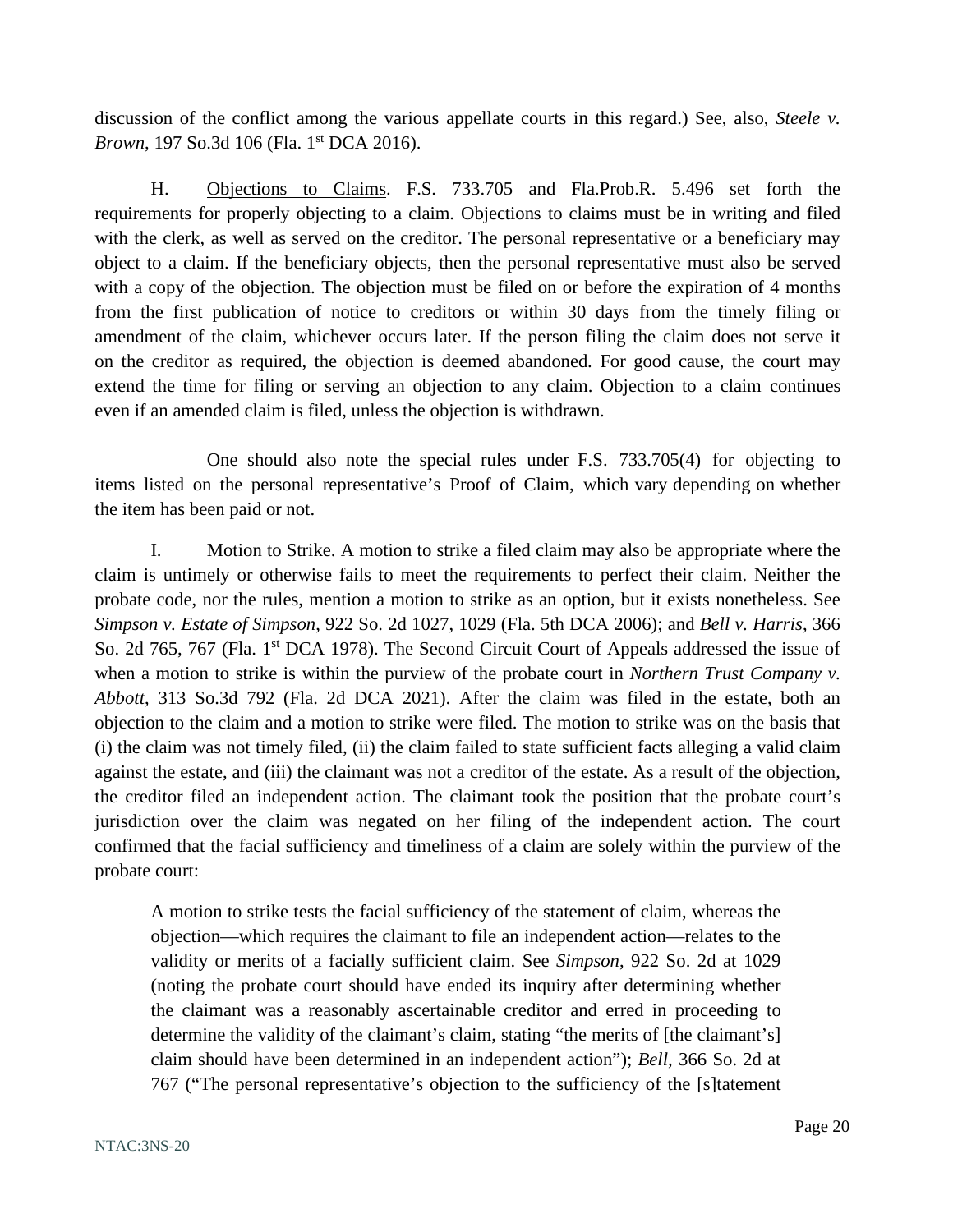of [c]laim can be raised only in the probate court. The personal representative may not collaterally attack the sufficiency of the claimant's [s]tatement of [c]laim in the trial court which will hear the independent action." (citations omitted)). When a challenge to the legal sufficiency of a claim is made, the probate court must first determine the facial sufficiency of the claim before the parties litigate the subject matter of the claim in circuit court. See *id*. Similarly, a challenge to the timeliness of the claim is also a matter within the jurisdiction of the probate court. See *Picchione* [*v. Asti*], 354 So. 2d at 955 (holding the probate court properly entered summary judgment on an untimely claim filed against the estate). If the statement of claim is not facially sufficient or is time barred, then there is no reason to require the parties to participate in an independent action to determine the merits of the claim. *Northern Trust* at 797.

J. Independent Action. After an objection has been served, the creditor then has 30 days from service of the objection to file an independent action, or the claim is barred unless an extension of time is agreed to by the personal representative in writing before it expires. Additionally, for good cause, the court may extend the time for filing an action or proceeding when an objection is filed.

The term "independent action" as used in F.S. § 733.705(5) requires the filing of a separate court action against an estate rather than the filing of a petition for payment of the claim in the probate action. The purpose of requiring a separate court proceeding is to allow pleadings and responses sufficient to set the issues before the court. *Costin v. Estate of Pridgeon*, 349 So. 2d 741 (Fla. 1st DCA 1977); *In re Estate of Fornash*, 372 So. 2d 128 (Fla. 2d DCA 1979*); Simpson v. Estate of Simpson*, 922 So. 2d 1027 (Fla. 5th DCA 2006).

An action pending against the decedent at the time of death can continue as the "independent action" provision of the statute provided the personal representative has been properly substituted as the part in the proceeding. This can be accomplished either by a timely filed motion for substitution, or by the personal representative's voluntary substitution. *Lewsadder v. Estate of Lewsadder*, 757 So. 2d 1221, 1224 (Fla. 4th DCA 2000).

If the creditor is required to file an independent action in support of its claim, and fails to do so within the 30-day period (or its extension) then the claim is "barred without court order." F.S. §733.705(5). The 30-day time limit is calculated under Florida Rules of Judicial Administration 2.514. This would allow an additional 5 days if the objection was served by mail or email.

The independent action may not be filed in the probate proceeding. *Williams v. Estate of Williams*, 493 So.2d 128 (Fla. 2d DCA 1979); *Bell v. Harris*, 366 So.2d 765 (Fla. 1st DCA 1979). The action may be filed in any court of competent jurisdiction, and need not be filed in Florida.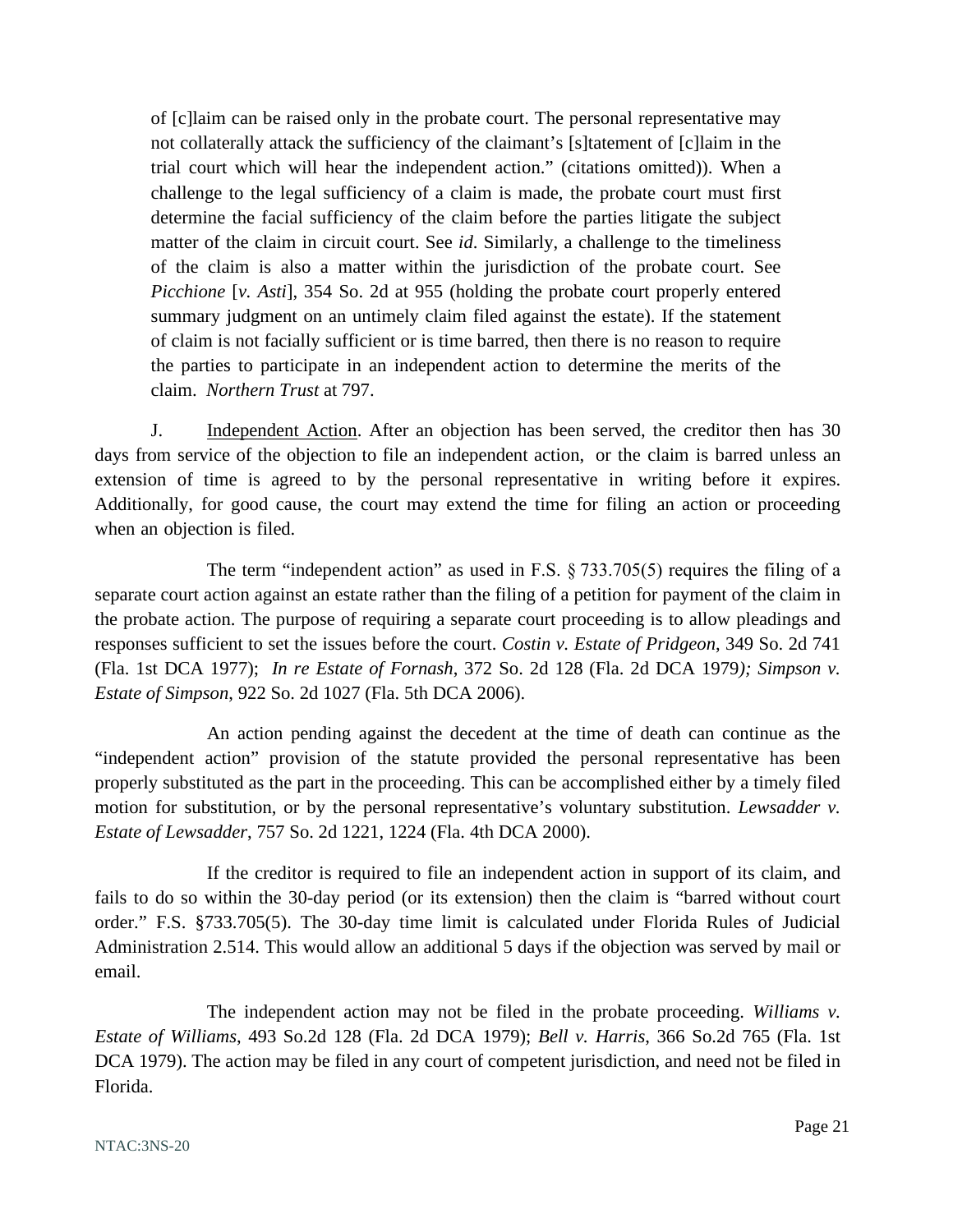The personal representative is required to file a notice of the independent action in the probate proceeding. The requirements for the Notice of Civil Action are provided in Florida Probate Rule 5.065.

K. Contingent and Unmatured Claims. An unmatured claim is one that has not yet become due, but that is certain to become due in the future, such as a promissory note with a term ending in the future and no acceleration of the amount due upon death. A contingent claim is one where no cause of action has accrued yet, and that may or may not become due in the future, such as a guarantee of another's debt. The normal requirements for notice, filing and objecting to such claims apply. If an objection is filed, the creditor must bring a declaratory action to establish the validity and amount of the claim. F.S. 733.705(5).

L. Compromise of Claims. A personal representative has the power to compromise claims against the estate if such compromises are fair, beneficial to the estate, and free from fraud, negligence or misconduct. *Estate of Paine v. Garnett*, 128 Fla. 151, 170 (Fla. 1937). In deciding whether to grant the petition to settle, the trial court must determine that the settlement is in the best interest of the estate, and that the personal representative has fulfilled his or her fiduciary duty to act as a 'prudent person.' In making these determinations, the court should consider, among other factors, the validity of the claim, the personal representative's investigation of the claim, and the defenses to the claim, and the reasonableness of the compromise. *In re Estate of Dickson*, 559 A.2d 331, 334 (D.C. 1989). A court's decision to approve the compromise of a claim against the estate is reviewable for abuse of discretion. *Buettner v. Estate of Buettner*, 993 So. 2d 640 (Fla. 4<sup>th</sup> DCA 2008), citing *Security Ins. Co. v. Estate of Stillson*, 397 So.2d 1206, 1207 (Fla. 1st DCA 1981). See also, *Nestor v. Estate of Posner*, 260 So.3d 417 (Fla. 3d DCA 2018).

M. Payment. The personal representative must pay all proper claims within 1 year from the date of first publication of notice to creditors, and cannot be compelled to pay a claim earlier than the end of the 5th month after the date of first publication. The court may grant an extension of time to pay claims for good cause, such as lack of liquidity or pending litigation F.S. 733.705

1. Interest on Claims. In general, interest is payable on claims against the estate at the statutory rate unless the written obligation upon which the claim is based provides for the payment of interest. Where the obligation provides for interest, it is payable at the rate stated in the written obligation. F.S. 733.705(9). Interest on claims not based on a written obligation with stated interest does not begin to accrue until 5 months from the date of the first publication of notice to creditors. If the personal representative has unreasonably delayed the publication of notice to creditors, the court may award interest from the date the personal representative reasonably should have first published notice. *Rainier v. Calhoun*, 534 So.2d 735 (Fla. 3d DCA 1988).

The question of interest will typically arise with a promissory note or other written obligation of the decedent. In *First Union National Bank of Florida v. Aftab*, 689 So. 2d 1137 (Fla.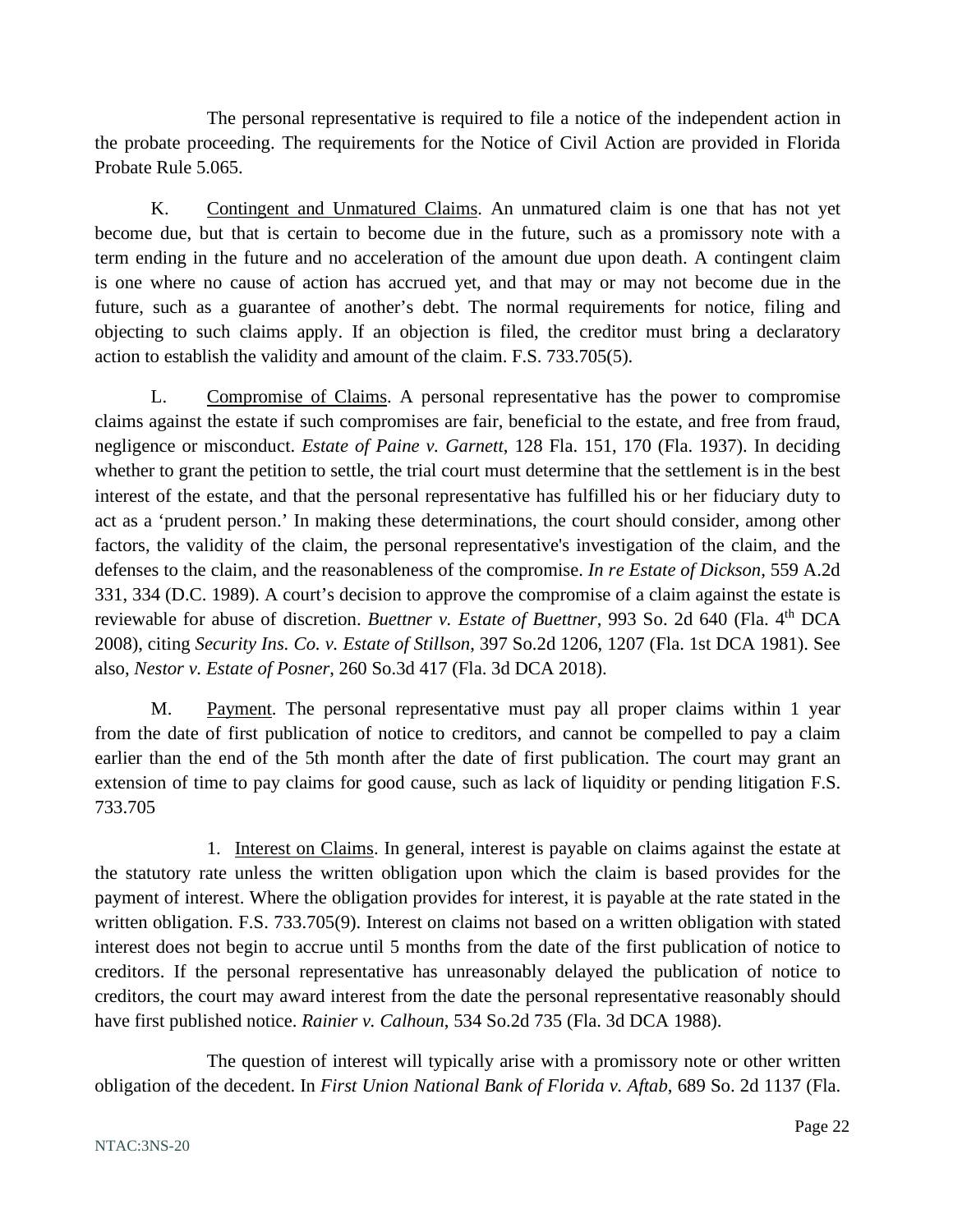4th DCA 1997), the claimant filed a statement of claim, seeking principal and interest due under two promissory notes executed by the decedent. The estate did not object to the claims. The probate court disallowed default interest. The appellate court reversed, reasoning that "section 733.705(8) [now section 733.705(9)] provides for the payment of interest by a personal representative on a claim that is 'founded on a written obligation of the decedent providing for the payment of interest.' Thus, the statute requires that the personal representative pay interest in accordance with the written instrument."

In *Oreal v. Steven Kwartin*, 189 So3d 964 (Fla. 4<sup>th</sup> DCA 2016), the trial court attempted to modify the default interest rate under the note due to "unexcused and excessive delay" in the creditor's efforts to collect. The estate filed a motion for equitable setoff. After a hearing, the probate court granted the estate's motion, finding that the firm had an equitable duty to prevent the accumulation of interest. The court imposed an "equitable setoff" and ruled that interest would accrue only until the date the estate moved for an extension of time to object to the claim. The appellate court found that "section 733.705(9) plainly and unambiguously provides for the payment of interest and does not provide any judicial discretion."

2. Unmatured Claim at Time of Distribution. If an unmatured claim has not become due before the time for distribution of an estate, the personal representative may prepay the full amount of principal plus accrued interest due on the claim, without discount and without penalty, despite any contrary provisions in the contract or debt instrument. If the claim is not prepaid, the creditor and personal representative must either reach an agreement on payment and release of the claim, or the court may implement one of the following payment methods so as not to delay the closing of the estate:

- a. Reserve an amount or assets adequate to pay the claim when it becomes due, including any security or collateral,
- b. Require that the claim be adequately secured by a mortgage, pledge, bond, trust, guaranty, or other security, or
- c. Other equitable satisfaction of the claim.

3. Contingent Claim at Time of Distribution. If a cause of action has not yet accrued on a contingent claim, the creditor and personal representative must either reach an agreement on payment and release of the claim, or the court may either (i) determine that the claim is adequately secured and designate the source of payment, or that it has no value; or delay the closing of the estate until after the action accrues, but no longer than 5 years from the date of first publication of notice to creditors at which time the claim would be deemed unenforceable absent some agreement or provision for payment. F.S. 733.705(8)

N. Priority of Payment. It is possible that the estate may be insufficient to satisfy all expenses of administration, taxes and claims. F.S. 733.707 creates a class system of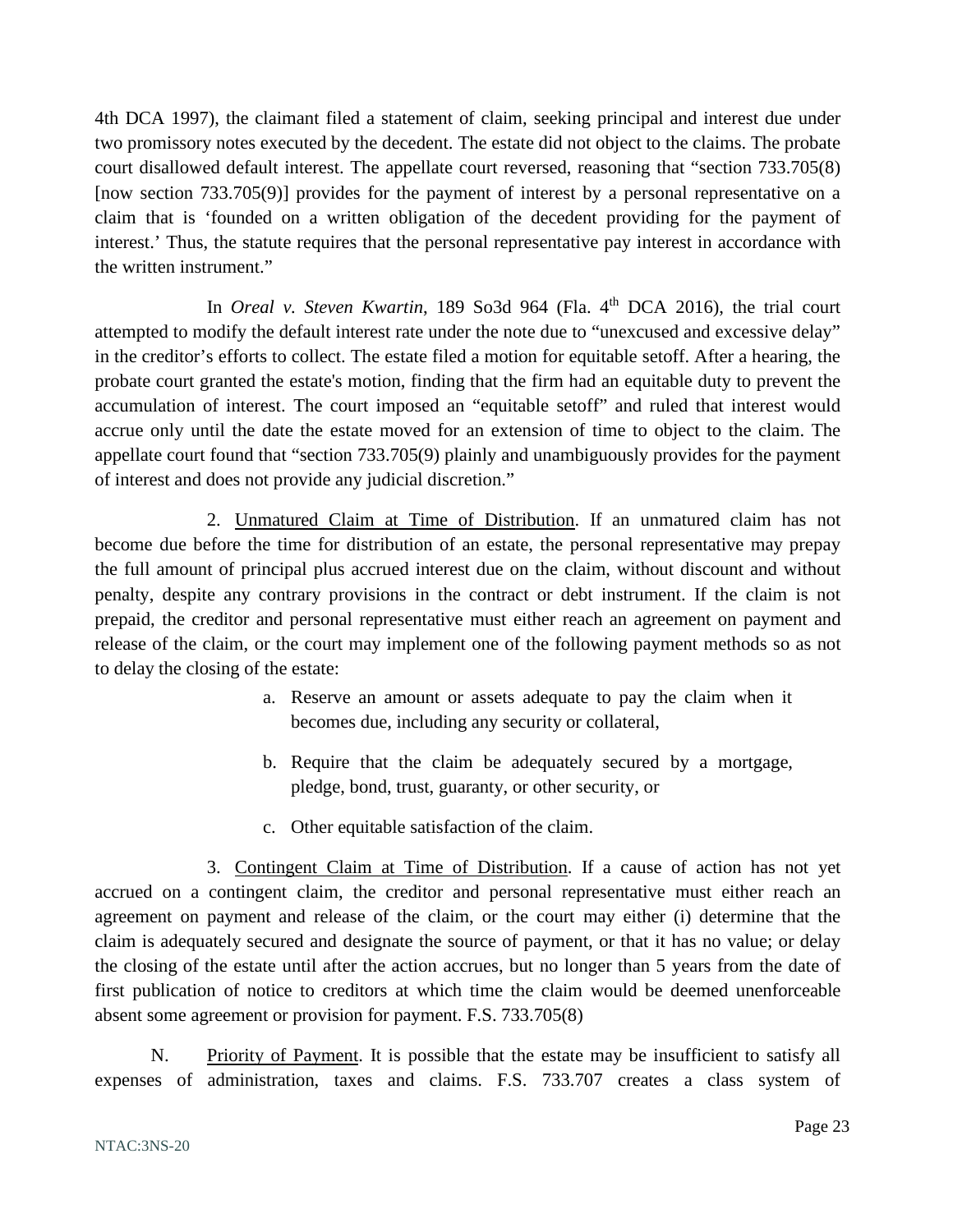prioritization. All debts in the highest class must be paid before any debts in the next highest class can be paid. If there are insufficient assets to fully pay a particular class, payment is prorated among the claims in that class. The classes are defined as follows:

> Class 1. Costs, expenses of administration, and compensation of personal representatives and their attorneys fees and attorneys fees awarded under s. 733.106(3).

> Class 2. Reasonable funeral, interment, and grave marker expenses, whether paid by a guardian, the personal representative, or any other person, not to exceed the aggregate of \$6,000.

> Class 3. Debts and taxes with preference under federal law, claims pursuant to ss. 409.9101 and 414.28, and claims in favor of the state for unpaid court costs, fees, or fines.

> Class 4. Reasonable and necessary medical and hospital expenses of the last 60 days of the last illness of the decedent, including compensation of persons attending the decedent.

Class 5. Family allowance.

Class 6. Arrearage from court-ordered child support.

Class 7. Debts acquired after death by the continuation of the decedent's business, in accordance with s. 733.612(22), but only to the extent of the assets of that business.

Class 8. All other claims, including those founded on judgments or decrees rendered against the decedent during the decedent's lifetime, and any excess over the sums allowed in Classes 2 and 4.

# **VI. Claims in Ancillary Estates**

A. General Authority. When a Florida ancillary administration is opened for real property and other assets belonging to a non-resident decedent, the creditor claims process is handled the same as the primary administration of a Florida resident's estate. The ancillary personal representative is authorized to provide notice to creditors and settle claims in the ancillary estate.

B. Coordination of Claims Between Domiciliary and Ancillary Estates. The coordination of claims between domiciliary and ancillary administrations can be particularly tricky. In *Staum v. Rubano*, 120 So.3d 109 (Fla. 4th DCA 2013), a nursing home in the decedent's state of residence filed a claim in the domiciliary estate and also in the Florida ancillary estate. The claim in the Florida estate was filed more than two years after the decedent's death, and the estate argued it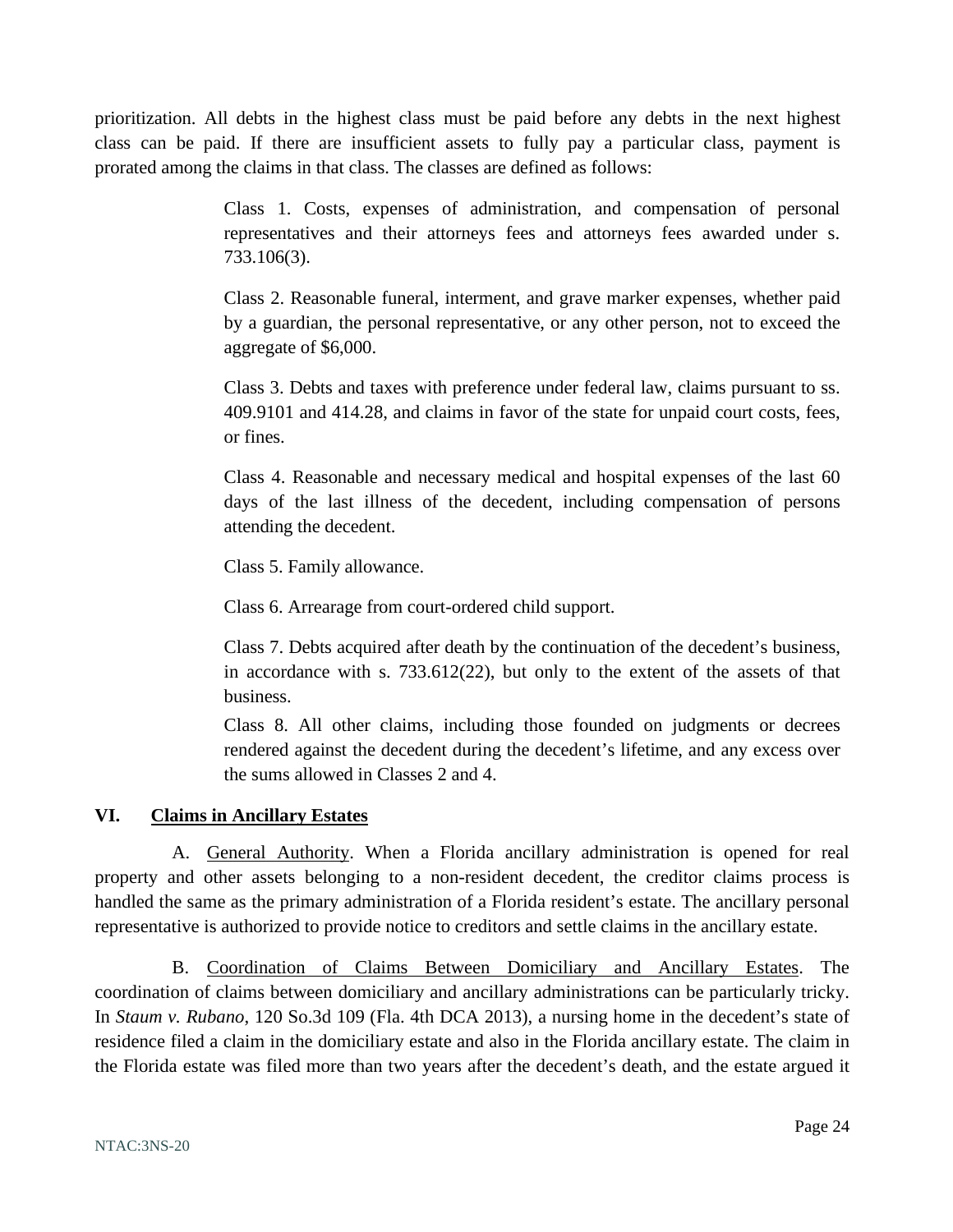was barred by F.S. 733.710(1). The creditor filed a petition with the court requesting an accounting of the ancillary administration and transfer of any remaining funds to the domiciliary estate. The trial court agreed that the claim was untimely, concluded that the creditor was thus not an interested person entitled to an accounting, and denied the petition. The appellate court reversed, finding that the validity of the claim was governed by New York law, and that as the creditor's claim against the domiciliary estate was still pending, the creditor was an interested person with standing in the ancillary administration to request an accounting and transfer of assets to the domiciliary estate. The court found no authority providing a Florida court with jurisdiction to determine that a creditor's pending claim against a foreign domiciliary estate is untimely. (Citing *Smith v. DeParry*, 86 So.3d 1228, 1235 (Fla. 2d DCA 2012) "Under the probate code, the term 'interested person' refers to a person's or entity's standing, i.e., the right to notice and an opportunity to be heard in a particular proceeding pending in a probate or guardianship matter."; and Fla. Prob. R. 5.150(b) (2011) "On the petition of an interested person ... the court may require the personal representative ... to file an accounting or return not otherwise required by statute or rule.").

# **VII. Liability of Trusts and Trustees**

A. Notice of Administration. The personal representative is required to serve a notice of administration on the trustee of any trust described in F.S. 733.707(3) where the decedent was the settlor of the trust and had a right of revocation, either alone or in conjunction with another person. The purpose of the notice is to alert the trustee to the administration of the settlor's probate estate, and the trust's potential liability for expenses of administration of the estate and claims of creditors if the estate is insufficient under F.S. 733.607 and 733.707(3). This is a mandatory provision under the Florida Trust Code. F.S. 736.0105(2)(m).

B. Notice of Trust. Correspondingly, a trustee must file a Notice of Trust in the probate proceeding of a deceased settlor when the trust qualifies under F.S. 733.707(3). This ensures the personal representative is aware of the trust as a source of payment and how to reach the trustee.

C. Claims Against Trust. Creditor claims against a decedent must be brought in the probate proceeding. F.S. 736.1014 specifically provides that a creditor of a settlor may not directly pursue an action against the trust, the trustee of the trust, or any beneficiary of the trust that was dependent on the individual liability of the decedent/settlor. See, *Tobin v. Damian*, 723 So2d 396 (Fla. 4th DCA 1999); *Becklund v. Fleming*, 869 So.2d 1 (Fla. 2d DCA 2003); and *In re Guardianship of Gneiser*, 873 So2d 573 (Fla. 2d DCA 2004).

The trustee has a duty to pay expenses and obligations of the settlor's estate only to the extent the estate assets are insufficient, as provided in F.S. 736.05053, and as the personal representative certifies to the trustee. Default ordering rules are also provided, with direction to pay estate liabilities first from the residue of the trust, then from general devises, and finally from specific devises. As a result of this statutory liability, the trustee should not distribute the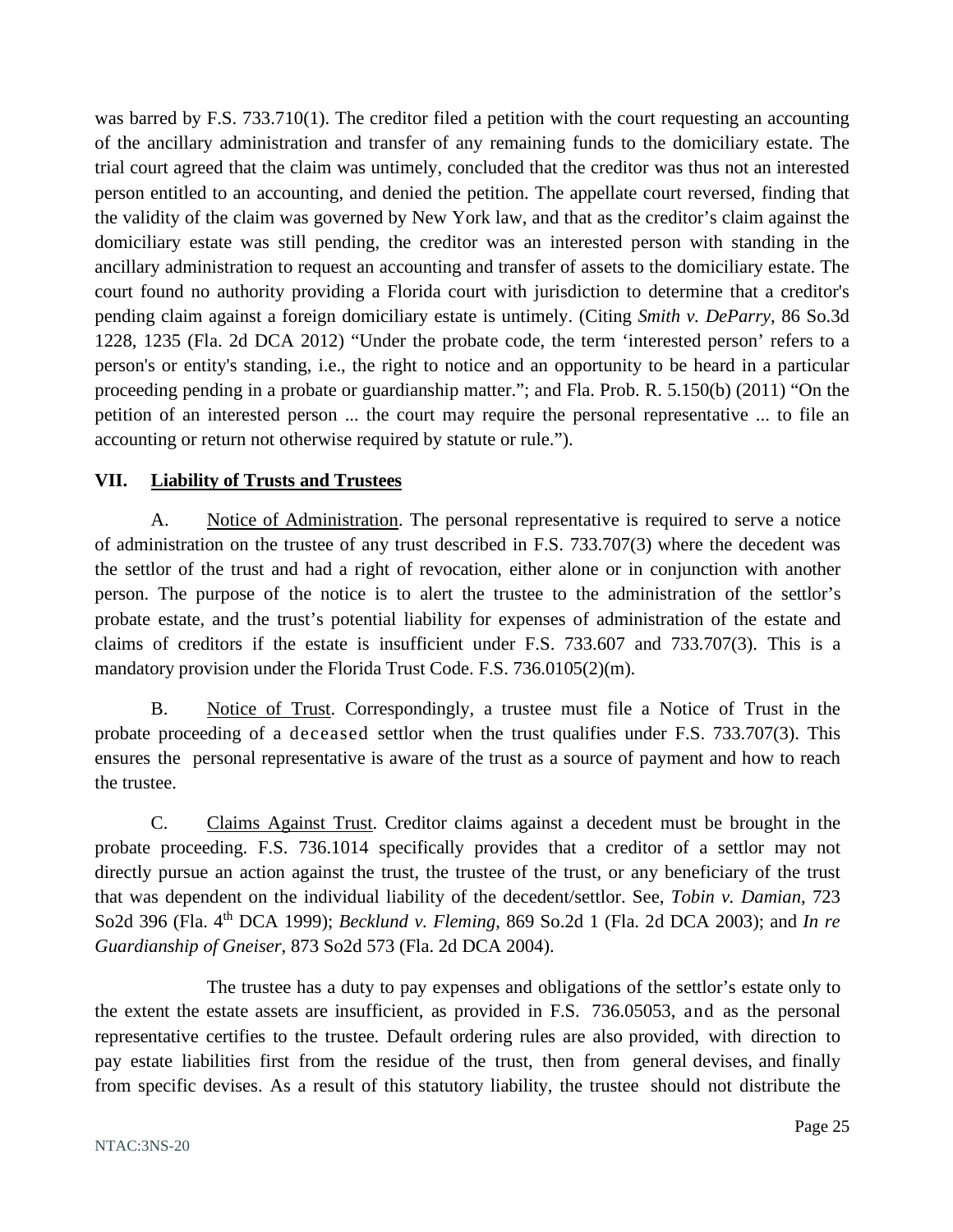trust assets until the trustee is assured that all expenses and claims have been identified and sources of payment have been determined. This may delay final distribution of the trust until receipt of the IRS Closing Letter (or its equivalent) or closing of the probate estate.

D. Trust Liabilities. It should be noted that this provision does not preclude a direct action against a trust or the trustee of the trust when the liability is properly one of the trust, such as contracts or actions taken by the settlor in his capacity as trustee rather than in his individual capacity. It also does not affect a duly recorded mortgage or security interest, or the lien of any person in possession of personal property, or the right to foreclose and enforce the mortgage or lien on trust-owned property.

# E. Payment of Estate Liabilities and Expenses.

The trustee's contribution to the estate expenses and liabilities is determined first by reference to any specific provisions in the will or trust agreement, and if none, or if the provisions are inadequate, then by reference to F.S. 736.05053(2):

- a. First from property of the residue of the trust, meaning those assets remaining after all distributions made by reference to a specific property or type of property, fund, or sum, and if insufficient, then
- b. Property that is not specifically identified for distribution, and then
- c. Property that is specifically identified for distribution.

Note that the expenses of trust administration, including the trustee's fees and the fees of the trustee's attorney, are to be paid before any payment to the settlor's personal representative.

The general rule is that trust assets that would not be subject to claims against the decedent's estate if they had been paid directly to a *testamentary* trust, such as life insurance payable to a testamentary trust as beneficiary, or assets received from any trust that does not meet the requirements of F.S. 733.707(3) are not available to the decedent's estate for payment of expenses and liabilities. This includes trusts and employee annuities established under section 403 of the Internal Revenue Code, Individual Retirement Accounts, Keough accounts, and similar arrangements as identified F.S.  $733.707(3)(a) - (c)$ .

However, in *Morey v. Everbank*, 93 So.3d 482 (Fla. 1st DCA 2012) life insurance proceeds payable to the insured's revocable trust were determined to be available for payment of the insured decedent's creditors. In *Morey*, the provisions of the trust agreement directed the Trustee to pay the settlor's "death obligations" prior to distribution to the beneficiaries. The court found this direction to be unambiguous, and held that even though life insurance proceeds are generally exempt from creditor's claims, the settlor waived the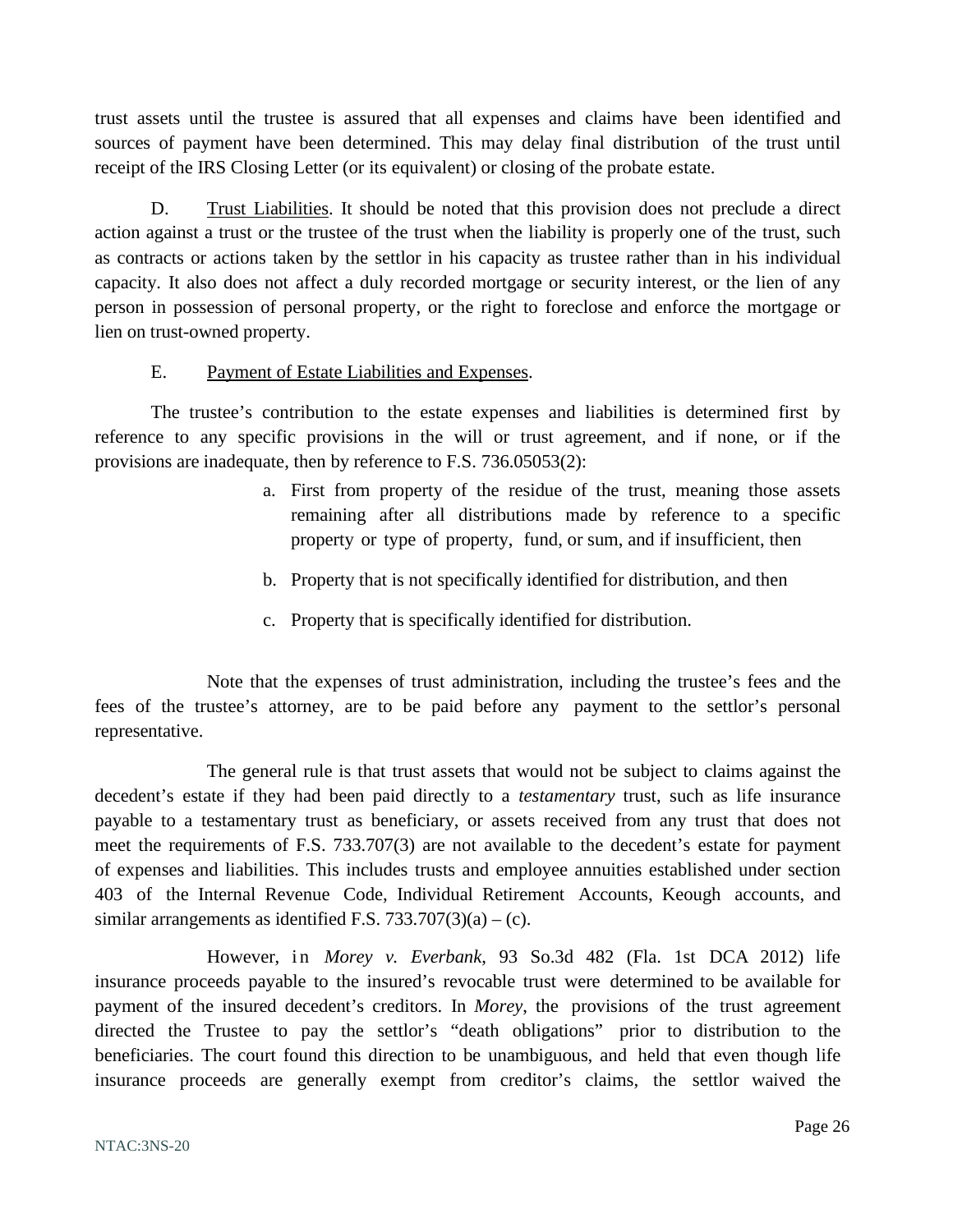exemption under the terms of the trust by directing payment of his debts from the general trust assets, which included the insurance proceeds. The court equated the designation of the revocable trust as beneficiary to the designation of the decedent's estate as beneficiary. Had the insured named the Morey Family Trust (a sub-trust of the revocable trust) as beneficiary, the issue would have been avoided and the proceeds would not have been available to satisfy the creditor claims. Unfortunately, almost all trusts contain language similar to the language in the *Morey* trust directing the payment of the settlor's creditors, usually by payment of funds to the personal representative.

The RPPTL Section of The Florida Bar quickly prepared "Morey fix" legislation to address this problem, which was adopted in 2014 making changes to both F.S. 733.808(4) and F.S. 736.05053(1). With these changes, any waiver of the creditor protection under F.S. 222.13(1) must be specific as opposed to general. Section 733.808(4) was amended to read as follows:

> (4) *Unless the trust agreement, declaration of trust, or will expressly refers to this subsection and directs that it does not apply,* death benefits payable as provided in subsection (1), subsection (2), or subsection (3), unless paid to a personal representative under the provisions of subsection (3), shall not be deemed to be part of the decedent's estate and shall not be subject to any obligation to pay the expenses of administration and obligations of the decedent's estate or for contribution required from a trust under s. 733.607(2) to any greater extent than if the proceeds were payable directly to the beneficiaries named in the trust.

It also amended F.S. 736.05053(1) to provide:

A trustee of a trust described in s. 733.707(3) shall pay to the personal representative of a settlor's estate any amounts that the personal representative certifies in writing to the trustee are required to pay the expenses of the administration and obligations of the settlor's estate. Payments made by a trustee, otherwise provided in the trust instrument, must be charged as expenses of the trust without a contribution from anyone. The interests of all beneficiaries of such a trust are subject to the provisions of this subsection; however, the payment must be made from assets, property, or the proceeds of the assets or property that are included in the settlor's gross estate for federal estate tax purposes and may not be made from assets proscribed in s. 733.707(3) *or death benefits described in s. 733.808(4) unless the trust instrument expressly refers to s. 733.808(4) and directs that it does not apply*.

# **VIII. Liability of Recipients of Non-Probate Assets**

Certain assets pass outside of probate by operation of law to designated beneficiaries or joint owners. These assets effectively function as "will substitutes" by passing assets at death outside of the probate or trust administration process. They may include: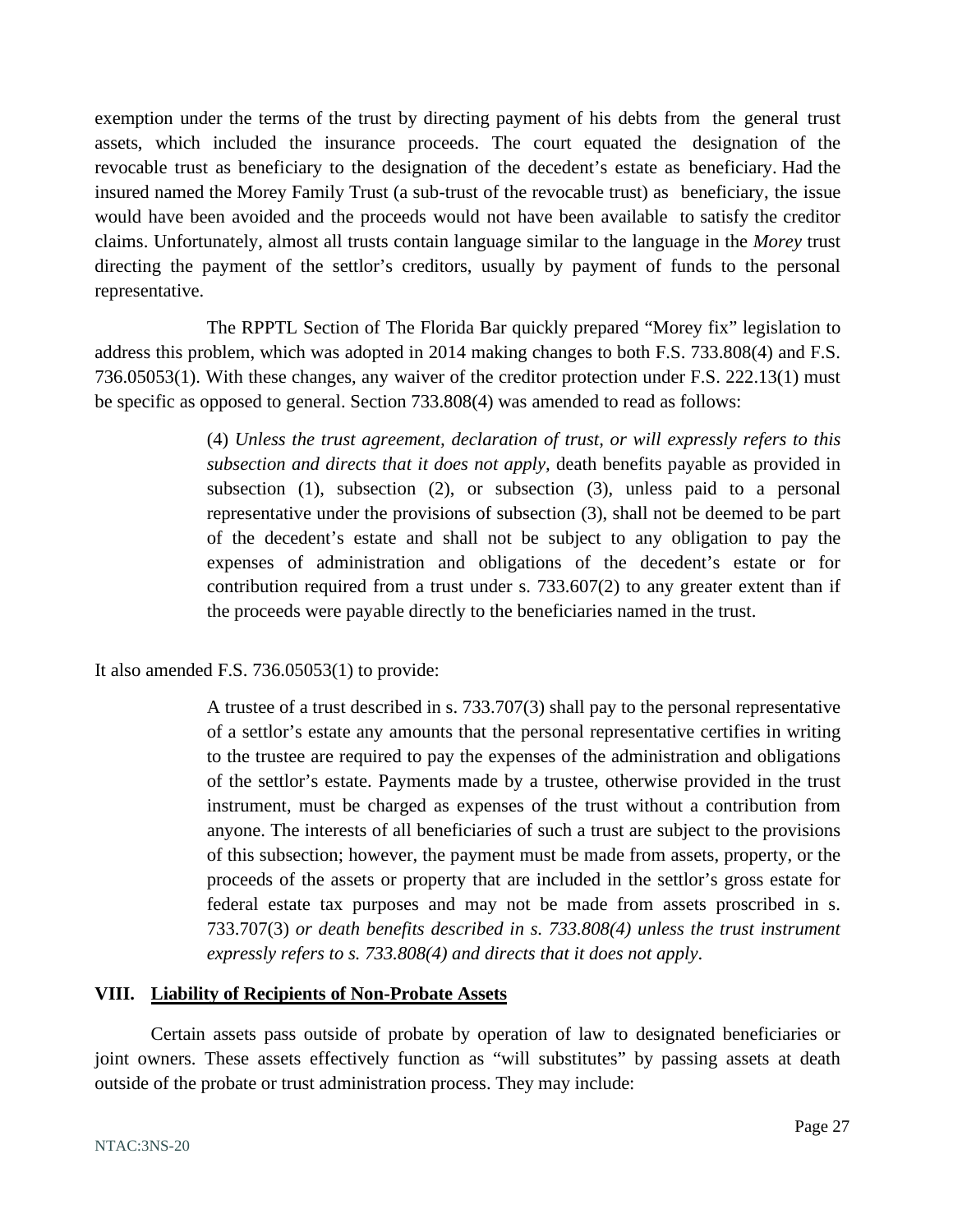1. Property registered in "beneficiary form" pursuant to Florida's Transfer-on-Death Statute, F.S. Chapter 711 (i.e., where the words "transfer on death," "TOD," "pay on death," or "POD" appear after the name of the owner and before the name of the beneficiary).

2. Accounts established under Florida's Pay-on-Death Statute, F.S. 655.82.

3. Survivorship accounts established under the multiple party account statute, F.S. 655.79.

4. Totten or Tentative Trust accounts established under former F.S. 655.81, which was repealed in 2001. When F.S. 655.81 was repealed, F.S. 655.825(1) was enacted so that any Totten Trust accounts then in existence would be treated as pay-on-death accounts under F.S. 655.82.

5. Tangible personal property and real property held as joint tenants with right of survivorship (but not as tenants by the entirety).

There has been much debate about the availability of these types of assets to satisfy debts of the decedent/owner after death. Because they are not included in the probate or trust administration process, they are often overlooked as a source of funds. The Uniform Nonprobate Transfers on Death Act (as codified in Article VI of the Uniform Probate Code) specifically addresses this issue in the affirmative. Section 6-102 of the UPC "clarifies that the recipients of nonprobate transfers [excluding transferees of a survivorship interest in a joint tenancy of real property and assets exempt from creditors] can be required to contribute to pay allowed claims and statutory allowances to the extent the probate estate is inadequate." UPC §6-102, Comment 1.

However, there has been little traction to adopt the Uniform Act in Florida. Some courts have recognized in *dicta* that Totten Trusts may be available for payment of a decedent's creditor claims. See, *Kearney v. Unibay Co*., 466 So.2d 271 (Fla. 4th DCA 1985) (citing the following statement from SCOTT ON TRUSTS §330.12, with approval: "Since the depositor has complete control over the deposit during his lifetime . . . he is treated as the owner insofar as his creditors are concerned. His creditors can reach the deposit while he is living, and can reach it as part of his estate on death."), and *Serpa v. North Ridge Bank*, 547 So.2d 199 (Fla. 4th DCA 1991) (citing the following statement from *In re Estate of Schuck*, 419 Pa. 466, 214 A.2d 629, 631 (1965), with approval: "A tentative [Totten] trust may be revoked, among other means . . . by facts and circumstances resulting in inadequacy of the estate assets to satisfy the testamentary gifts, funeral and administration expenses, taxes and other charges."). But neither of these cases involved post-death payment of creditor claims.

# **VII. Personal Representative as Fiduciary**

A. Fiduciary Duty to Creditors. It is without question that the personal representative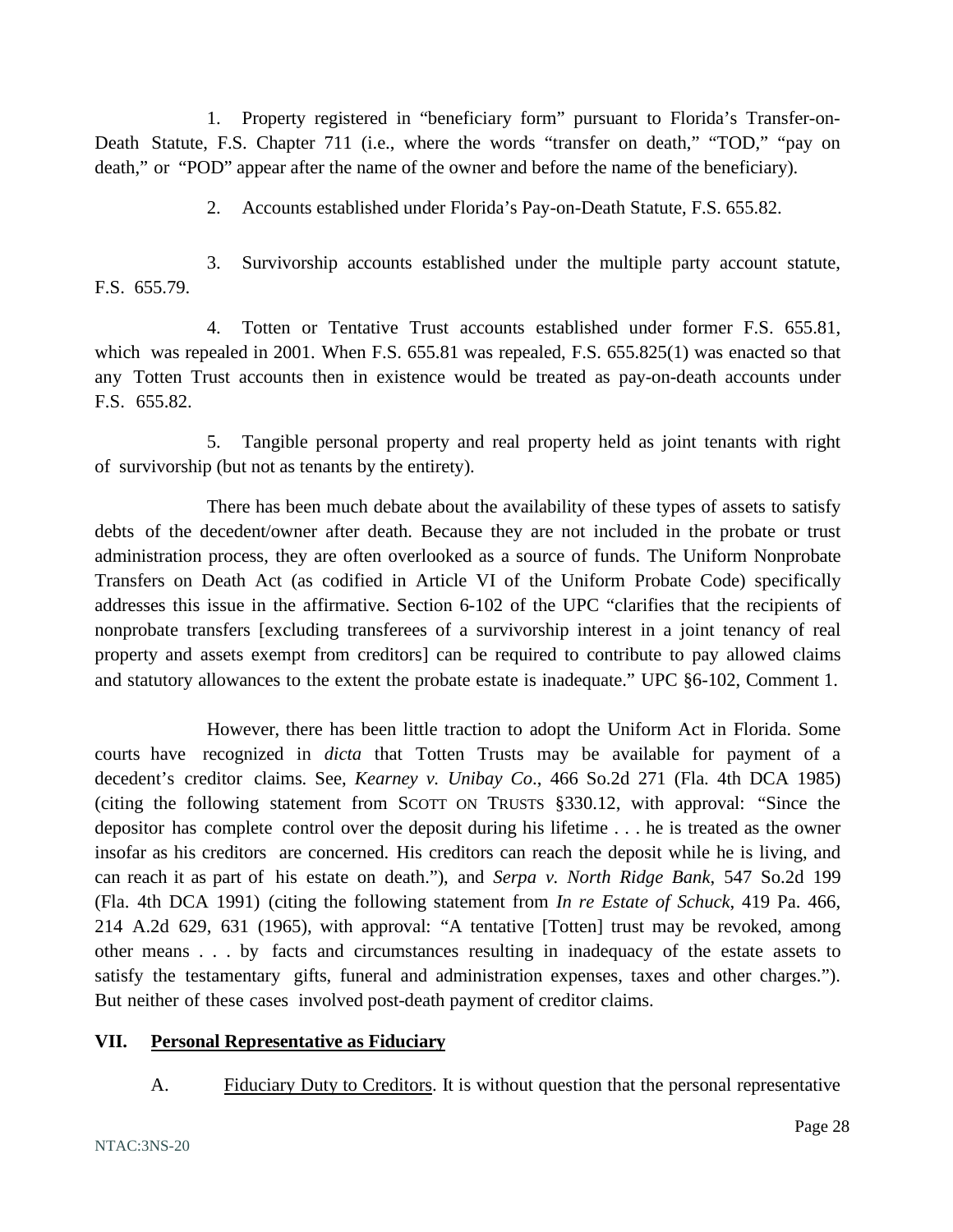of an estate stands in a fiduciary position to the creditors of the estate. "A personal representative is a fiduciary who shall observe the standards of care applicable to trustees as described by F.S. 737.302. A personal representative is under a duty to settle and distribute the estate of the decedent in accordance with the terms of the decedent's will and this code as expeditiously and efficiently as is consistent with the best interests of the estate. A personal representative shall use the authority conferred by this code, the authority in the will, if any, and the authority of anyorder of the court, for the best interests of interested persons, including creditors (emphasis added) F.S.733.602(1)

B. Actions in Bad Faith. In *Burke v. Langdon*, 190 S.W. 3d 660 (TN App. 2005), the personal representative was aware of the potential claim against the decedent's estate (the claimant was her divorce attorney, who was awarded fees payable by her ex-husband, the decedent). The court held that a personal representative can be held personally liable for the breach of her duty to notify a known or reasonably ascertainable creditor. "To hold otherwise would mean that a personal representative would be protected from knowingly violating a statutory duty with the hope that the known or reasonably ascertainable creditors would fail to file claims within the statutory bar period, likely resulting in more money for the beneficiaries. A personal representative who is also a beneficiary could, therefore, create a windfall for herself with no repercussions for violating her statutory duty." While there is no Florida case similar to this Tennessee case, query whether a Florida court would reach the same conclusion.

## **VIII. Deductibility of Claims on Estate Tax Return**

Generally, the personal representative may deduct claims against the decedent's estate as a liability on Schedule K of the Federal Estate Tax Return Form 706. *Regs*.§2053-1(a). The Regulations include in the first category of deductions amounts which are payable out of property subject to claims and which are allowable by the law of the jurisdiction under which the estate is being administered. Specifically called out are claims against the estate and unpaid mortgage indebtedness.

Schedule K is used to report valid debts of the decedent as of the date of death. This includes indebtedness secured by a mortgage as well as unsecured debts for which a valid claim has been filed. If a creditor has failed to file a claim, and the claim has not been included in the Personal Representative's Proof of Claim, it may be legally unenforceable and thus not deductible on the estate tax return. See, Estate of *Hagmann v. Commissioner*, 60 T.C. 465 (1973), *aff'd* 492 F.2d 796, and *Rev. Rul.* 75-177, 1975-1 C.B. 307.

Generally, if the claim against the estate is based on a promise or agreement, the deduction is limited to the extent that the liability was contracted bona fide and for an adequate and full consideration in money or money's worth. However, any enforceable claim based on a promise or agreement of the decedent to make a contribution or gift (such as a pledge or a subscription) to or for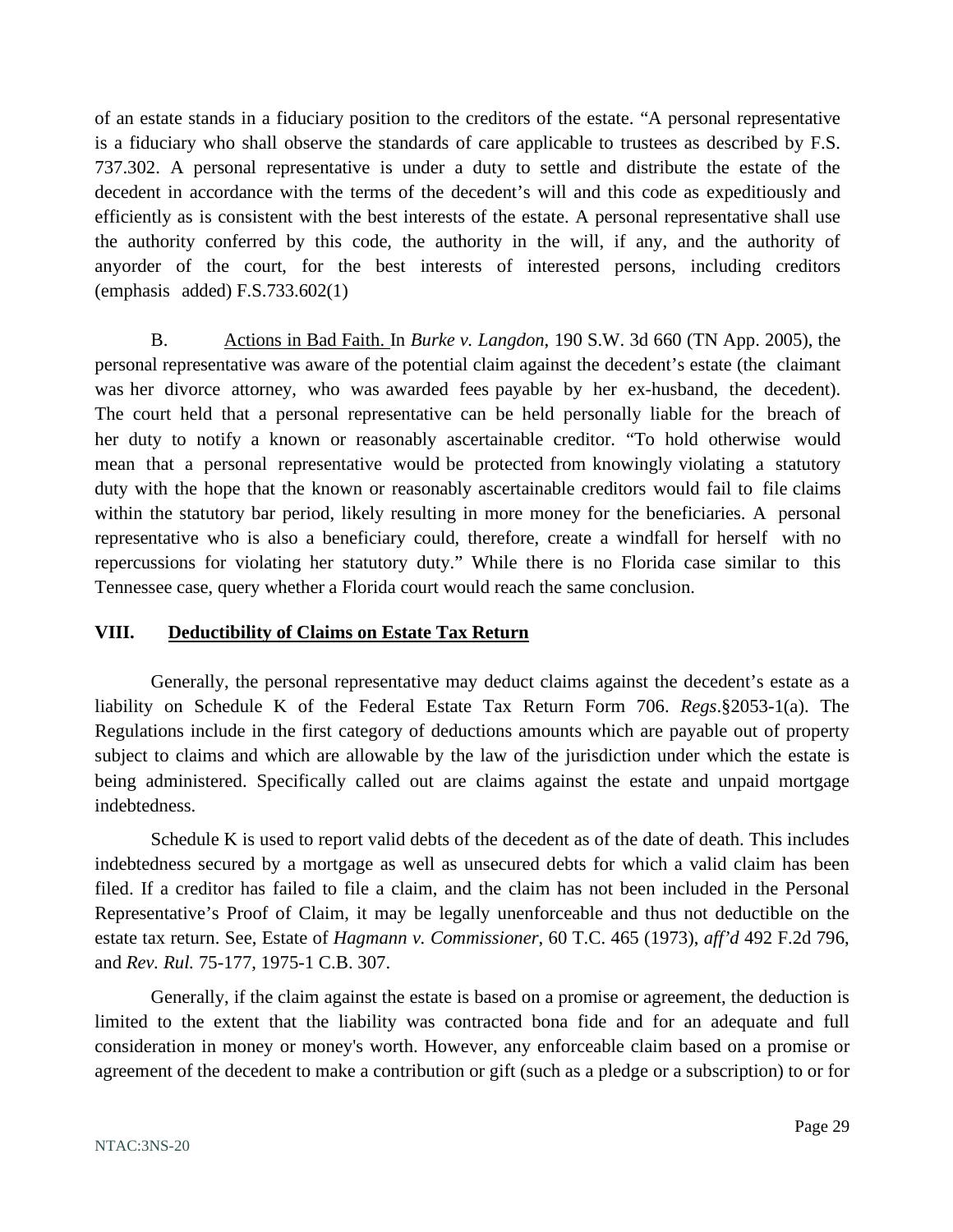the use of a charitable, public, religious, etc., organization is deductible to the extent that the deduction would be allowed as a bequest under the statute that applies. The "bona fide" nature of the claim is discussed in detail in *Regs*. §2053-1(b)(2), including situations where the claim may be made by a family member, contingent, and settlements.

Claims of a former spouse against the estate based on the relinquishment of marital rights are deductible on Schedule K. For these claims to be deductible, all of the following conditions must be met:

- 1. The decedent and the decedent's spouse must have entered into a written agreement relative to their marital and property rights;
- 2. The decedent and the spouse must have been divorced before the decedent's death and the divorce must have occurred within the 3-year period beginning on the date 1 year before the agreement was entered into. It is not required that the agreement be approved by the divorce decree; and
- 3. The property or interest transferred under the agreement must be transferred to the decedent's spouse in settlement of the spouse's marital rights.

*See*, Instructions for Form 706 (Rev. November 2018).

These materials do not constitute and should not be treated as, legal, tax or other advice regarding the use of any particular tax, estate planning or other technique, device, or suggestion, or any of the tax or other consequences associated with them. Although reasonable efforts have been made to ensure the accuracy of these materials and *the seminar presentation, neither Tami F. Conetta nor The Northern Trust Corporation assumes any responsibility for any individual's reliance on the written or oral information presented during the seminar. Each seminar attendee should verify independently all statements made in the materials and during the seminar presentation before applying them to a particular fact pattern, and should determine independently the tax and other consequences of using any particular device, technique, or suggestion before recommending it to a client or implementing it for a client.*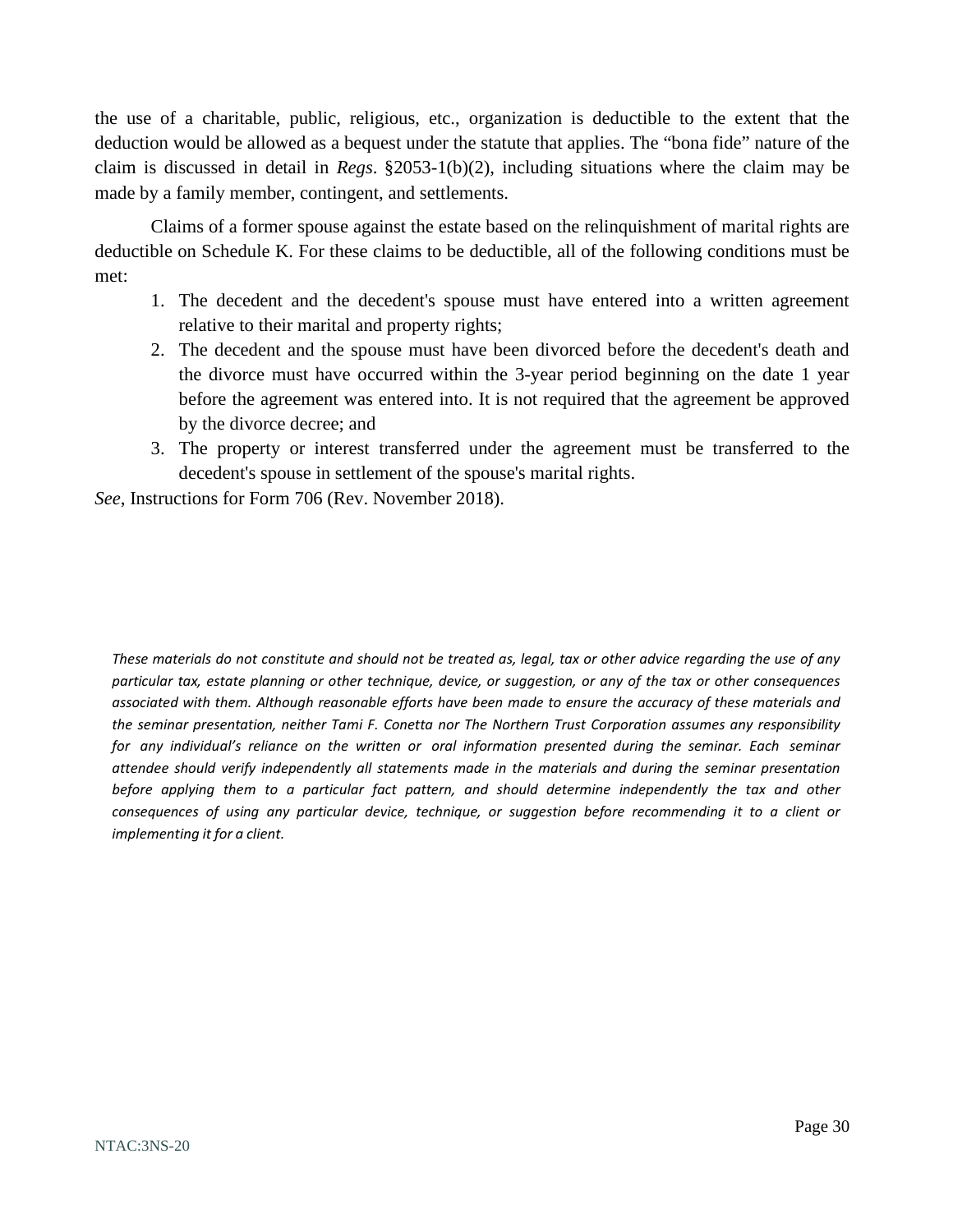# **CHECKLIST FOR IDENTIFYING POTENTIAL CREDITORS**

# **(Note that this checklist is intended for general guidance, and is not intended to be either all-inclusive, nor to suggest applicability to every estate proceeding.)**

| <b>TYPE OF LIABILITY</b>                                                                                                                                                                                    | <b>WHERE TO LOOK</b>                                                                                                                                | WHAT TO LOOK FOR                                                                                                                                                                              |
|-------------------------------------------------------------------------------------------------------------------------------------------------------------------------------------------------------------|-----------------------------------------------------------------------------------------------------------------------------------------------------|-----------------------------------------------------------------------------------------------------------------------------------------------------------------------------------------------|
| liabilities<br>Recorded<br>and<br>judicial determinations<br>Holding Electric v. Roberts,<br>530 So.2d 301 (Fla. 1988)<br>(liens recorded in the public<br>record provide constructive<br>notice of claims) | Public records search in<br>county of residence and<br>other counties where real<br>property owned or<br>businesses operated<br>MyFloridaCounty.com | Judgments, liens, UCC<br>filings, orders, dissolution<br>of marriage, mortgages,<br>name change or aliases                                                                                    |
| Alimony/support obligation                                                                                                                                                                                  | Divorce decree<br>Settlement Agreement                                                                                                              | Unpaid alimony or other<br>obligations required by the<br>court order or settlement<br>agreement<br>Children of the marriage<br>could also be third-party<br>beneficiaries entitled to notice |
| Recurring payments                                                                                                                                                                                          | Checkbook/bank statements<br>Wire transfers<br>Credit card statements<br>Online banking                                                             | Regular payments to a<br>creditor - payment of a<br>loan, contract for purchase,<br>utilities, alimony, child<br>support, judgment creditor                                                   |
| Credit cards                                                                                                                                                                                                | <b>Credit Report</b><br>Checkbook/bank statements<br>Mail<br>Online banking                                                                         | Recurring payments,<br>although not always regular<br>in amount or timing                                                                                                                     |
| <b>Business liabilities</b>                                                                                                                                                                                 | <b>Business records</b><br>Buy-sell agreement                                                                                                       | Personal guarantees,<br>obligations to purchase<br>shares or sell shares based<br>on buy-sell agreement,<br>general liability as partner                                                      |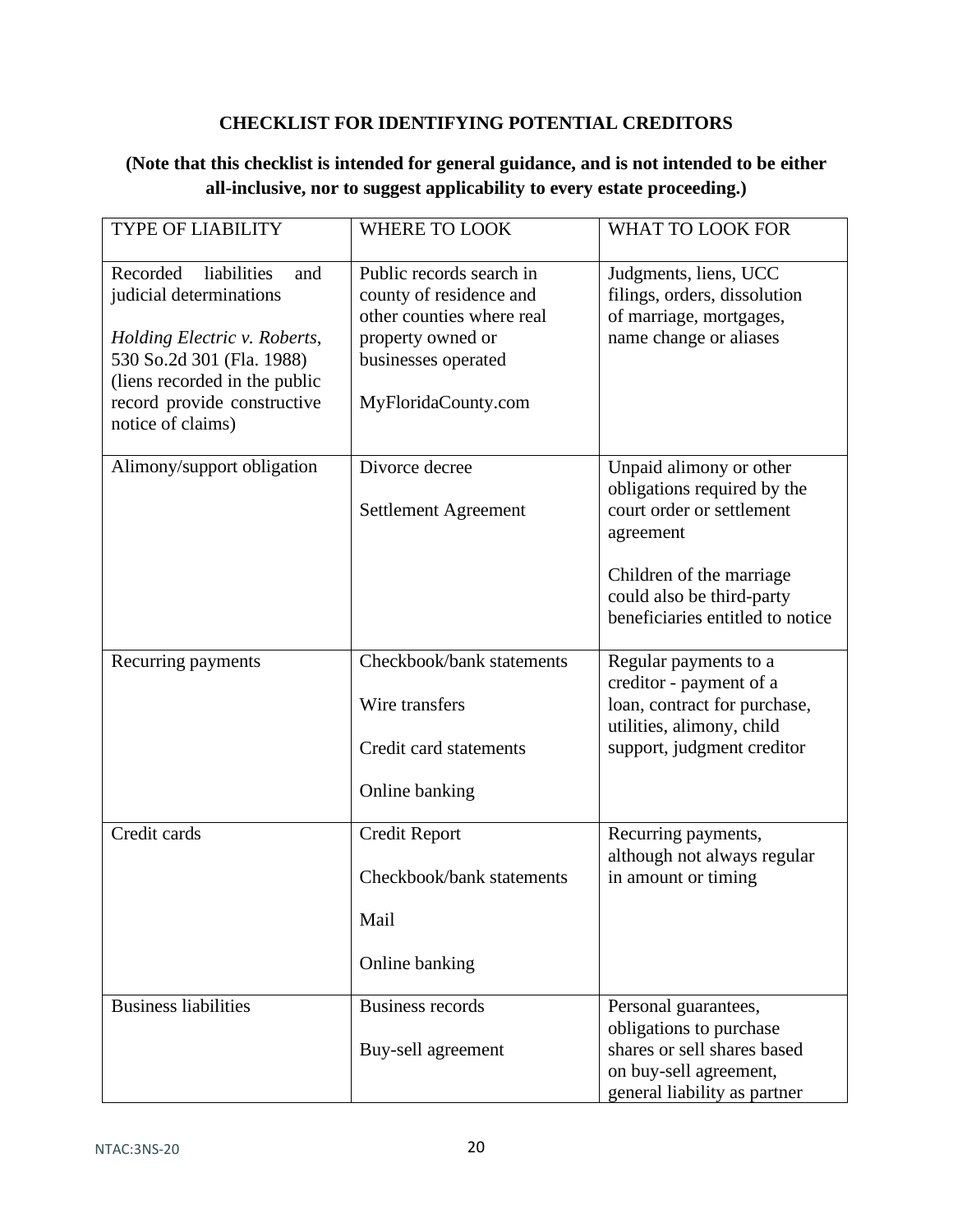| (cont.)                                            | Accountant, lawyer or other<br>advisor                                   | or trustee of liquidating<br>corporation                       |
|----------------------------------------------------|--------------------------------------------------------------------------|----------------------------------------------------------------|
|                                                    | <b>Business partners</b>                                                 |                                                                |
|                                                    | UCC filings, business loan<br>documents                                  |                                                                |
|                                                    | Managers, key employees                                                  |                                                                |
|                                                    | <b>Public Records</b>                                                    |                                                                |
|                                                    | Sunbiz.org                                                               |                                                                |
| Tort liability                                     | Police reports                                                           | Persons with possible tort<br>claims against the decedent      |
|                                                    | Insurance notices                                                        |                                                                |
|                                                    | Recent vehicle damage                                                    |                                                                |
|                                                    | Pending litigation                                                       |                                                                |
| Personal property loans                            | Car, boat and "toy" titles                                               | Lienholders, recurring<br>payments                             |
|                                                    | Mail, payment notices                                                    |                                                                |
|                                                    | Online payments on CC or<br>statements                                   |                                                                |
| Medical expenses                                   | Decedent's mail                                                          | Name and address of                                            |
| Tulsa Professional<br>Collection Services, Inc. v. | Personal knowledge of<br>family members                                  | providers, dates of service,<br>co-pay/disallowed expenses     |
| Pope, 485 U.S. 478,108<br>S.Ct. 1340 (1988).       | Death certificate (place of<br>death in hospital, nursing<br>home, etc.) |                                                                |
|                                                    | Medicare/insurance<br>statements                                         |                                                                |
| Claim for domestic services                        | Family members                                                           | Individuals providing personal<br>care services – housekeeper, |
|                                                    | <b>Banking records</b>                                                   | gardener, nanny, caregiver or<br>companion may have claim      |
|                                                    | Tax returns                                                              | for unpaid taxes, wages, injury                                |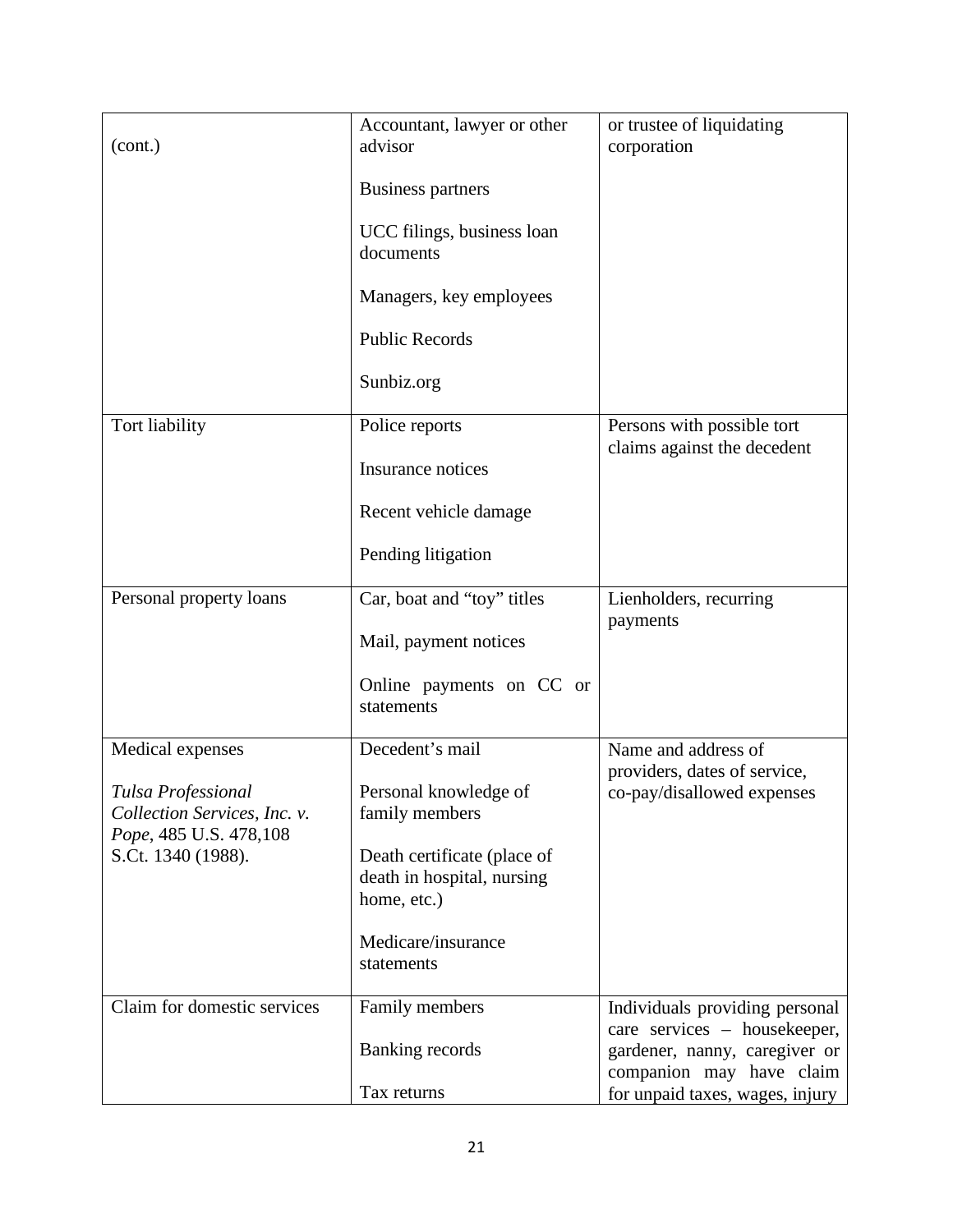| Specific performance of<br>pending contracts | For sale sign in front yard<br>(call the Realtor if there is<br>one)<br>Mail<br>OR search will reveal any<br>contracts for deed                                                                                                                    | Listing agreements, contract<br>for sale/purchase (personal<br>service contracts are not<br>specifically enforceable)                                                                                                   |
|----------------------------------------------|----------------------------------------------------------------------------------------------------------------------------------------------------------------------------------------------------------------------------------------------------|-------------------------------------------------------------------------------------------------------------------------------------------------------------------------------------------------------------------------|
| Decedent as fiduciary                        | Family, neighbors<br>Bank and account records<br>Professional advisors<br>Court records                                                                                                                                                            | Appointment/service as<br>guardian, trustee, personal<br>representative or power of<br>attorney - may require final<br>accounting and other<br>actions to transition to<br>successor and obtain release of<br>liability |
| Landlord/tenant liability                    | Rental property<br>Tax returns reflecting rental<br>income on Schedule<br>Deposits/payments<br>Leases                                                                                                                                              | Decedent may have liability<br>as lessee or as lessor to<br>tenant - give notice in<br>either instance                                                                                                                  |
| Co-tenants of real property                  | OR for deeds<br>Co-tenancy agreements<br>Trust agreement granting right<br>of occupancy with obligation<br>to pay expenses                                                                                                                         | Claims for contribution for<br>taxes, insurance, expenses,<br>liability, etc.                                                                                                                                           |
| Community property                           | Prior residence during marriage<br>in Arizona, Colorado, Idaho,<br>Louisiana,<br>Nevada.<br><b>New</b><br>Mexico, Texas, Washington<br>and Wisconsin - check tax<br>returns, real estate ownership<br>Note potential opt-in available<br>in Alaska | Surviving spouse may have<br>claim for community property<br>interest in assets acquired<br>during marriage while residing<br>in a community property state                                                             |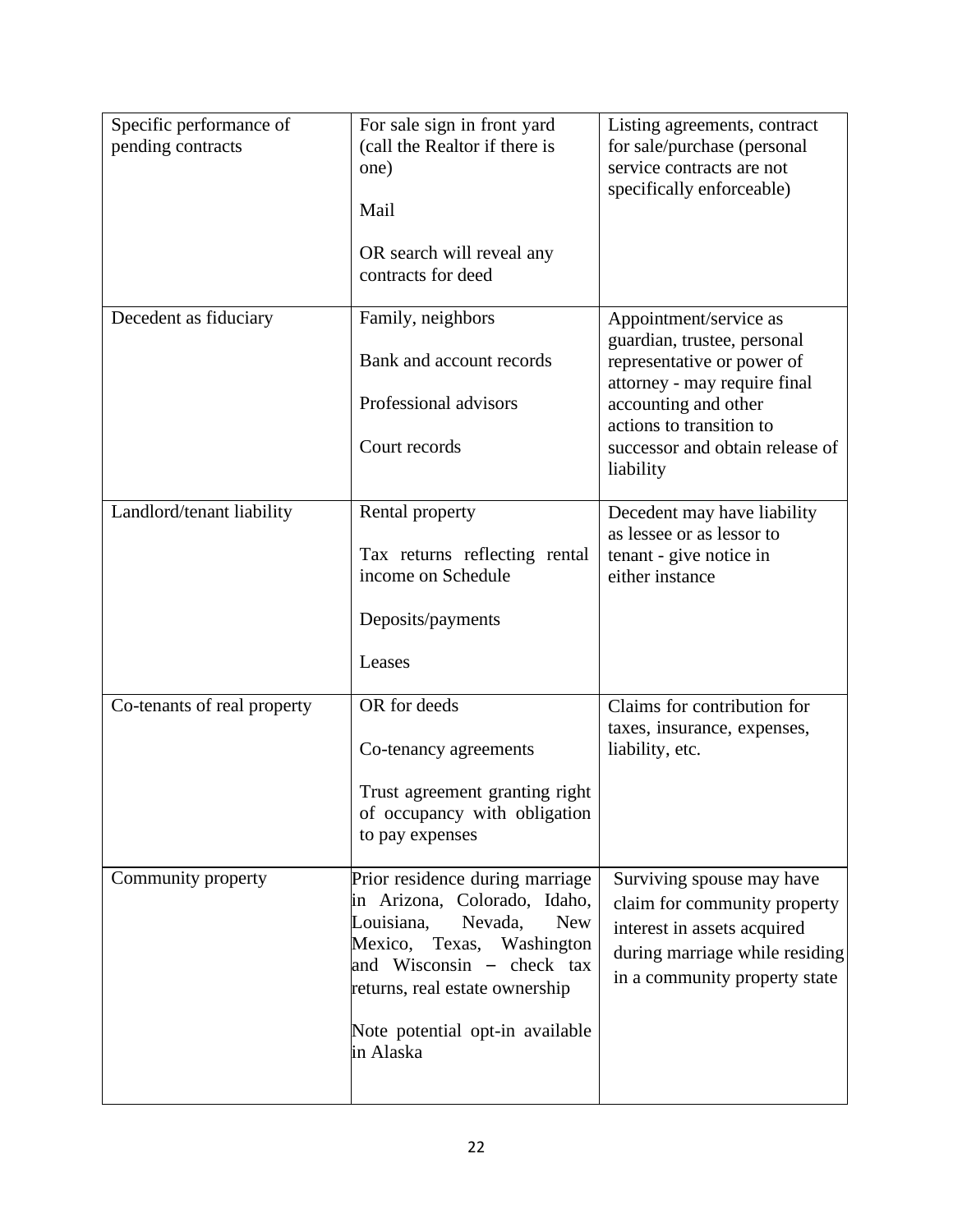| Predeceased spouse                                                                                                           | Home                       |  |
|------------------------------------------------------------------------------------------------------------------------------|----------------------------|--|
| In re Estate of Vickery, 564<br>So.2d 555 (Fla. 4DCA<br>1990)                                                                | Office<br>Safe deposit box |  |
|                                                                                                                              |                            |  |
| Joint and mutual will claims<br>by beneficiaries under prior<br>will<br>joint<br>and<br>mutual<br>superceded by last will of | Professional advisors      |  |
| surviving spouse                                                                                                             |                            |  |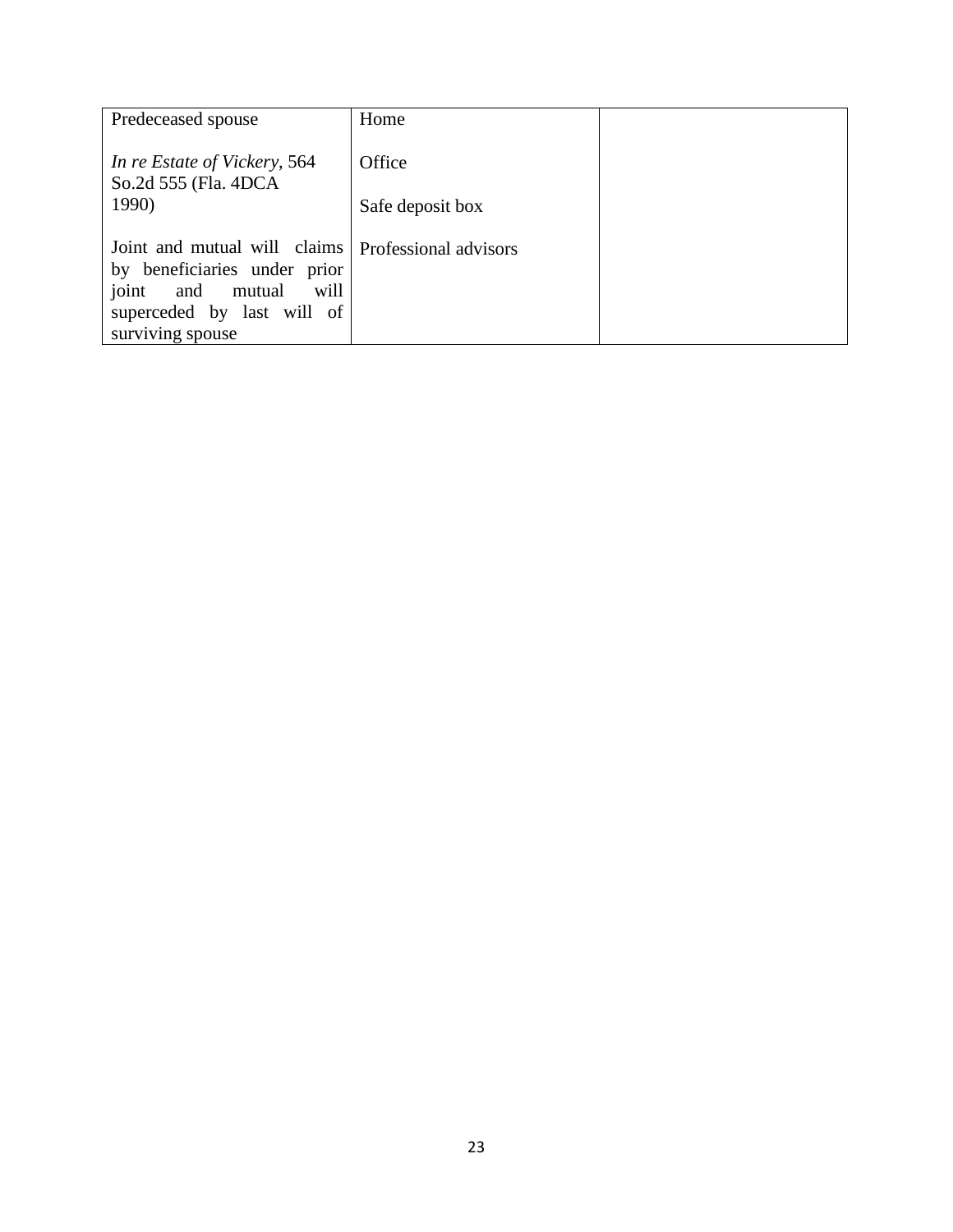## **RULE 5.241. NOTICE TO CREDITORS**

a) **Publication and Service.** Unless creditors' claims are otherwise barred by law, the personal representative shall promptly publish a notice to creditors and serve a copy of the notice on all creditors of the decedent who are reasonably ascertainable and, if required by law, on the Agency for Health Care Administration. Service of the notice shall be either by informal notice, or in the manner provided for service of formal notice at the option of the personal representative. Service on one creditor by a chosen method shall not preclude service on another creditor by another method.

(b) **Contents**. The notice to creditors shall contain the name of the decedent, the file number of the estate, the designation and address of the court, the name and address of the personal representative and of the personal representative's attorney, and the date of first publication of the notice to creditors. The notice shall require all creditors to file all claims against the estate with the court, within the time provided by law.

(c) **Method of Publication and Proof**. Publication shall be made as required by law. The personal representative shall file proof of publication with the court within 45 days after the date of first publication of the notice to creditors.

(d) **Statement Regarding Creditors**. Within 4 months after the date of the first publication of notice to creditors, the personal representative shall file a verified statement that diligent search has been made to ascertain the name and address of each person having a claim against the estate. The statement shall indicate the name and address of each person at that time known to the personal representative who has or may have a claim against the estate and whether such person was served with the notice to creditors or otherwise received actual notice of the information contained in the notice to creditors; provided that the statement need not include persons who have filed a timely claim or who were included in the personal representative's proof of claim.

(e) **Service of Death Certificate**. If service of the notice on the Agency for Health Care Administration is required, it shall be accompanied by a copy of the death certificate.

Fla. Prob. R. 5.241

Amended effective January 1, 2020.

## **Committee Notes**

It is the committee's opinion that the failure to timely file the proof of publication of the notice to creditors shall not affect time limitations for filing claims or objections.

On April 19, 1988, the United States Supreme Court decided Tulsa Professional Collection Services, Inc. v. Pope, 485 U.S. 478, 108 S. Ct. 1340, 99 L. Ed. 2d 565. This case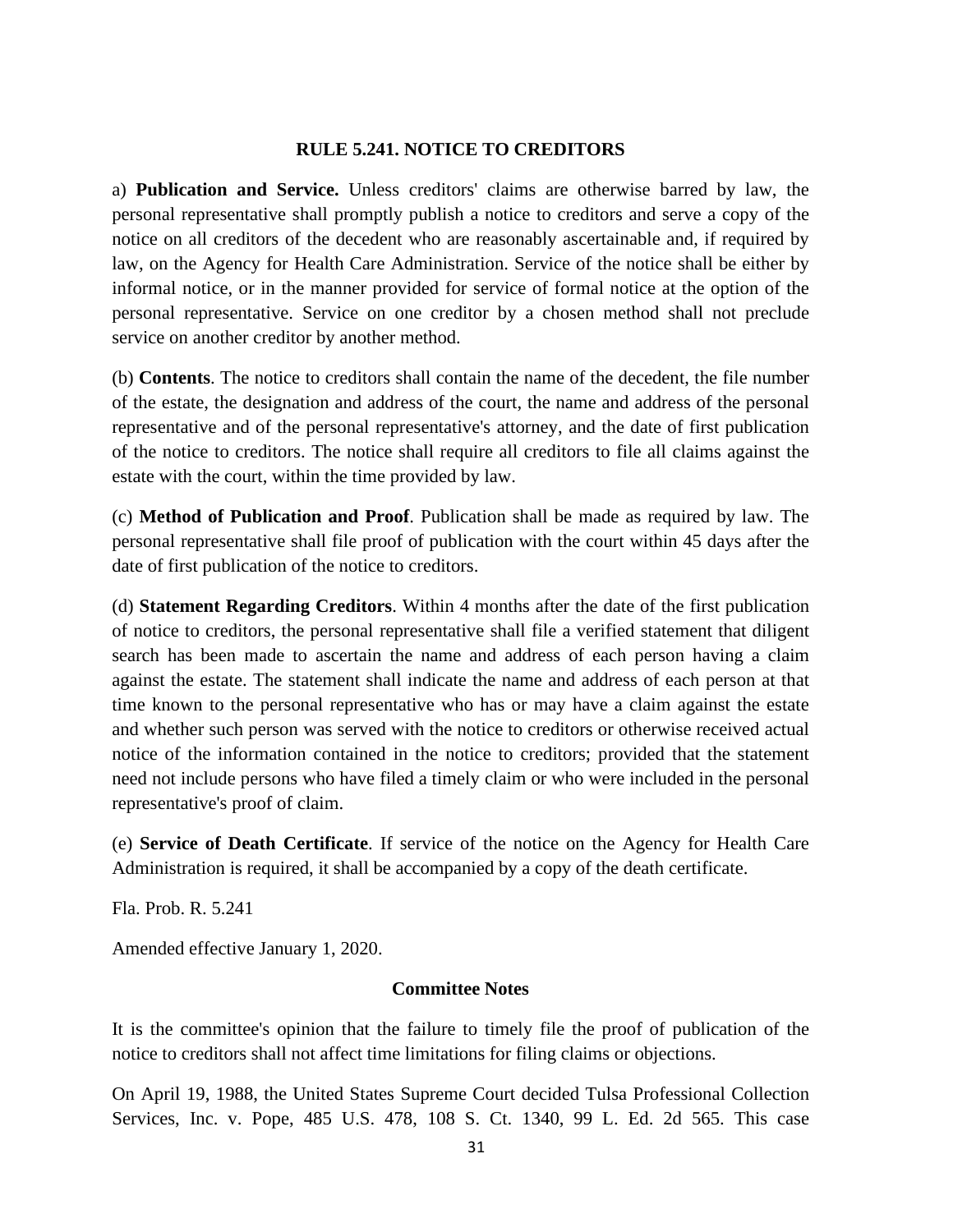substantially impacted the method for handling (and barring) creditors' claims. This case stands for the proposition that a creditor may not be barred by the usual publication if that creditor was actually known to or reasonably ascertainable by the personal representative, and the personal representative failed to give notice to the creditor by mail or other means as certain to ensure actual notice. Less than actual notice in these circumstances would deprive the creditor of due process rights under the 14th Amendment to the U.S. Constitution. Probably actual notice of the death (as in the case of a hospital where the decedent died as a patient) without notice of the institution of probate proceedings is not sufficient.

An elementary and fundamental requirement of due process in any proceeding which is to be accorded finality is notice reasonably calculated, under all the circumstances, to apprise interested persons of the pendency of the proceeding and afford them an opportunity to present their claims.

The steps to be taken by a personal representative in conducting a diligent search for creditors depends, in large measure, on how familiar the personal representative is with the decedent's affairs. Therefore, the committee believes it is inappropriate to list particular steps to be taken in each estate, since the circumstances will vary from case to case.

The statement required by this rule is not intended to be jurisdictional but rather to provide evidence of satisfaction (or lack thereof) of the due process requirements.

Rule History

2002 Revision: New rule to implement procedures consistent with new section 733.2121, Florida Statutes.

2003 Revision: Committee notes revised.

2005 Revision: Subdivision (a) amended to clarify approved methods of service on creditors. Committee notes revised.

2007 Revision: New subdivision (e) added to require service of a copy of the decedent's death certificate on the Agency for Health Care Administration, as is now required by section 733.2121(3)(d), Florida Statutes.

2007 Revision: Editorial change in (a).

2019 Revision: Subdivision (e) amended to clarify that a copy of a death certificate suffices.

Statutory References

ch. 50, Fla. Stat. Legal and official advertisements.

§ 731.301, Fla. Stat. Notice.

§ 733.2121, Fla. Stat. Notice to creditors; filing of claims.

§ 733.702, Fla. Stat. Limitations on presentation of claims.

§ 733.703, Fla. Stat. Form and manner of presenting claim.

§ 733.704, Fla. Stat. Amendment of claims.

§ 733.705, Fla. Stat. Payment of and objection to claims.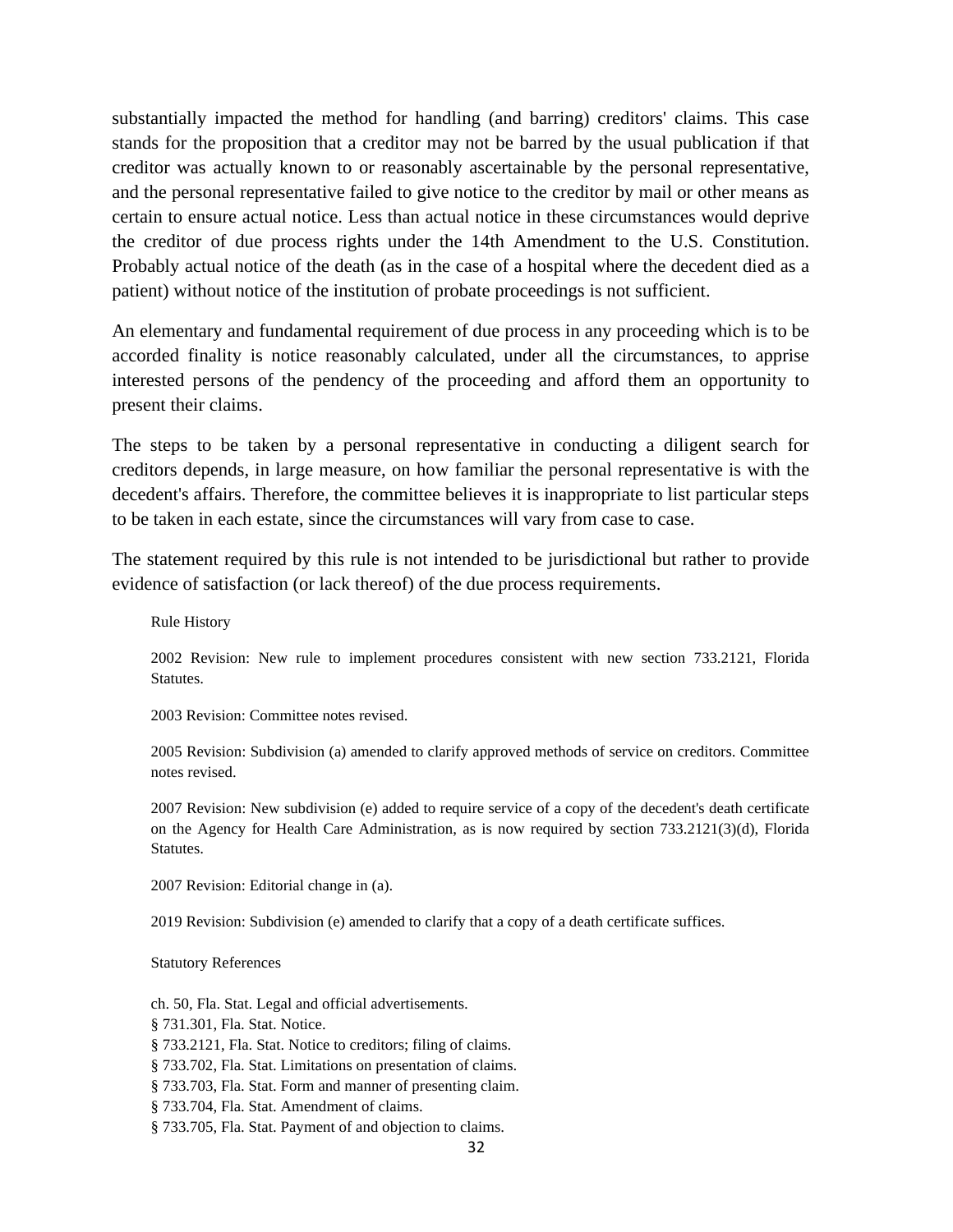§ 733.708, Fla. Stat. Compromise.

Rule Reference

Fla. Prob. R. 5.490 Form and manner of presenting claim

(a) **Form**. A creditor's statement of claim shall be verified and filed with the clerk and shall state:

- (1) the basis for the claim;
- (2) the amount claimed;
- (3) the name and address of the creditor;
- (4) the security for the claim, if any; and

(5) whether the claim is currently due or involves an uncertainty and, if not due, then the due date and, if contingent or unliquidated, the nature of the uncertainty.

(b) **Copy**. At the time of filing the claim, the creditor shall also furnish the clerk with a copy thereof.

(c) ) **Mailing**. The clerk shall mail a copy of claims, noting the fact and date of mailing on the original, to the attorney for the personal representative unless all personal representatives file a notice directing that copies of claims be mailed to a designated personal representative or attorney of record. Absent designation, a copy of claims shall be mailed to the attorney for the personal representative named first in the letters of administration.

(d) **Validity of Claim**. Failure to deliver or receive a copy of the claim shall not affect the validity of the claim.

(e) **Amending Claims**. If a claim as filed is sufficient to notify interested persons of its substance but is otherwise defective as to form, the court may permit the claim to be amended at any time.

(f) **Service by Personal Representative**. If the personal representative files a claim individually, or in any other capacity creating a conflict of interest between the personal representative and any interested person, then at the time the claim is filed, the personal representative shall serve all interested persons with a copy of the claim and notice of the right to object to the claim. The notice shall state that an interested person may object to a claim as provided by law and rule 5.496. Service shall be either by informal notice or in the manner provided for service of formal notice. Service on one interested person by a chosen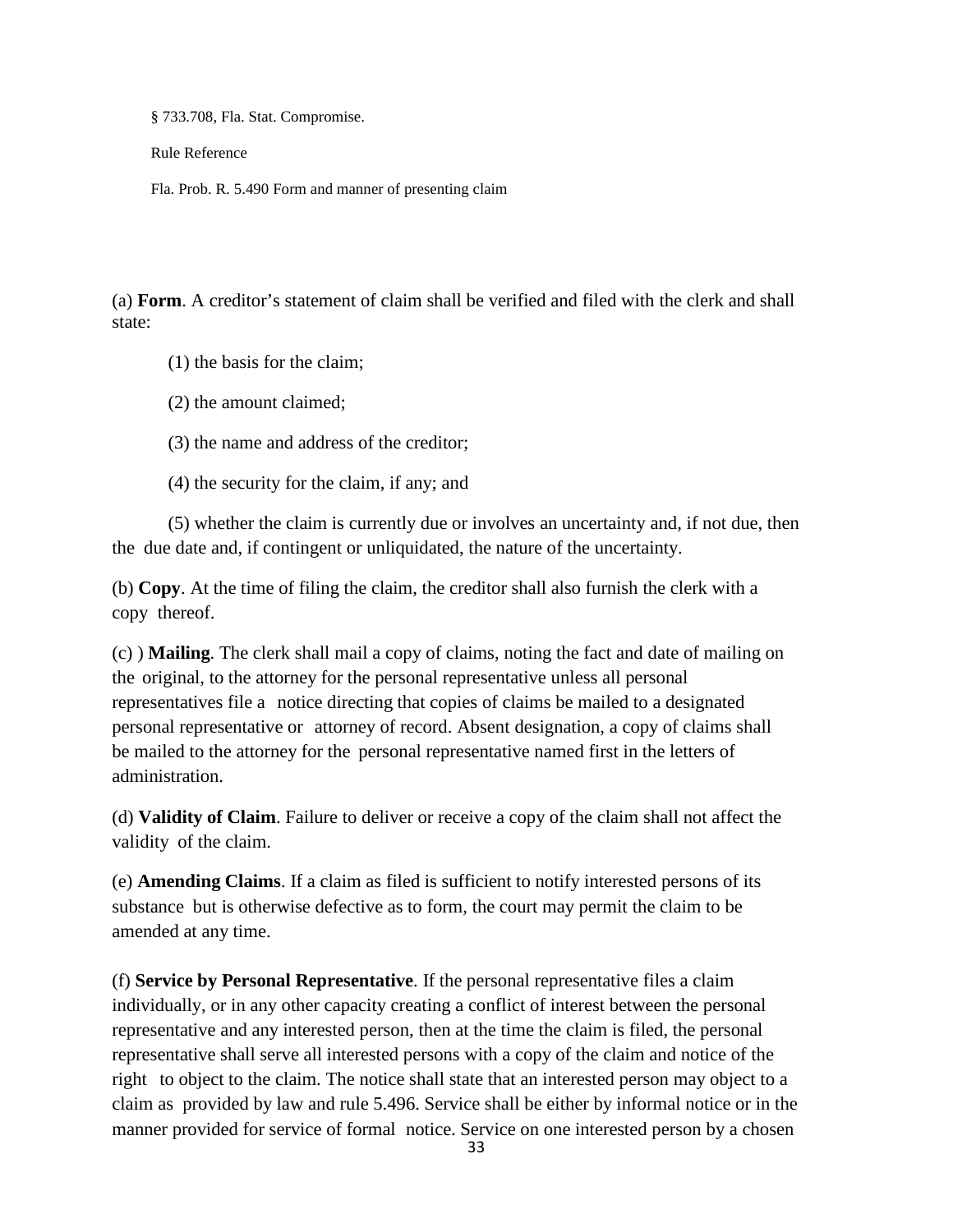method shall not preclude service on another interested person by another method.

### **Committee Notes**

Subdivision (e) of this rule represents a rule implementation of the procedure found in section 733.704, Florida Statutes. It is not intended to change the effect of the statute from which it was derived but has been reformatted to conform with the structure of these rules. It is not intended to create a new procedure or modify an existing procedure.

### **Rule History**

1975 Revision: Sets forth the claims procedure to be followed and clarifies the matter of delivery of copies where there are multiple personal representatives or where the attorney of record desires to accept such delivery.

1984 Revision: Extensive editorial changes and requires furnishing of copy of claim to the attorney for the personal representative. Committee notes revised.

1988 Revision: Clarifies the matter of delivery of copies and directs the clerk to mail the same to the attorney for the personal representative unless designations are filed by all personal representatives to the contrary. Subdivision (e) added to implement the procedure found in section 733.704, Florida Statutes.

Editorial changes. Committee notes expanded. Citation form change in committee notes.

1992 Revision: Committee notes revised. Citation form changes in committee notes.

1999 Revision: Reference to repealed rule deleted from committee notes.

2003 Revision: Committee notes revised.

2007 Revision: Editorial change in (a). New (f) added, providing procedure for notice when personal representative files a claim individually or otherwise has a conflict of interest with any interested person regarding a claim.

### **Statutory References**

§ 731.104, Fla. Stat. Verification of documents. § 733.2121, Fla. Stat. Notice to creditors; filing of claims. § 733.702, Fla. Stat. Limitations on presentation of claims. § 733.703, Fla. Stat. Form and manner of presenting claim. § 733.704, Fla. Stat. Amendment of claims. § 733.708, Fla. Stat. Compromise. § 733.710, Fla. Stat. Limitations on claims against estates. § 734.102, Fla. Stat. Ancillary administration.

### **Rule References**

Fla. Prob. R. 5.020 Pleadings; verification; motions. Fla. Prob. R. 5.241 Notice to creditors. Fla. Prob. R. 5.470 Ancillary administration. Fla. Prob. R. 5.475 Ancillary administration, short form. Fla. Prob. R. 5.530 Summary administration.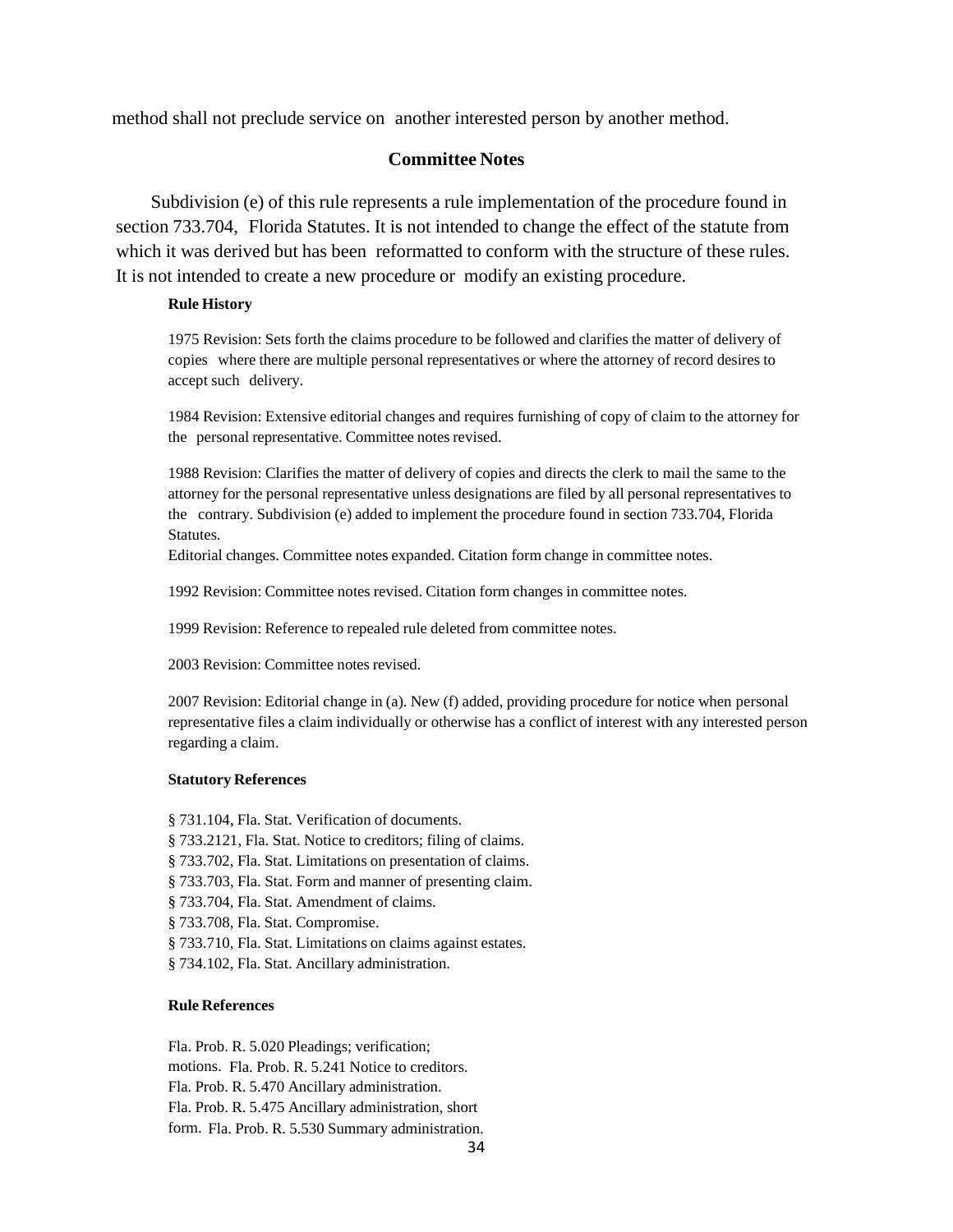## **RULE 5.496. FORM AND MANNER OF OBJECTING TO CLAIM**

(a) **Filing**. An objection to a claim, other than a personal representative's proof of claim, shall be in writing and filed on or before the expiration of 4 months from the first publication of notice to creditors or within 30 days from the timely filing or amendment of the claim, whichever occurs later.

(b) **Service**. A personal representative or other interested person who files an objection to the claim shall serve a copy of the objection on the claimant. If the objection is filed by an interested person other than the personal representative, a copy of the objection shall also be served on the personal representative. Any objection shall include a certificate of service.

(c) **Notice to Claimant**. An objection shall contain a statement that the claimant is limited to a period of 30 days from the date of service of an objection within which to bring an action as provided by law.

## **Committee Notes**

This rule represents an implementation of the procedure found in section 733.705, Florida Statutes, and adds a requirement to furnish notice of the time limitation in which an independent action or declaratory action must be filed after objection to a claim.

Rule History

1992 Revision: New rule.

2003 Revision: Reference in (a) to notice of administration changed to notice to creditors. Committee notes revised.

2005 Revision: Removed provision for objections to personal representative's proof of claim, now addressed in rule 5.498, and subsequent subdivisions relettered. Reference to service on the claimant's attorney removed because service on the attorney is required by rule 5.041(b). Committee notes revised.

2007 Revision: Editorial change in (a). Second sentence of (b) added to specify that the objection must include a certificate of service.

2010 Revision: Subdivision (b) amended to delete the requirement to serve a copy of an objection to a claim within 10 days, and to clarify the requirement to include a certificate of service.

2012 Revision: Committee notes revised.

Statutory References

§ 731.201(4), Fla. Stat. General definitions. § 733.705, Fla. Stat. Payment of and objection to claims.

Rule References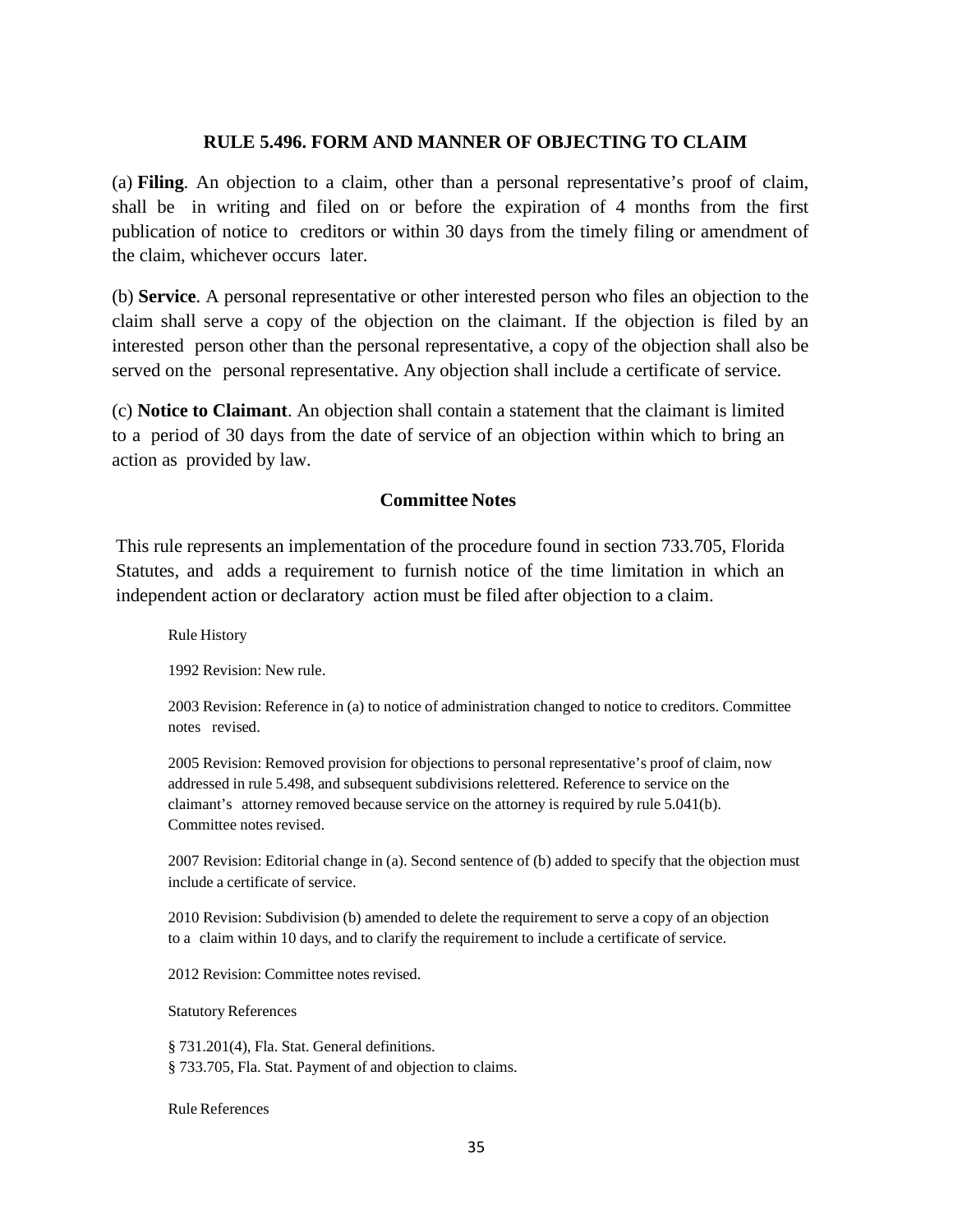Fla. Prob. R. 5.040 Notice.

Fla. Prob. R. 5.041 Service of pleadings and documents. Fla. Prob. R. 5.498 Personal representative's proof of claim. Fla. Prob. R. 5.499 Form and manner of objecting to personal representative's proof of claim. Fla. R. Jud. Admin. 2.516 Service of pleadings and documents.

## **RULE 5.498. PERSONAL REPRESENTATIVE'S PROOF OF CLAIM**

(a) **Contents**. A personal representative's proof of claim shall state:

- (1) the basis for each claim;
- (2) the amount claimed;
- (3) the name and address of the claimant;
- (4) the security for the claim, if any;
- (5) whether the claim is matured, unmatured, contingent, or unliquidated;
- (6) whether the claim has been paid or is to be paid; and

(7) that any objection to a claim listed as to be paid shall be filed no later than 4 months from first publication of the notice to creditors or 30 days from the date of the filing of the proof of claim, whichever occurs later.

(b) **Service**. The proof of claim shall be served at the time of filing or promptly thereafter on all interested persons.

## **Committee Notes**

This rule represents an implementation of the procedure found in section 733.703(2), Florida Statutes, with respect to a proof of claim filed by the personal representative.

Rule History

2005 Revision: New rule.

2007 Revision: Subdivision (b) amended to eliminate the need to serve claimants listed as paid on the proof of claim, and clarifying editorial change.

2012 Revision: Committee notes revised.

**Statutory References**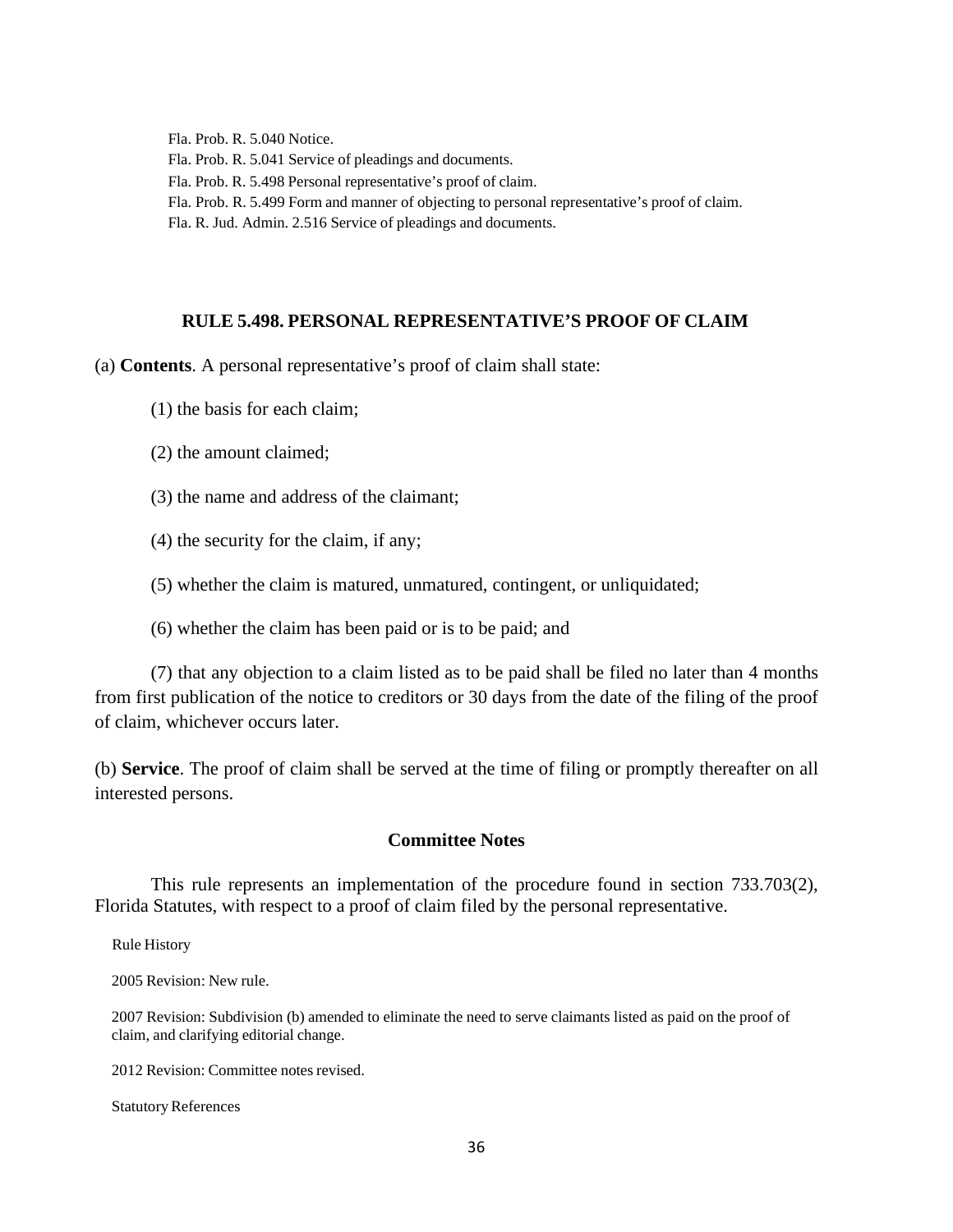§ 733.703(2), Fla. Stat. Form and manner of presenting claim. § 733.705, Fla. Stat. Payment of and objection to claims.

Rule References

Fla. Prob. R. 5.041 Service of pleadings and documents. Fla. Prob. R. 5.499 Form and manner of objecting to personal representative's proof of claim. Fla. R. Jud. Admin. 2.516 Service of pleadings and documents.

# **RULE 5.499. FORM AND MANNER OF OBJECTING**

# **TO PERSONAL REPRESENTATIVE'S PROOF OF CLAIM**

(a) **Filing**. An objection to a personal representative's proof of claim shall be in writing and filed on or before the expiration of 4 months from the first publication of notice to creditors or within 30 days from the timely filing of the proof of claim, whichever occurs later.

(b) **Contents**. The objection shall identify the particular item or items to which objection is made. An objection to an item listed on the proof of claim as to be paid shall also contain a statement that the claimant is limited to a period of 30 days from the date of service of an objection within which to bring an independent action as provided by law.

(c) **Items Listed as Paid**. If an objection is filed to an item listed on the proof of claim as paid, it shall not be necessary for the claimant to file an independent action as to that item. Liability as between estate and the personal representative individually for claims listed on the proof of claim as paid, or for claims treated as if they were listed on the proof of claim as paid, shall be determined in the estate administration, in a proceeding for accounting or surcharge, or in another appropriate proceeding, whether or not an objection has been filed.

(d) **Items Paid Before Objection**. If an item listed as to be paid is paid by the personal representative prior to the filing of an objection as to that item, the item shall be treated as if it were listed on the proof of claim as paid.

(e) **Service**. The objector shall serve a copy of the objection on the personal representative and, in the case of any objection to an item listed as to be paid, shall also serve a copy on that claimant within 10 days after the filing of the objection. In the case of an objection to an item listed as to be paid, the objection shall include a certificate of service.

## **Committee Notes**

This rule represents an implementation of the procedure found in section 733.705, Florida Statutes, with respect to a proof of claim filed by the personal representative. The rule